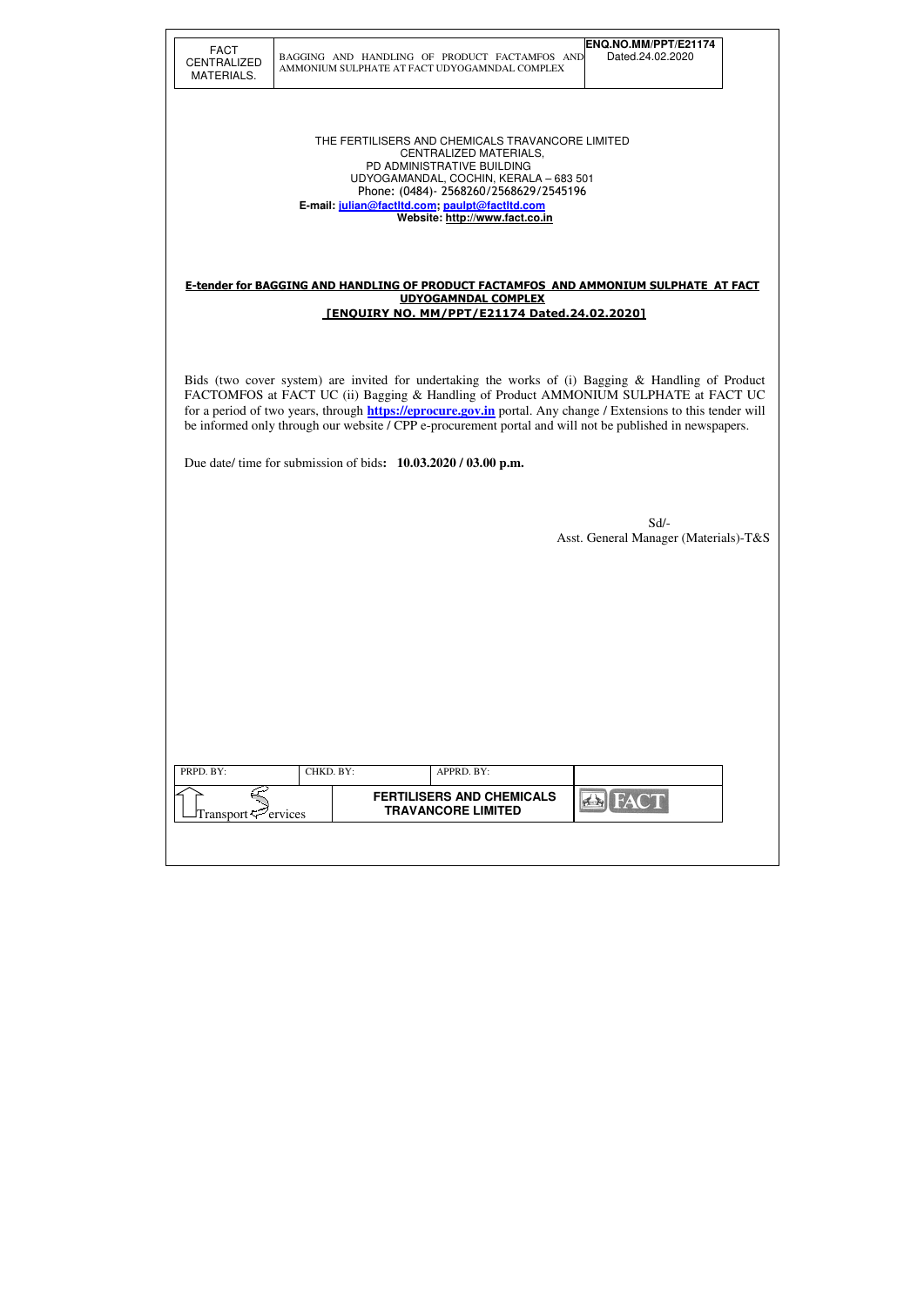| PRPD. BY:               | CHKD. BY: | $APPRD$ . BY:                                                 |  |  |
|-------------------------|-----------|---------------------------------------------------------------|--|--|
| ransport $\leq$ ervices |           | <b>FERTILISERS AND CHEMICALS</b><br><b>TRAVANCORE LIMITED</b> |  |  |

### THE FERTILISERS AND CHEMICALS TRAVANCORE LTD (A Government of India Enterprise)

### NOTICE INVITING e-TENDERS

e-Tenders (two cover system) are invited from experienced Transport Contractors for undertaking the work (i) Bagging & Handling of Product FACTOMFOS at FACT UC (ii) Bagging & Handling of Product AMMONIUM SULPHATE at FACT UC (FACT UDYOGAMANDAL COMPLEX) for a period of 2 years, through https://e-procure.gov.in portal. The details of work are described in the Scope of Work attached. The bidders may also refer the Instructions to Bidders (Annexure-I) and Special Terms and Conditions (Annexure-VI) applicable for the proposed contract.

## PLEASE NOTE THAT ONLY ONLINE BIDS WILL BE CONSIDERED AGAINST THIS TENDER

## Visit https://eprocure.gov.in for online bid submission

## 1.0 General Information

Visit our website www.fact.co.in or Central Public Procurement Portal https://eprocure.gov.in for tender documents. Bid submission shall be in electronic form through https://eprocure.gov.in only. See Annexure I 'Instructions to Bidders (eTender)'.

## Enquiry No. MM/PPT/E21174 Dated.24.02.2020 Mode of Tendering TWO COVER SYSTEM Part A: Pre-Qualification cum Techno-Commercial Bid Part B: Price Bid (BOQ) Due date & time for Submission of bids 10.03.2020 / 03.00 PM Date & Time for opening  $\left| \begin{array}{c} 11.03.2020 \end{array} \right|$  /03.30 PM<br>of Part A of the Bid. Name of Work/Description BAGGING AND HANDLING OF PRODUCT FACTAMFOS AND AMMONIUM SULPHATE AT FACT UDYOGAMANDAL FOR A PERIOD OF 2 YEARS EMD **Rs. 1,00,000/- Each for item i & ii by NEFT/RTGS** (Total Rs.2,00,000/- for both the items of work) Security Deposit | 5% of the total contract value Period of contract  $\vert$  2 years from date of commencement of work Contacts 1) e-Tender Helpline: Mr. Ajino Anandh, Tel: +91 484 256 8374, 9497334230, email: ajinoanandh@gmail.com 2) Mr. Paul P Thomas, Tel: +91 484 256 8629 e-mail: paulpt@factltd.com 3) Mr. Julian Vijay kumar, Tel: +91 484 256 8629, e-mail: julian@factltd.com

### 2.0 TENDER DOCUMENTS (e-TENDER)

### **3.0 Evaluation of bids:**

Bidders shall quote rates for the items of work, against Description of work in the Price Bid Format (Annexure-VIII). Bids not complying with the above will not be considered. Evaluation of price bids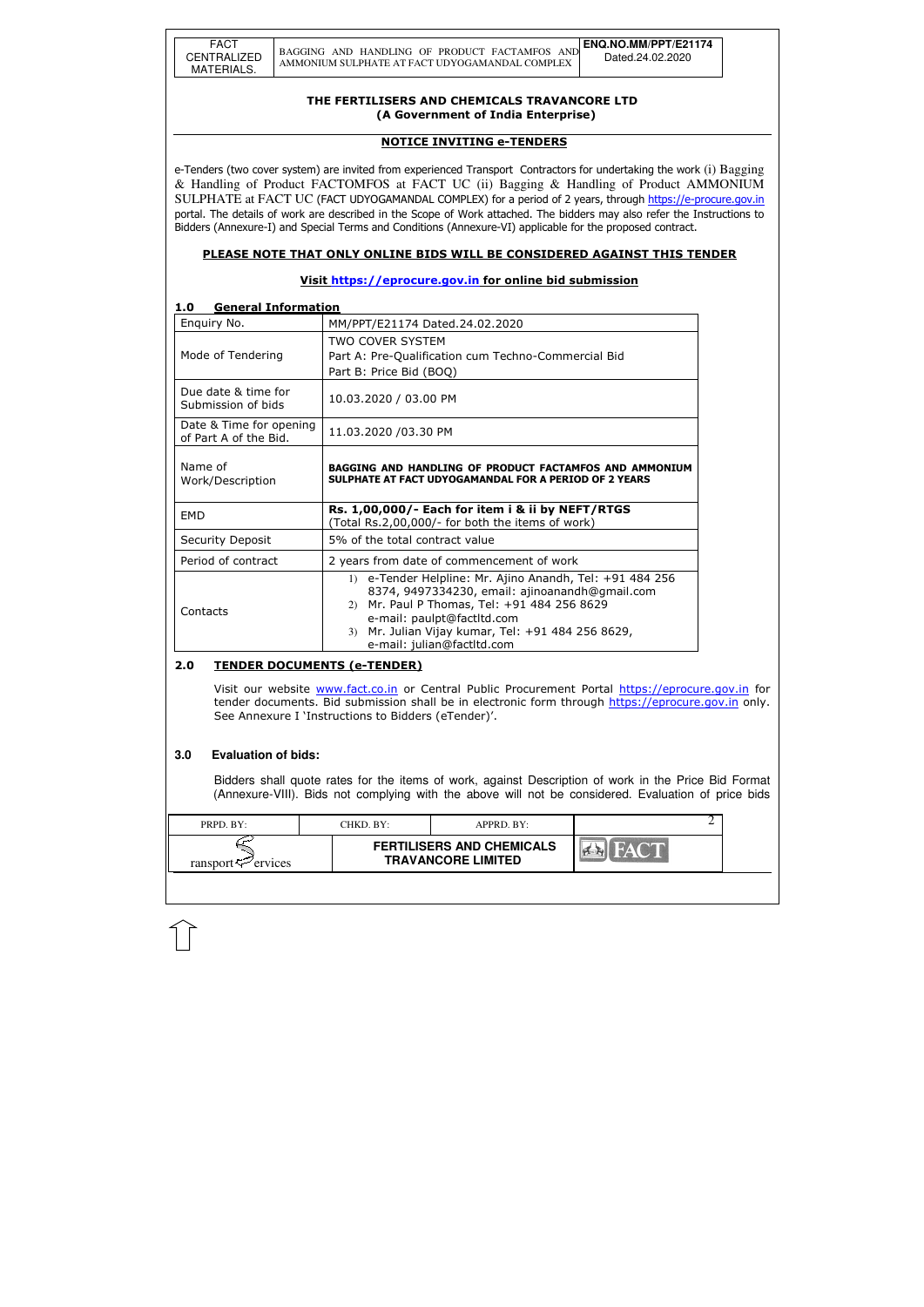| FACT        |
|-------------|
| CENTRALIZED |
| MATERIALS.  |

| PRPD. BY:               | CHKD. BY:- | $APPRD$ . BY:                                                 |  |
|-------------------------|------------|---------------------------------------------------------------|--|
| ransport $\leq$ ervices |            | <b>FERTILISERS AND CHEMICALS</b><br><b>TRAVANCORE LIMITED</b> |  |

(BoQ) and determination of the **lowest bidder** (L1) shall be done separately for both items of work in the BOQ. Bids will be evaluated based on the pre-qualification criteria and other requirements stipulated in the tender enquiry. Bidders may quote separate rates for each category of work as per Price bid format. Evaluation of bids shall be done separately for each item of work based on individual rates obtained.

 In case more than one bidder becomes L1 based on the evaluation method the contract will be finalised based on revised lower rates which will be obtained from the L1 bidders. However, bidders will not be allowed to increase any of the original rates quoted by them in the revised bid submitted by them as above.

## **4.0 GENERAL**

Mr. P.K. Vijayakumar, IRS (Retd), Madhavam, Vaniyan Lane, Punkunnam P.O, Thrissur – 680002 Mobile: 8547381122, E-mail address: vkmenon 78@gmail.com"

- 4.1 When bids are received from any proprietorship / firm / company having the same proprietor or one or more partners/directors in the business organization of any other party (hereinafter called Common Firms), such bids shall be considered having been received from only one applicant in different names and the lowest acceptable quotation of such Common Firm shall only be considered for evaluation.
- 4.2 Bids from bidders against whom any criminal case, enquiry or investigation/report by authorities like Vigilance, CBI etc., are pending in relation with FACT or bidders who are defaulting contractors of FACT shall be disqualified.
- 4.3 FACT reserves the right to reject any or all bids without assigning any reasons whatsoever, and / or based on the past unsatisfactory performance by bidders at FACT / other PSEs / Govt. Departments. The opinion of FACT regarding the same shall be final and conclusive.
- 4.4 "Integrity Pact: The bidders shall sign and submit an "Integrity Pact (IP)" to be executed between the bidder and Fertilisers and Travancore Ltd. along with the bid as per Annexure-XI. IP shall be implemented through the following Independent External Monitor (IEM) for the bid.

 **Note: In case bidders require any clarification pertaining to the tender please contact the officers at 4.5 & 4.6 below. "Kindly note that the Independent External Monitor should NOT be contacted for clarifications regarding the tenders."**

- 4.5 Any further information on familiarisation/ nature of work, if required by the bidders, can be had from the Plant Manager (Phosphate) [Phone No.2567375] for item (i) and Plant Manager (New Sulphate Plant) , [Phone No.0484- 2567824] FACT UD, Udyogamandal for item (ii).
- 4.6 For any clarification on this enquiry please contact Asst.General Manager (Materials)-T&S, [Phone-0484- 254196, 2568260] or Officer (Materials)-T&S [Phone No.0484-256 8629], CENTRALISED MATERIALS, FACT Ltd., FACT PD Administration Building, Udyogamandal PIN-683 501

For The Fertilisers And Chemicals, Travancore Limited

ASST.GENERAL MANAGER (MATERIALS)-T&S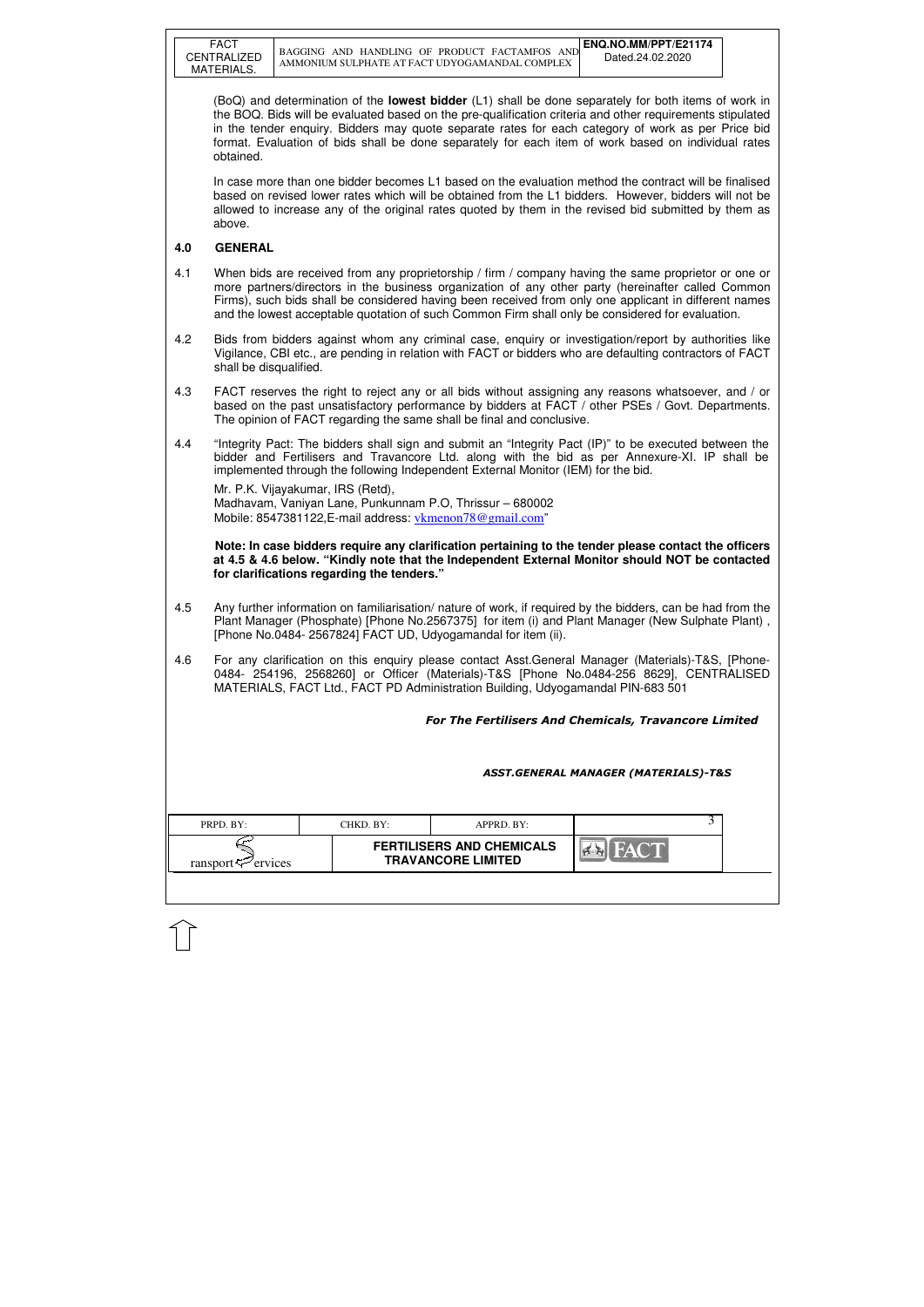| PRPD. BY:                  | CHKD. BY: | APPRD. BY:                                                    |                                              | 4 |  |
|----------------------------|-----------|---------------------------------------------------------------|----------------------------------------------|---|--|
| ransport $\approx$ ervices |           | <b>FERTILISERS AND CHEMICALS</b><br><b>TRAVANCORE LIMITED</b> | <b>FACT</b><br>$\left  \frac{d}{dx} \right $ |   |  |
|                            |           |                                                               |                                              |   |  |

### List of Enclosures of this NIT is as follows

| SI.<br>No. | Document      | TITI F                                          | No. of<br>Pages |
|------------|---------------|-------------------------------------------------|-----------------|
| 1          | Annexure I    | Instructions to Bidders (e-Tender)              | 6               |
| 2          | Annexure II   | Pre-Qualification Criteria for bidders          | 1               |
| 3          | Annexure III  | Vendor Data Updation (Declaration) Form         | 3               |
| 4          | Annexure IV   | Compliance Statement                            | 1               |
| 5          | Annexure VA   | Special Terms and Conditions (FACTOMFOS)        | <i>10</i>       |
| 6          | Annexure VB   | Special Terms and Conditions(Amm.Sulphate)      | 11              |
| 7          | Annexure VI   | <b>Standard Terms and Conditions</b>            | 5               |
| 8          | Annexure VII  | Un-priced copy of Price bid format              | 1               |
| 9          | Annexure VIII | Price bid format (BoQ)                          | 1               |
| 10         | Annexure IX   | Proforma of Bank Guarantee for Security Deposit | $\mathcal{P}$   |
| 11         | Annexure X    | Proforma of Agreement                           | 1               |
| 12         | Annexure XI   | <b>Integrity Pact</b>                           | 5               |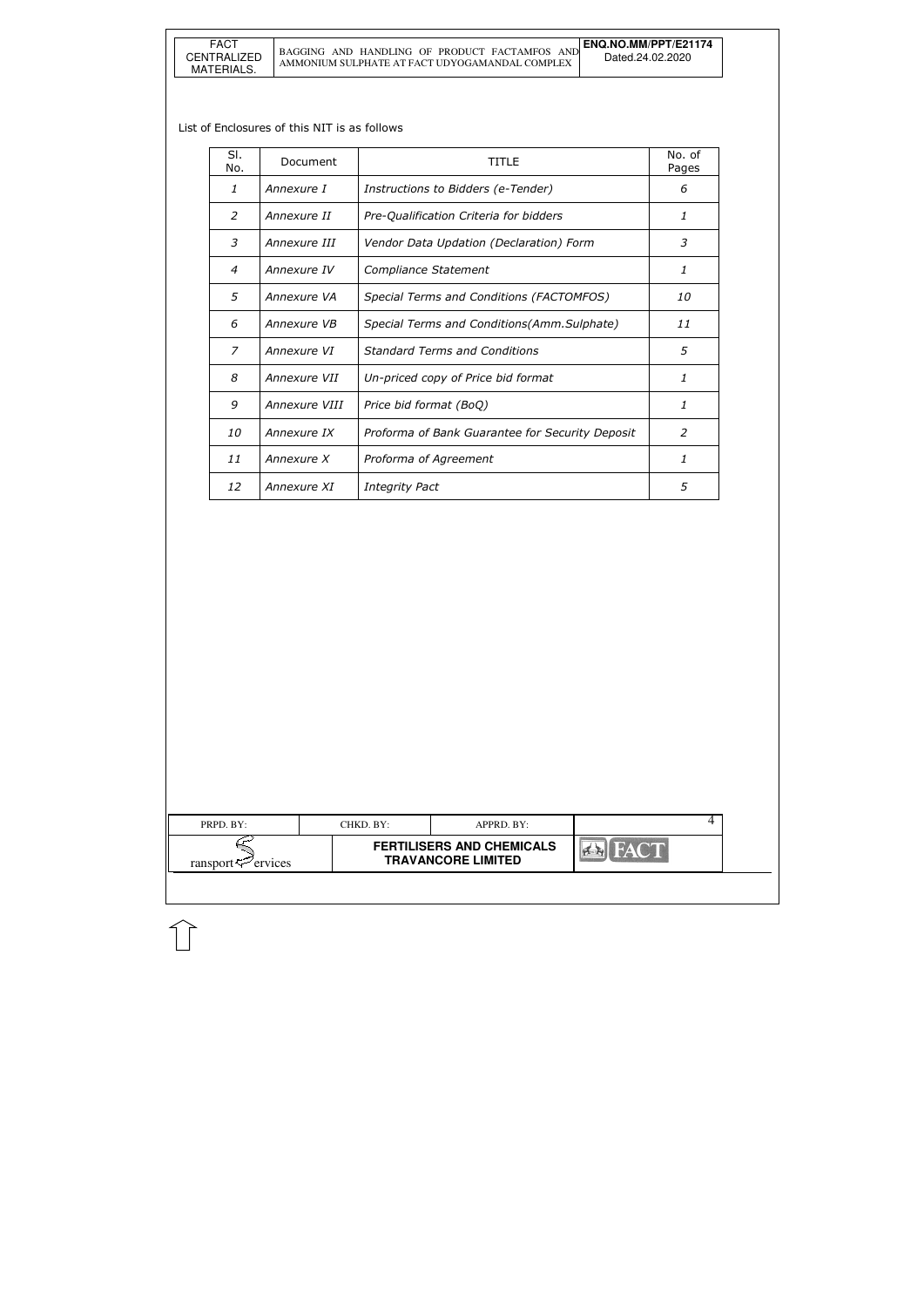| <b>FACT</b> |
|-------------|
| CENTRALIZED |
| MATERIALS.  |

| PRPD. BY:               | CHKD. BY:- | APPRD. BY:                                                    |  |
|-------------------------|------------|---------------------------------------------------------------|--|
| ransport $\leq$ ervices |            | <b>FERTILISERS AND CHEMICALS</b><br><b>TRAVANCORE LIMITED</b> |  |

# **ANNEXURE – I**

# **Instructions to Bidders (OPEN e-Procurement)**

- 1.0 Bidders shall study carefully the complete tender documents viz. NIT with Prequalification criteria, Instructions to Bidders (ANNEXURE-I), Technical Procurement Specifications if any, Terms & Conditions and any other documents forming part of this tender attached herewith. All conditions set out there in shall be binding on the bidders unless conflicting with any conditions expressly stated by FACT while accepting any bid in the event of such acceptance. One signed and scanned copy of the above documents shall accompany their online bids signifying their acceptance of the same. Bidder shall also submit along with his bid Vendor data updation (Declaration) Form, Check list and Compliance Statement duly filled with all details required therein and also attach supporting documents as required.
- 2.0 Before submitting the bid, the bidder shall familiarise himself about the details of the work, operating conditions during different seasons of year, etc., collect all necessary data regarding the facilities available at various points indicated in Special Terms and Conditions, applicable timings, routes etc., and satisfy himself on all aspects relating to this work which he has to handle and execute for the full contract period and shall make due provisions in his rates for any contingency or difficulty involved in the work covered by this enquiry. Claiming lack of knowledge shall not be a reason for exoneration of the bidder of his contractual obligations, if the contract is awarded to him or for demand for increase in rate.
- 3.0 Offers against this NIT shall be submitted online on e-Tendering portal https://eprocure.gov.in, with valid digital signature certificate. Offers submitted on any other platform or in any other mode or including emails, physical submission of offers etc. SHALL NOT be accepted.
- 3.1 The bidders are requested to register themselves on the above website with their valid digital signature certificate, if not done already. It is mandatory for bidder to have valid digital signature certificate (Class II or Class III) issued by any of the Certifying Authority approved by Govt. of India for participating in the tender. The digital signature certificate shall be arranged by the bidder at his cost. Bidders may refer **Bidders Manual Kit** available on the above website for detailed information and instructions for registration, bid submission etc.
- 3.2 The documents, if any, which necessarily have to be submitted in originals if specified specifically in the enquiry documents, shall be submitted offline. However scanned copies of such documents shall be uploaded along with the offer submitted online.
- 3.3 The cover (s) containing the documents in original etc. to be submitted offline as required in the enquiry documents shall be duly superscribed with enquiry No., due date of enquiry, bidder's name & address and contact details. The documents shall be submitted to the following on or before the due date:

Documentary proof for remittance of EMD such as scanned copy of EMD Instrument (UTR No./Payment Receipt/Challan), as applicable or Claim for EMD exemption with documentary proof.

The Asst.General Manager (T&S), Centralized Materials, PD Administrative Building, FACT Ltd., Udyogamandal PO, Kochi – 683 501, Kerala

- **4.0 SUBMISSION OF BIDS: The bid shall be uploaded with all relevant documents before due date and time in the above portal as given above.**
- **5.0** Bid documents shall consist of Part-A and Part B as detailed below:

### 5.1 **Part A (Pre-qualification-cum-Techno Commercial Bid) shall contain:**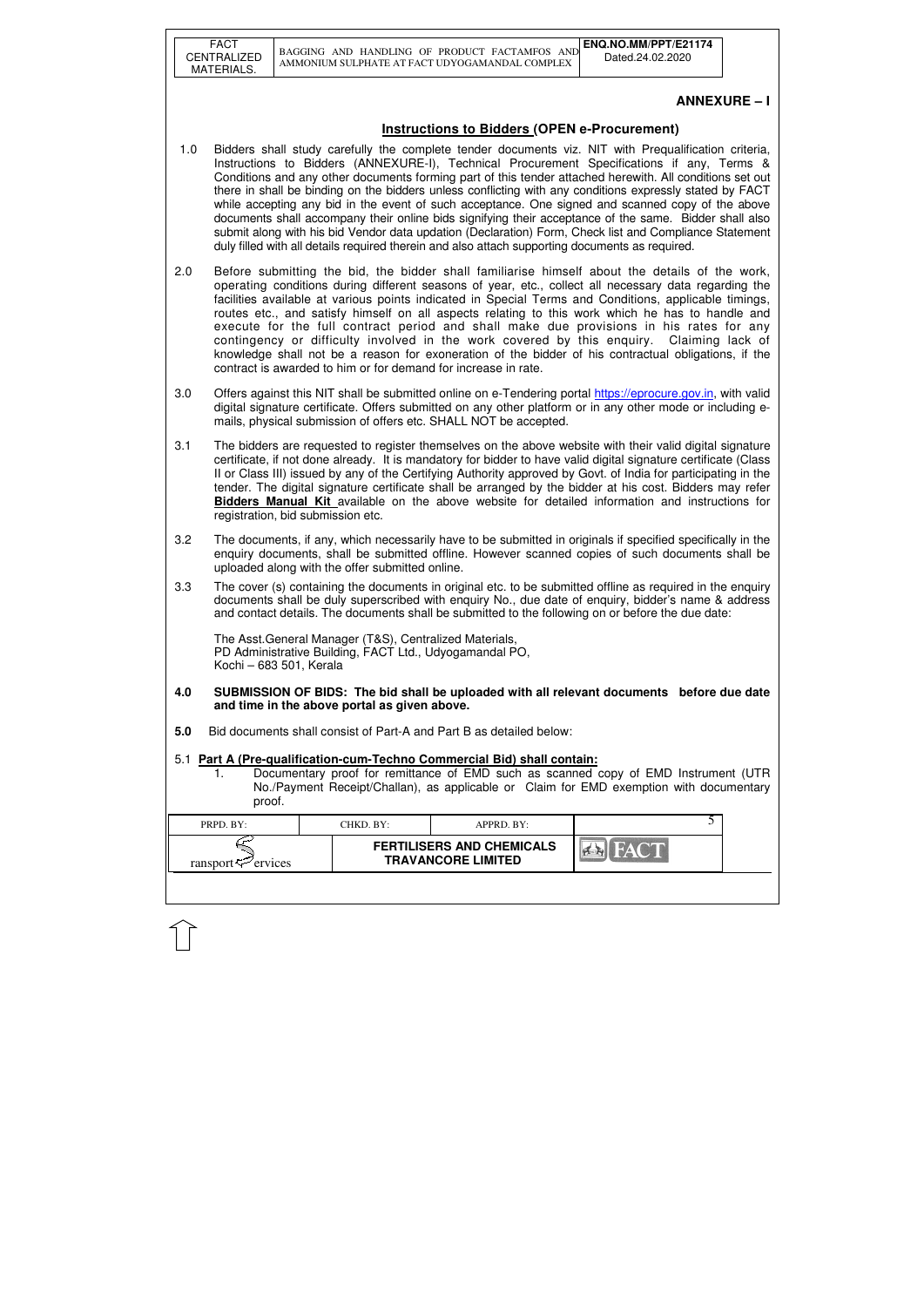|     | <b>FACT</b><br>CENTRALIZED<br>MATERIALS.                                                                                                                                                                                                                                                                                                                                                                                                                                                                                 |  |                                                                                              | BAGGING AND HANDLING OF PRODUCT FACTAMFOS AND<br>AMMONIUM SULPHATE AT FACT UDYOGAMANDAL COMPLEX                                                                                                                                 | ENQ.NO.MM/PPT/E21174<br>Dated.24.02.2020                                                                                                                                                                                                                                                  |  |
|-----|--------------------------------------------------------------------------------------------------------------------------------------------------------------------------------------------------------------------------------------------------------------------------------------------------------------------------------------------------------------------------------------------------------------------------------------------------------------------------------------------------------------------------|--|----------------------------------------------------------------------------------------------|---------------------------------------------------------------------------------------------------------------------------------------------------------------------------------------------------------------------------------|-------------------------------------------------------------------------------------------------------------------------------------------------------------------------------------------------------------------------------------------------------------------------------------------|--|
|     | 2.<br>3.<br>4.<br>5.<br>6.<br>7.                                                                                                                                                                                                                                                                                                                                                                                                                                                                                         |  | of attached documents as detailed in Check list.<br>shall not be indicated in Un-priced Bid. | Scanned copies of supporting documents for satisfying Pre-Qualification criteria.<br>Scanned copy of Signed & duly filled Vendor Data Updation Declaration Form'<br>Scanned copy of Signed & duly filled 'Compliance Statement' | Digitally Signed copies of NIT, Instructions to Bidders (Annexure I) and terms conditions.<br>Signed and duly filled up Check List for Commercial Terms' (if applicable) and scanned copies<br>Scanned copy of Signed "Un-priced bid indicating "QUOTED" in the applicable columns. Rates |  |
| 5.2 | etc. as applicable.                                                                                                                                                                                                                                                                                                                                                                                                                                                                                                      |  |                                                                                              |                                                                                                                                                                                                                                 | Part-B: shall comprise of the filled Price bid. The filled price bid ie. BoQ attached to the tender<br>shall be uploaded after filling all relevant details such as name and address of the bidder, rates                                                                                 |  |
| 5.3 | any such changed document.                                                                                                                                                                                                                                                                                                                                                                                                                                                                                               |  |                                                                                              |                                                                                                                                                                                                                                 | The priced BOQ shall be uploaded strictly in the format attached, failing which the offer is liable to be<br>rejected. Renaming or changing the format of the BoQ is not permitted and the System will not accept                                                                         |  |
| 5.4 | Fill-in all the relevant fields of the BoQ either in value or as a percentage as specified in the BoQ. Blank<br>field, if any, in the uploaded BoQ shall be considered as Nil (not Quoted). No claim or revisions shall be<br>entertained in this regard.                                                                                                                                                                                                                                                                |  |                                                                                              |                                                                                                                                                                                                                                 |                                                                                                                                                                                                                                                                                           |  |
| 5.5 | with Price Bid (BOQ).                                                                                                                                                                                                                                                                                                                                                                                                                                                                                                    |  |                                                                                              |                                                                                                                                                                                                                                 | Bidders shall quote prices in the BOQ only and nowhere else. No other documents shall be enclosed                                                                                                                                                                                         |  |
| 5.6 | accordingly.                                                                                                                                                                                                                                                                                                                                                                                                                                                                                                             |  |                                                                                              |                                                                                                                                                                                                                                 | Rates shall be quoted in the same unit of measure given in the BOQ and shall be considered                                                                                                                                                                                                |  |
| 5.7 | Bidders shall ensure that all the required documents as per enquiry are uploaded in the System before<br>due date and time. The System does not allow submission of bids or any other document forming part of<br>the bid after due date & time of bid submission. Non-submission of documents or incomplete documents<br>may result in rejection of offers and no communication in this regard will be entertained. FACT reserves<br>the right to reject any bid not submitted as per instructions at their discretion. |  |                                                                                              |                                                                                                                                                                                                                                 |                                                                                                                                                                                                                                                                                           |  |
| 5.8 | Timely submission of offers along with all the relevant documents online is the responsibility of the<br>bidder concerned. The bids may be submitted well in advance to avoid last minute issues like non<br>availability of internet, server not available, power failure etc. FACT shall not be held responsible for<br>bidder's inability to submit documents in time, incomplete submission of offers or non-submission of any<br>documents forming part of the offers etc.                                          |  |                                                                                              |                                                                                                                                                                                                                                 |                                                                                                                                                                                                                                                                                           |  |
| 5.9 | Bidders shall meet all expenses in connection with submission of his bid, attending the bid opening,<br>meetings etc.                                                                                                                                                                                                                                                                                                                                                                                                    |  |                                                                                              |                                                                                                                                                                                                                                 |                                                                                                                                                                                                                                                                                           |  |
| 6.0 | <b>BID OPENING:</b>                                                                                                                                                                                                                                                                                                                                                                                                                                                                                                      |  |                                                                                              |                                                                                                                                                                                                                                 |                                                                                                                                                                                                                                                                                           |  |
| 6.1 |                                                                                                                                                                                                                                                                                                                                                                                                                                                                                                                          |  |                                                                                              | conformity with the Enquiry instructions are liable to be rejected without further processing.                                                                                                                                  | <b>Part-A</b> of the bids of all bidders who submit their Bids as per the instructions on or before the due date<br>and time shall be opened online, on the specified bid opening date and time. Bids submitted not in                                                                    |  |
| 6.2 |                                                                                                                                                                                                                                                                                                                                                                                                                                                                                                                          |  |                                                                                              |                                                                                                                                                                                                                                 | Part-B - Price bids of those bidders whose Part-A bid is acceptable, based on pre-qualification and techno-<br>commercial evaluation, only shall be opened online on a subsequent date, on completion of evaluation.                                                                      |  |
|     | PRPD. BY:                                                                                                                                                                                                                                                                                                                                                                                                                                                                                                                |  | CHKD. BY:                                                                                    | APPRD. BY:                                                                                                                                                                                                                      | 6                                                                                                                                                                                                                                                                                         |  |
|     | ransport <sup>-</sup> ervices                                                                                                                                                                                                                                                                                                                                                                                                                                                                                            |  |                                                                                              | <b>FERTILISERS AND CHEMICALS</b><br><b>TRAVANCORE LIMITED</b>                                                                                                                                                                   |                                                                                                                                                                                                                                                                                           |  |
|     |                                                                                                                                                                                                                                                                                                                                                                                                                                                                                                                          |  |                                                                                              |                                                                                                                                                                                                                                 |                                                                                                                                                                                                                                                                                           |  |

 $\hat{1}$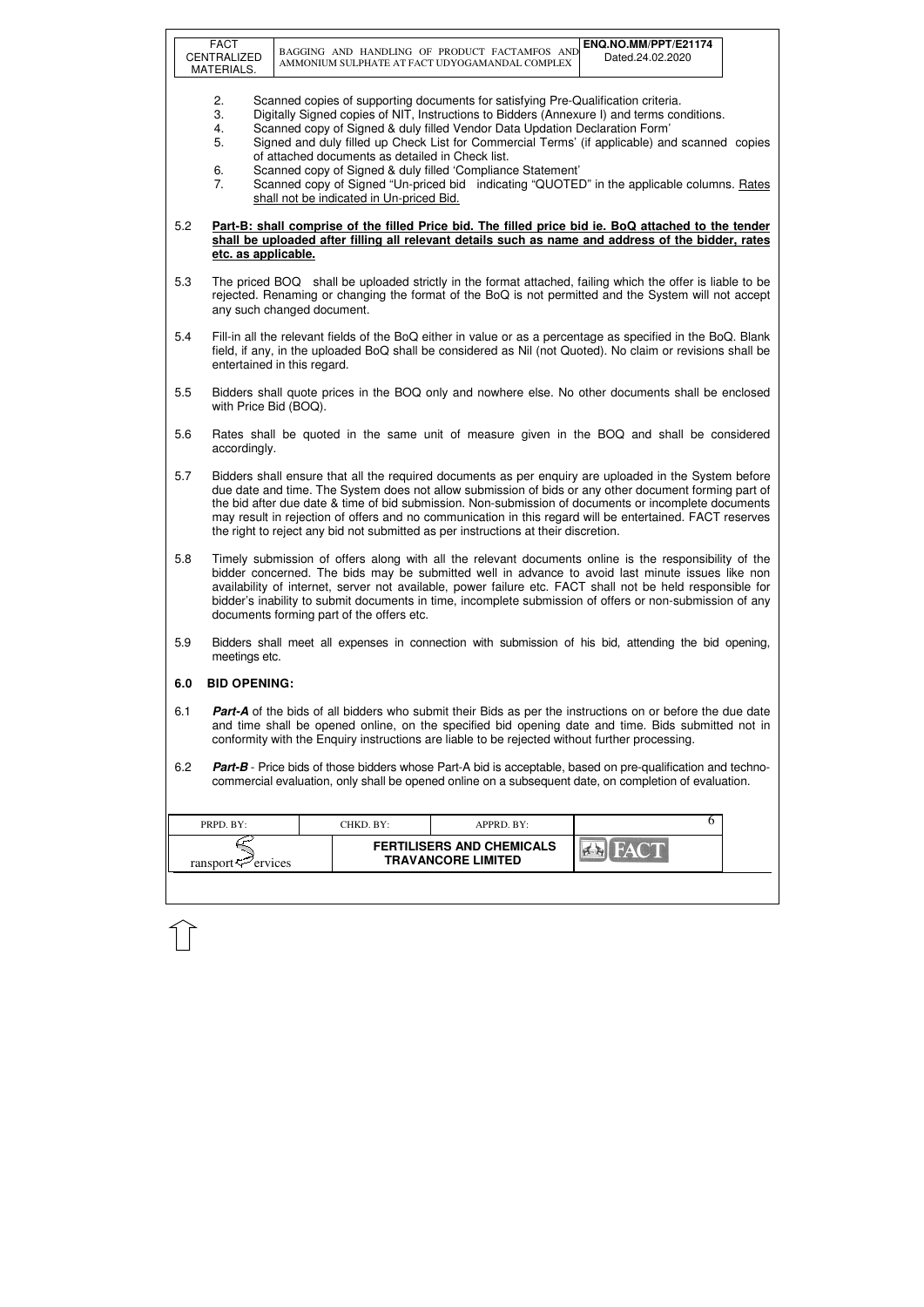| <b>FACT</b><br>CENTRALIZED<br>MATERIALS. | ENQ.NO.MM/PPT/E21174<br>BAGGING AND HANDLING OF PRODUCT FACTAMFOS<br>AND<br>Dated.24.02.2020<br>AMMONIUM SULPHATE AT FACT UDYOGAMANDAL COMPLEX |
|------------------------------------------|------------------------------------------------------------------------------------------------------------------------------------------------|
|------------------------------------------|------------------------------------------------------------------------------------------------------------------------------------------------|

| PRPD. BY:               | CHKD. BY: | $APPRD$ . BY:                                                 |  |
|-------------------------|-----------|---------------------------------------------------------------|--|
| ransport $\leq$ ervices |           | <b>FERTILISERS AND CHEMICALS</b><br><b>TRAVANCORE LIMITED</b> |  |

## **7.0 EARNEST MONEY DEPOSIT:**

- 7.1 **Earnest Money Deposit (EMD)** shall be furnished for the respective amount indicated in the NIT only through **NEFT/RTGS to FACT a/c No. 57017844467 with the State Bank of India, Udyogamandal Branch, IFSC Code SBIN0070158.** A scanned copy of the Payment Receipt /UTR No. shall also be furnished along with Part-A bid. **Bids without EMD or inadequate amount of EMD will be rejected**. No interest shall be paid on the EMD. EMD of the unsuccessful bidder will be refunded after awarding the contract. EMD furnished against one enquiry will not be adjusted against any other enquiry.
- 7.2 Bids without EMD shall be rejected except in the following cases. EMD will be exempted for Govt. Depts/firms/public sector units/ Startups recognized by Dept. of Industrial policy & Promotion, MSE units registered under MSMED Act/ firms registered under NSIC/Khadi Board etc. as per applicable govt. directions, on submission of valid documents in proof of the same.
- 7.3 If any bidder retracts from or without request of FACT revises his bid during its validity period or fails to submit Security Deposit and execute the required agreement when the contract is awarded or fails to commence the execution of the work on the stipulated date, the EMD furnished shall be liable to be forfeited without prejudice to FACT's other right to claim damages.

This tender shall be based on MSME order dt.  $23<sup>rd</sup>$  March 2012, and as amended from time to time, pertaining to Public Procurement Policy in respect of procurement of goods and services, produced and provided by micro and small enterprises, including special benefits to MSE firms owned by SC/ST and women entrepreneurs, on furnishing relevant documents as proof. Declaration of UAM numbers on CPPP is mandatory, failing which bidders will not be able to enjoy the benefits as per PP policy. Bidders will get the benefit of PP policy only if they are MSE bidders at the time of submission of their offers.

In case of non-divisible tenders, an MSE quoting in the price band of  $L1+15%$  may be awarded for full/compete work of tendered value, considering the spirit of policy for enhancing the Government procurement from MSEs subject to bringing down of price to L1 by the MSE concerned.

## **8.0 PURCHASE PREFERENCE:**

In divisible tenders, participating MSEs quoting price within price band of L1+15% shall also be allowed to supply a portion of requirement by bringing down their price to L1 price in a situation where L1 price is from someone other than an MSE. Such MSEs shall be allowed to supply atleast 25% (or as applicable) of the total tendered value. In case of more than one such MSE, the supply will be shared proportionately (to tendered quantity). Special provisions extended to certain categories of MSEs as per the order shall also be applicable.

### **This tender is non-divisible.**

### **9.0 DEVIATIONS:**

- 9.1 Deviations in the tender clauses shall not be accepted.
- 9.2 FACT reserves the right to reject the offers with deviations without further correspondence.
- 9.3 Bidder shall clearly indicate the time required for mobilisation /commencement of work from the date of receipt of Letter of Intent (LOI) / Work Order.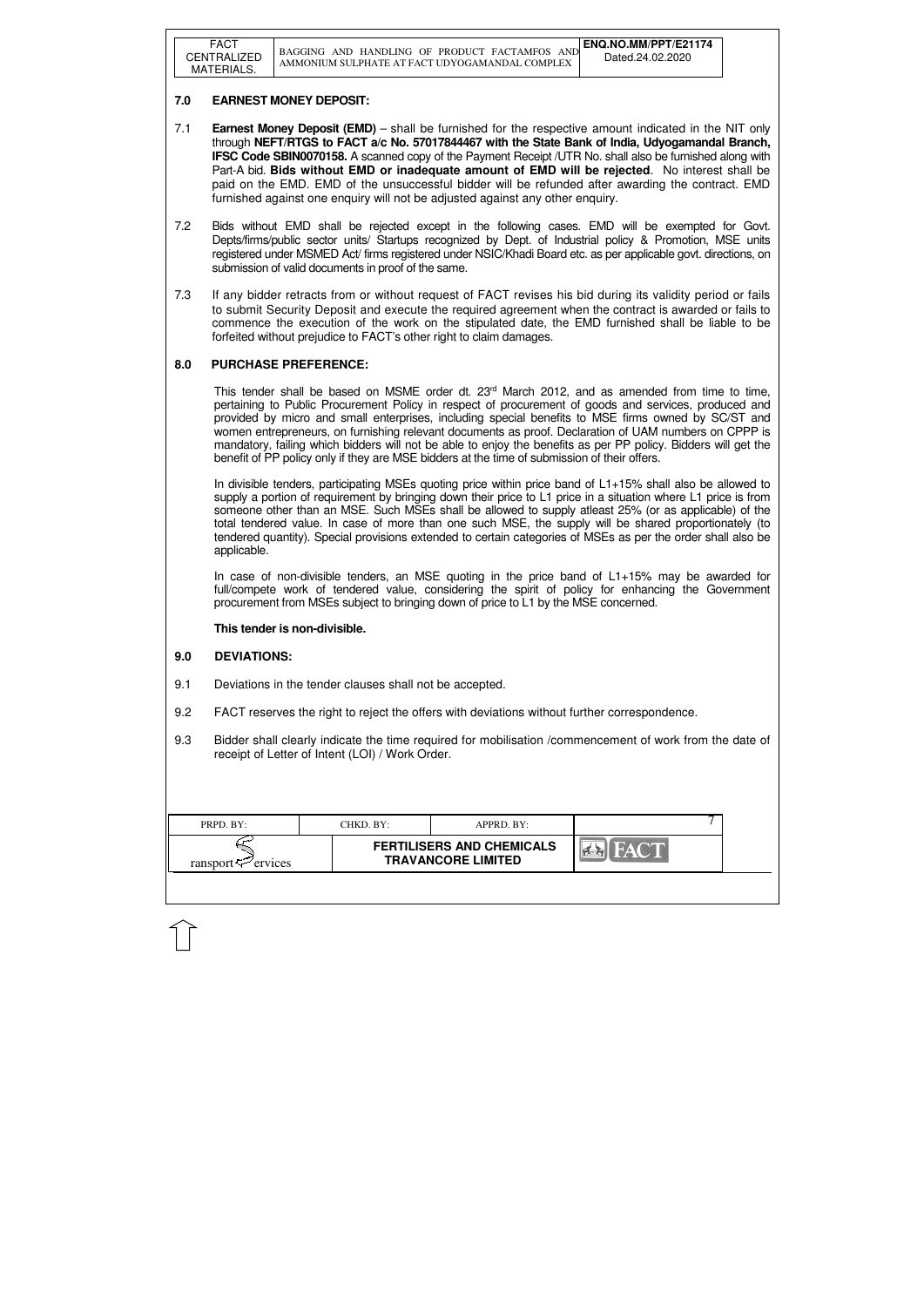| PRPD. BY:               | CHKD. BY: | $APPRD$ . BY:                                                 |  |
|-------------------------|-----------|---------------------------------------------------------------|--|
| ransport $\leq$ ervices |           | <b>FERTILISERS AND CHEMICALS</b><br><b>TRAVANCORE LIMITED</b> |  |

## **10.0 CONFORMITY:**

The Un-priced bid shall be submitted along with Part-A bid duly signed by the Bidder, indicating "QUOTED" in the columns. Rates shall not be indicated in Un-priced Bid.

Bids must conform in all respects with the applicable terms and conditions of this enquiry. Bidder must certify in the compliance Statement that his bid complies with all Enquiry documents and technical specifications.

### **11.0 Rates:**

11.1 Bidder shall quote his lowest rate for the work strictly as per the BoQ (Price Bid format). Bids not complying with the above are liable to be rejected.

- 11.2 Bidder shall quote all-inclusive rate for the work, but **exclusive of GST.** GST if applicable will be payable extra by FACT as per statutory notification.
- 11.3 The rates quoted in the tender are to hold good for a period of four months from the date of opening of the Pre-Qualification-cum-Techno-Commercial bid (Part-A). If contract is awarded, the work order rates shall be valid for the entire period of contract inclusive of extension / extensions. **No bidder can withdraw his tender or revoke or revise the rates within the aforesaid period of 120 days.** If the bidder withdraws/revises/revokes OR shows unwillingness to confirm with his offer, the Earnest Money Deposit (EMD) remitted by the bidder against the tender shall be forfeited by FACT, without prejudice to FACT's other rights to claim damages.

## **12.0 SECURITY DEPOSIT**:

- 12.1 The successful bidder (Contractor) shall be required to furnish an interest free Security Deposit (SD) equivalent to **five percent (5%) of the total contract value** by DD/NEFT/RTGS or by Bank Guarantee issued by a Nationalised / Scheduled Bank as per the Proforma prescribed within 15 days of issue of the work order. The Bank Guarantee shall be valid till the expiry of the contract with a claim period of six months thereafter. FACT a/c No. 57017844467 with the State Bank of India, Udyogamandal Branch, IFSC Code SBIN0070158 shall be used in case of remittance of Security deposit by NEFT/RTGS and proof of remittance shall be submitted to FACT.
- 12.2 In case the bidder whose bid is accepted, fails to deposit the prescribed Security Deposit or fails to execute the agreement or fails to commence the execution of the work within the specified time, the contract issued to him is liable to be terminated and the Earnest Money already deposited by the contractor shall be forfeited without any further reference to the contractor and alternative arrangements made at the risk and cost of the Contractor.

## **13.0 PURCHASER'S RIGHT:**

 FACT reserves the right to reject any or all bids without assigning any reason whatsoever. No claims shall lie against FACT on this account and FACT's decision in this regard shall be final and binding on the bidders. FACT reserves the right to negotiate with the lowest bidder.

## **14.0 CONTRACTOR TO EXECUTE AGREEMENT**:

 The contractor's responsibility under this contract will commence on the date specified in the Letter of Intent/Work Order. The successful Bidder shall be required to execute an Agreement with FACT, within 15 days of the receipt by him of the Work order issued by FACT for carrying out the work according to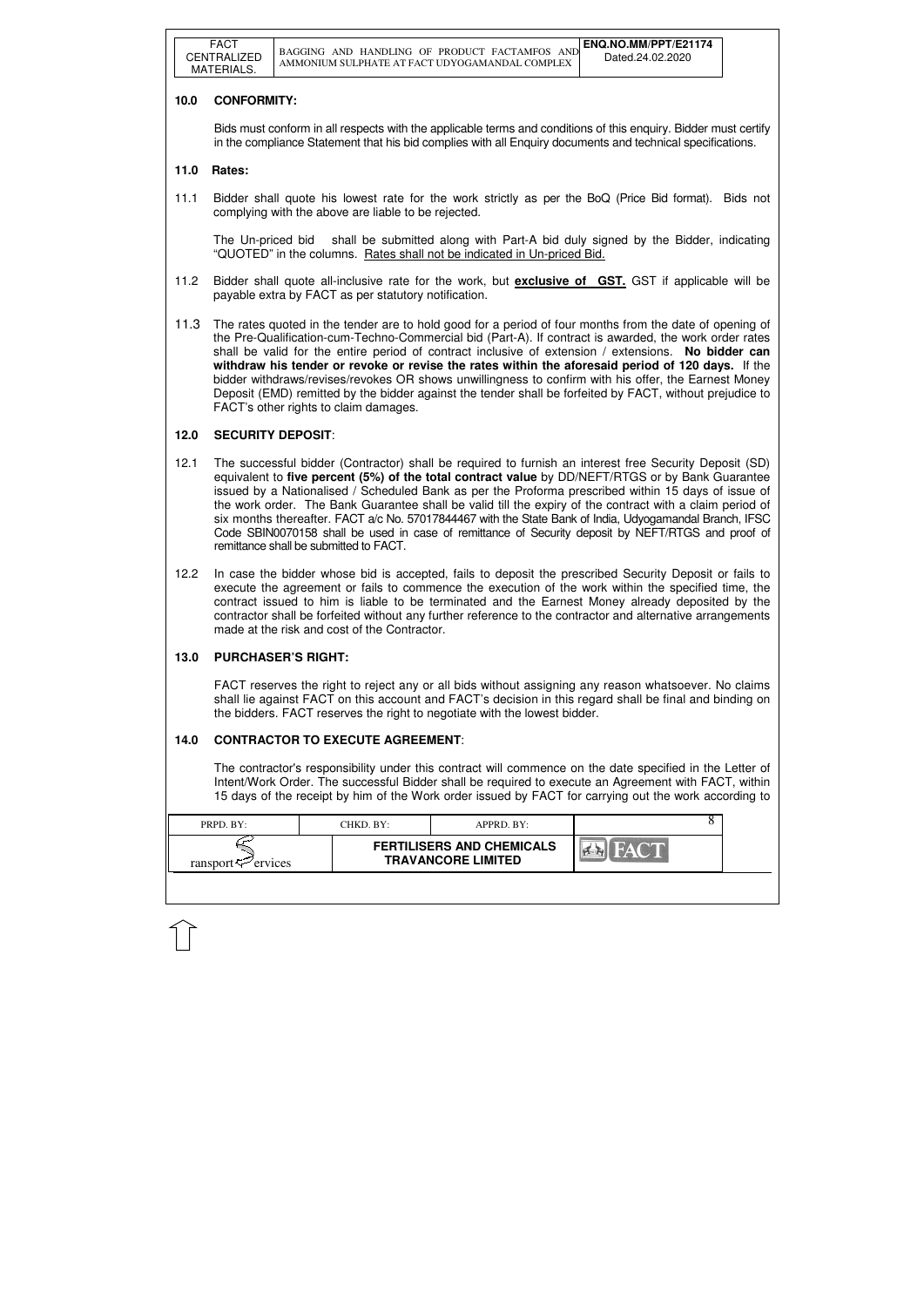| the terms and conditions of the contract given along with the Work Order. The Agreement shall be<br>executed on Rs.500/- Stamp paper and shall be in the pro forma as specified by FACT. The provisions<br>contained in tender papers and other documents exchanged between the Bidder and FACT shall form<br>part of the contract. The Earnest Money Deposit is liable to be forfeited in case the contractor fails to<br>execute the Agreement within the stipulated period as mentioned above.<br>15.0 The bidder shall furnish the following along with the offers.<br>The GST registration Number and details. In the case of Provisional ID, GST Registration Number<br>1.<br>shall be provided on receipt of the same.<br>Place of supply/Service<br>2.<br>Address of the supplier/service provider's billing the item if it is different from 2 above<br>3.<br>GST rates applicable for each item<br>4.<br>HSN / SAC codes of each of the goods / services quoted<br>5.<br>In case of unregistered contractor, a declaration to that effect with reason should be furnished.<br>FACT's GST No. in the state of Kerala is 32AAACT6204C1Z2. FACT's GST numbers in other southern<br>states is as follows:<br>Tamilnadu:<br>33AAACT6204C1Z0<br>29AAACT6204C1ZP<br>Karnataka:<br>Andhra Pradesh:<br>37AAACT6204C1ZS<br>36AAACT6204C1ZU<br>Telangana:<br>Puducherry:<br>34AAACT6204C1ZY<br>The supplier/contractor shall do the following:<br>Submit GST compliant tax invoice to FACT along with supply.<br>a)<br>Shall ensure uploading the above invoice as per statute &<br>b)<br>File monthly returns in time enabling FACT to claim the input tax credit.<br>$\mathbf{c}$<br>GST charged by the supplier/contractor shall be released separately to the supplier/contractor only after<br>filing of (i) the outward supply details & the monthly return on GSTN portal by the supplier/contractor<br>and (ii) on matching the input tax credit to such invoice with the corresponding details of outward supply<br>of the supplier/contractor.<br>In case FACT incurs any liability (like interest, penalty etc.,) due to denial/reversal of such input tax<br>credit in respect of the invoice submitted by the supplier/contractor, for the reasons attributable to the<br>supplier/contractor, the same shall be recovered from the supplier/contractor<br>Further in case FACT is deprived of the input tax credit due to any reason attributable to the<br>supplier/contractor, the same shall not be paid or recovered if already paid to the supplier/contractor.<br><b>GENERAL:</b><br>16.0<br>16.1<br>FACT reserves the right to extend without giving any reason, the last date for submission and opening of<br>bid, but such extension will be duly intimated to those who have submitted online. In case the date of bid<br>opening happens to be a day of strike/hartal etc. due to any reasons or happens to be a holiday for FACT,<br>declared due to unforeseen and emergency reasons or due to any tech problems, the bids will be opened at<br>the same time on the next full working day.<br>9<br>PRPD. BY:<br>CHKD. BY:<br>APPRD. BY:<br><b>FERTILISERS AND CHEMICALS</b><br><b>TRAVANCORE LIMITED</b><br>ransport <sup>52</sup> ervices | <b>FACT</b><br>CENTRALIZED<br>MATERIALS. |  | BAGGING AND HANDLING OF PRODUCT FACTAMFOS AND<br>AMMONIUM SULPHATE AT FACT UDYOGAMANDAL COMPLEX | ENQ.NO.MM/PPT/E21174<br>Dated.24.02.2020 |
|------------------------------------------------------------------------------------------------------------------------------------------------------------------------------------------------------------------------------------------------------------------------------------------------------------------------------------------------------------------------------------------------------------------------------------------------------------------------------------------------------------------------------------------------------------------------------------------------------------------------------------------------------------------------------------------------------------------------------------------------------------------------------------------------------------------------------------------------------------------------------------------------------------------------------------------------------------------------------------------------------------------------------------------------------------------------------------------------------------------------------------------------------------------------------------------------------------------------------------------------------------------------------------------------------------------------------------------------------------------------------------------------------------------------------------------------------------------------------------------------------------------------------------------------------------------------------------------------------------------------------------------------------------------------------------------------------------------------------------------------------------------------------------------------------------------------------------------------------------------------------------------------------------------------------------------------------------------------------------------------------------------------------------------------------------------------------------------------------------------------------------------------------------------------------------------------------------------------------------------------------------------------------------------------------------------------------------------------------------------------------------------------------------------------------------------------------------------------------------------------------------------------------------------------------------------------------------------------------------------------------------------------------------------------------------------------------------------------------------------------------------------------------------------------------------------------------------------------------------------------------------------------------------------------------------------------------------------------------------------------------------------------------------------------------------------------------------------------------------------------------------------------------------------------------------------------------------------------------------------------------------------------|------------------------------------------|--|-------------------------------------------------------------------------------------------------|------------------------------------------|
|                                                                                                                                                                                                                                                                                                                                                                                                                                                                                                                                                                                                                                                                                                                                                                                                                                                                                                                                                                                                                                                                                                                                                                                                                                                                                                                                                                                                                                                                                                                                                                                                                                                                                                                                                                                                                                                                                                                                                                                                                                                                                                                                                                                                                                                                                                                                                                                                                                                                                                                                                                                                                                                                                                                                                                                                                                                                                                                                                                                                                                                                                                                                                                                                                                                                        |                                          |  |                                                                                                 |                                          |
|                                                                                                                                                                                                                                                                                                                                                                                                                                                                                                                                                                                                                                                                                                                                                                                                                                                                                                                                                                                                                                                                                                                                                                                                                                                                                                                                                                                                                                                                                                                                                                                                                                                                                                                                                                                                                                                                                                                                                                                                                                                                                                                                                                                                                                                                                                                                                                                                                                                                                                                                                                                                                                                                                                                                                                                                                                                                                                                                                                                                                                                                                                                                                                                                                                                                        |                                          |  |                                                                                                 |                                          |
|                                                                                                                                                                                                                                                                                                                                                                                                                                                                                                                                                                                                                                                                                                                                                                                                                                                                                                                                                                                                                                                                                                                                                                                                                                                                                                                                                                                                                                                                                                                                                                                                                                                                                                                                                                                                                                                                                                                                                                                                                                                                                                                                                                                                                                                                                                                                                                                                                                                                                                                                                                                                                                                                                                                                                                                                                                                                                                                                                                                                                                                                                                                                                                                                                                                                        |                                          |  |                                                                                                 |                                          |
|                                                                                                                                                                                                                                                                                                                                                                                                                                                                                                                                                                                                                                                                                                                                                                                                                                                                                                                                                                                                                                                                                                                                                                                                                                                                                                                                                                                                                                                                                                                                                                                                                                                                                                                                                                                                                                                                                                                                                                                                                                                                                                                                                                                                                                                                                                                                                                                                                                                                                                                                                                                                                                                                                                                                                                                                                                                                                                                                                                                                                                                                                                                                                                                                                                                                        |                                          |  |                                                                                                 |                                          |
|                                                                                                                                                                                                                                                                                                                                                                                                                                                                                                                                                                                                                                                                                                                                                                                                                                                                                                                                                                                                                                                                                                                                                                                                                                                                                                                                                                                                                                                                                                                                                                                                                                                                                                                                                                                                                                                                                                                                                                                                                                                                                                                                                                                                                                                                                                                                                                                                                                                                                                                                                                                                                                                                                                                                                                                                                                                                                                                                                                                                                                                                                                                                                                                                                                                                        |                                          |  |                                                                                                 |                                          |
|                                                                                                                                                                                                                                                                                                                                                                                                                                                                                                                                                                                                                                                                                                                                                                                                                                                                                                                                                                                                                                                                                                                                                                                                                                                                                                                                                                                                                                                                                                                                                                                                                                                                                                                                                                                                                                                                                                                                                                                                                                                                                                                                                                                                                                                                                                                                                                                                                                                                                                                                                                                                                                                                                                                                                                                                                                                                                                                                                                                                                                                                                                                                                                                                                                                                        |                                          |  |                                                                                                 |                                          |
|                                                                                                                                                                                                                                                                                                                                                                                                                                                                                                                                                                                                                                                                                                                                                                                                                                                                                                                                                                                                                                                                                                                                                                                                                                                                                                                                                                                                                                                                                                                                                                                                                                                                                                                                                                                                                                                                                                                                                                                                                                                                                                                                                                                                                                                                                                                                                                                                                                                                                                                                                                                                                                                                                                                                                                                                                                                                                                                                                                                                                                                                                                                                                                                                                                                                        |                                          |  |                                                                                                 |                                          |
|                                                                                                                                                                                                                                                                                                                                                                                                                                                                                                                                                                                                                                                                                                                                                                                                                                                                                                                                                                                                                                                                                                                                                                                                                                                                                                                                                                                                                                                                                                                                                                                                                                                                                                                                                                                                                                                                                                                                                                                                                                                                                                                                                                                                                                                                                                                                                                                                                                                                                                                                                                                                                                                                                                                                                                                                                                                                                                                                                                                                                                                                                                                                                                                                                                                                        |                                          |  |                                                                                                 |                                          |
|                                                                                                                                                                                                                                                                                                                                                                                                                                                                                                                                                                                                                                                                                                                                                                                                                                                                                                                                                                                                                                                                                                                                                                                                                                                                                                                                                                                                                                                                                                                                                                                                                                                                                                                                                                                                                                                                                                                                                                                                                                                                                                                                                                                                                                                                                                                                                                                                                                                                                                                                                                                                                                                                                                                                                                                                                                                                                                                                                                                                                                                                                                                                                                                                                                                                        |                                          |  |                                                                                                 |                                          |
|                                                                                                                                                                                                                                                                                                                                                                                                                                                                                                                                                                                                                                                                                                                                                                                                                                                                                                                                                                                                                                                                                                                                                                                                                                                                                                                                                                                                                                                                                                                                                                                                                                                                                                                                                                                                                                                                                                                                                                                                                                                                                                                                                                                                                                                                                                                                                                                                                                                                                                                                                                                                                                                                                                                                                                                                                                                                                                                                                                                                                                                                                                                                                                                                                                                                        |                                          |  |                                                                                                 |                                          |
|                                                                                                                                                                                                                                                                                                                                                                                                                                                                                                                                                                                                                                                                                                                                                                                                                                                                                                                                                                                                                                                                                                                                                                                                                                                                                                                                                                                                                                                                                                                                                                                                                                                                                                                                                                                                                                                                                                                                                                                                                                                                                                                                                                                                                                                                                                                                                                                                                                                                                                                                                                                                                                                                                                                                                                                                                                                                                                                                                                                                                                                                                                                                                                                                                                                                        |                                          |  |                                                                                                 |                                          |
|                                                                                                                                                                                                                                                                                                                                                                                                                                                                                                                                                                                                                                                                                                                                                                                                                                                                                                                                                                                                                                                                                                                                                                                                                                                                                                                                                                                                                                                                                                                                                                                                                                                                                                                                                                                                                                                                                                                                                                                                                                                                                                                                                                                                                                                                                                                                                                                                                                                                                                                                                                                                                                                                                                                                                                                                                                                                                                                                                                                                                                                                                                                                                                                                                                                                        |                                          |  |                                                                                                 |                                          |
|                                                                                                                                                                                                                                                                                                                                                                                                                                                                                                                                                                                                                                                                                                                                                                                                                                                                                                                                                                                                                                                                                                                                                                                                                                                                                                                                                                                                                                                                                                                                                                                                                                                                                                                                                                                                                                                                                                                                                                                                                                                                                                                                                                                                                                                                                                                                                                                                                                                                                                                                                                                                                                                                                                                                                                                                                                                                                                                                                                                                                                                                                                                                                                                                                                                                        |                                          |  |                                                                                                 |                                          |
|                                                                                                                                                                                                                                                                                                                                                                                                                                                                                                                                                                                                                                                                                                                                                                                                                                                                                                                                                                                                                                                                                                                                                                                                                                                                                                                                                                                                                                                                                                                                                                                                                                                                                                                                                                                                                                                                                                                                                                                                                                                                                                                                                                                                                                                                                                                                                                                                                                                                                                                                                                                                                                                                                                                                                                                                                                                                                                                                                                                                                                                                                                                                                                                                                                                                        |                                          |  |                                                                                                 |                                          |
|                                                                                                                                                                                                                                                                                                                                                                                                                                                                                                                                                                                                                                                                                                                                                                                                                                                                                                                                                                                                                                                                                                                                                                                                                                                                                                                                                                                                                                                                                                                                                                                                                                                                                                                                                                                                                                                                                                                                                                                                                                                                                                                                                                                                                                                                                                                                                                                                                                                                                                                                                                                                                                                                                                                                                                                                                                                                                                                                                                                                                                                                                                                                                                                                                                                                        |                                          |  |                                                                                                 |                                          |
|                                                                                                                                                                                                                                                                                                                                                                                                                                                                                                                                                                                                                                                                                                                                                                                                                                                                                                                                                                                                                                                                                                                                                                                                                                                                                                                                                                                                                                                                                                                                                                                                                                                                                                                                                                                                                                                                                                                                                                                                                                                                                                                                                                                                                                                                                                                                                                                                                                                                                                                                                                                                                                                                                                                                                                                                                                                                                                                                                                                                                                                                                                                                                                                                                                                                        |                                          |  |                                                                                                 |                                          |
|                                                                                                                                                                                                                                                                                                                                                                                                                                                                                                                                                                                                                                                                                                                                                                                                                                                                                                                                                                                                                                                                                                                                                                                                                                                                                                                                                                                                                                                                                                                                                                                                                                                                                                                                                                                                                                                                                                                                                                                                                                                                                                                                                                                                                                                                                                                                                                                                                                                                                                                                                                                                                                                                                                                                                                                                                                                                                                                                                                                                                                                                                                                                                                                                                                                                        |                                          |  |                                                                                                 |                                          |
|                                                                                                                                                                                                                                                                                                                                                                                                                                                                                                                                                                                                                                                                                                                                                                                                                                                                                                                                                                                                                                                                                                                                                                                                                                                                                                                                                                                                                                                                                                                                                                                                                                                                                                                                                                                                                                                                                                                                                                                                                                                                                                                                                                                                                                                                                                                                                                                                                                                                                                                                                                                                                                                                                                                                                                                                                                                                                                                                                                                                                                                                                                                                                                                                                                                                        |                                          |  |                                                                                                 |                                          |
|                                                                                                                                                                                                                                                                                                                                                                                                                                                                                                                                                                                                                                                                                                                                                                                                                                                                                                                                                                                                                                                                                                                                                                                                                                                                                                                                                                                                                                                                                                                                                                                                                                                                                                                                                                                                                                                                                                                                                                                                                                                                                                                                                                                                                                                                                                                                                                                                                                                                                                                                                                                                                                                                                                                                                                                                                                                                                                                                                                                                                                                                                                                                                                                                                                                                        |                                          |  |                                                                                                 |                                          |
|                                                                                                                                                                                                                                                                                                                                                                                                                                                                                                                                                                                                                                                                                                                                                                                                                                                                                                                                                                                                                                                                                                                                                                                                                                                                                                                                                                                                                                                                                                                                                                                                                                                                                                                                                                                                                                                                                                                                                                                                                                                                                                                                                                                                                                                                                                                                                                                                                                                                                                                                                                                                                                                                                                                                                                                                                                                                                                                                                                                                                                                                                                                                                                                                                                                                        |                                          |  |                                                                                                 |                                          |
|                                                                                                                                                                                                                                                                                                                                                                                                                                                                                                                                                                                                                                                                                                                                                                                                                                                                                                                                                                                                                                                                                                                                                                                                                                                                                                                                                                                                                                                                                                                                                                                                                                                                                                                                                                                                                                                                                                                                                                                                                                                                                                                                                                                                                                                                                                                                                                                                                                                                                                                                                                                                                                                                                                                                                                                                                                                                                                                                                                                                                                                                                                                                                                                                                                                                        |                                          |  |                                                                                                 |                                          |
|                                                                                                                                                                                                                                                                                                                                                                                                                                                                                                                                                                                                                                                                                                                                                                                                                                                                                                                                                                                                                                                                                                                                                                                                                                                                                                                                                                                                                                                                                                                                                                                                                                                                                                                                                                                                                                                                                                                                                                                                                                                                                                                                                                                                                                                                                                                                                                                                                                                                                                                                                                                                                                                                                                                                                                                                                                                                                                                                                                                                                                                                                                                                                                                                                                                                        |                                          |  |                                                                                                 |                                          |
|                                                                                                                                                                                                                                                                                                                                                                                                                                                                                                                                                                                                                                                                                                                                                                                                                                                                                                                                                                                                                                                                                                                                                                                                                                                                                                                                                                                                                                                                                                                                                                                                                                                                                                                                                                                                                                                                                                                                                                                                                                                                                                                                                                                                                                                                                                                                                                                                                                                                                                                                                                                                                                                                                                                                                                                                                                                                                                                                                                                                                                                                                                                                                                                                                                                                        |                                          |  |                                                                                                 |                                          |
|                                                                                                                                                                                                                                                                                                                                                                                                                                                                                                                                                                                                                                                                                                                                                                                                                                                                                                                                                                                                                                                                                                                                                                                                                                                                                                                                                                                                                                                                                                                                                                                                                                                                                                                                                                                                                                                                                                                                                                                                                                                                                                                                                                                                                                                                                                                                                                                                                                                                                                                                                                                                                                                                                                                                                                                                                                                                                                                                                                                                                                                                                                                                                                                                                                                                        |                                          |  |                                                                                                 |                                          |
|                                                                                                                                                                                                                                                                                                                                                                                                                                                                                                                                                                                                                                                                                                                                                                                                                                                                                                                                                                                                                                                                                                                                                                                                                                                                                                                                                                                                                                                                                                                                                                                                                                                                                                                                                                                                                                                                                                                                                                                                                                                                                                                                                                                                                                                                                                                                                                                                                                                                                                                                                                                                                                                                                                                                                                                                                                                                                                                                                                                                                                                                                                                                                                                                                                                                        |                                          |  |                                                                                                 |                                          |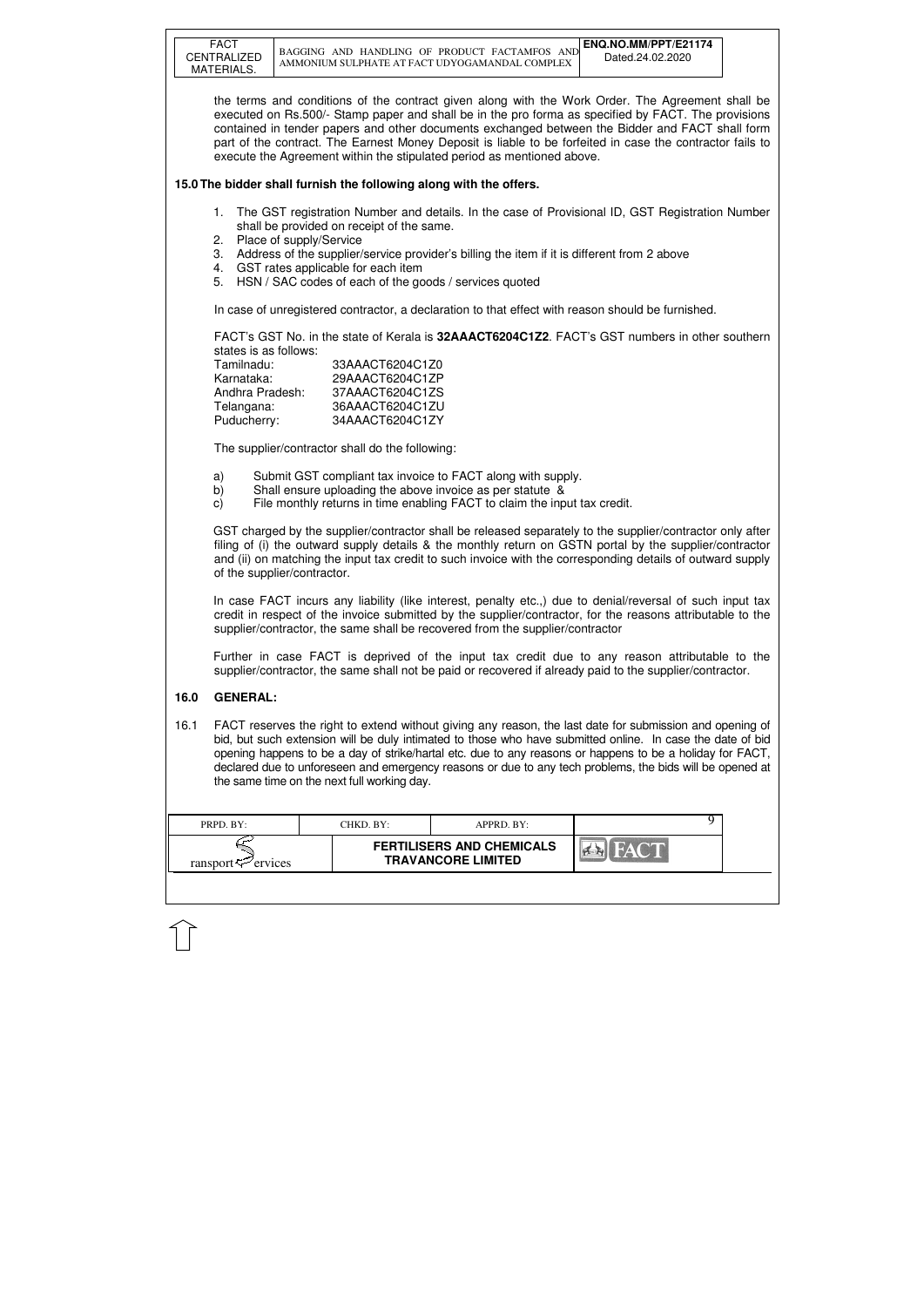|      | <b>FACT</b><br>CENTRALIZED<br>MATERIALS.                                                                                                                                                                                                                                                                                                                                                                                                                                                                                                                 |  |                                                           | BAGGING AND HANDLING OF PRODUCT FACTAMFOS AND<br>AMMONIUM SULPHATE AT FACT UDYOGAMANDAL COMPLEX                                                                                                                         | ENQ.NO.MM/PPT/E21174<br>Dated.24.02.2020         |  |  |  |  |
|------|----------------------------------------------------------------------------------------------------------------------------------------------------------------------------------------------------------------------------------------------------------------------------------------------------------------------------------------------------------------------------------------------------------------------------------------------------------------------------------------------------------------------------------------------------------|--|-----------------------------------------------------------|-------------------------------------------------------------------------------------------------------------------------------------------------------------------------------------------------------------------------|--------------------------------------------------|--|--|--|--|
| 16.2 |                                                                                                                                                                                                                                                                                                                                                                                                                                                                                                                                                          |  |                                                           | FACT reserves the right to make changes in the tender documents, but such changes will be published in our<br>portal as a corrigendum. Bidders are requested to counter check with portal before submitting their bids. |                                                  |  |  |  |  |
| 16.3 |                                                                                                                                                                                                                                                                                                                                                                                                                                                                                                                                                          |  | assessed by FACT will be final and binding on the Bidder. | Mere submission of all the documents will not necessarily mean that the Bidder is suitable. Worthiness                                                                                                                  |                                                  |  |  |  |  |
| 16.4 | FACT may relax condition of prior turnover and prior experience with respect to Micro & Small<br>Enterprises (MSEs) subject to meeting of quality and technical specifications, if specified in the tender.                                                                                                                                                                                                                                                                                                                                              |  |                                                           |                                                                                                                                                                                                                         |                                                  |  |  |  |  |
| 16.5 | Except in the cases of items/services related to public safety, health, critical security operations and<br>equipment etc., FACT at its discretion may relax the conditions of prior turnover and prior experience (if<br>specified in the tender) for Startups recognised by Dept. of Industrial policy and promotion (DIPP)<br>subject to meeting quality and technical specifications, on furnishing copies of relevant certificates /<br>documents in proof of such recognition by DIPP.                                                             |  |                                                           |                                                                                                                                                                                                                         |                                                  |  |  |  |  |
| 16.6 | All clarification and correspondence related to this enguiry shall be made only in English to the<br>Asst.General Manager(Materials)T&S, Centralised Materials, PD Administrative Building, FACT Ltd.,<br>Udyogamandal - 683 501, Tel : 0484-2568260/2568629/2546427, FAX No: 0484-2545196,<br>Email:julian@factltd.com                                                                                                                                                                                                                                  |  |                                                           |                                                                                                                                                                                                                         |                                                  |  |  |  |  |
| 16.7 | All disputes and questions, claims, rights, matters or things, whatsoever, in any way, arising out of or<br>relating to the calling of bids, evaluation of offers, award of contract, change in structure of bids or any<br>other matter relating to finalization of contract are to be referred to the sole Arbitrator who shall be the<br>General Manager [Materials] of FACT. The award shall be binding on both the parties. The bidders are<br>advised to get informed of all details they require regarding the work before submitting their bids. |  |                                                           |                                                                                                                                                                                                                         |                                                  |  |  |  |  |
| 16.8 |                                                                                                                                                                                                                                                                                                                                                                                                                                                                                                                                                          |  |                                                           | Work order shall be issued by Asst. General Manager [Materials]-T&S.                                                                                                                                                    |                                                  |  |  |  |  |
| 17.0 | <b>TENDER UPDATES:</b><br>Bidders are requested to visit Central Public Procurement Portal (https://eprocure.gov.in) regularly for any<br>updates/corrigendum on the tender, including extension of due date, if any. No other mode of<br>communication shall be made in this regard.                                                                                                                                                                                                                                                                    |  |                                                           |                                                                                                                                                                                                                         |                                                  |  |  |  |  |
|      | <b>18.0 FRAUD PREVENSION POLICY:</b>                                                                                                                                                                                                                                                                                                                                                                                                                                                                                                                     |  | available in FACT's Website www.fact.co.in.               | Bidders shall comply with Fraud Prevention Policy of FACT 2012 (FPPF 2012). The said Policy is                                                                                                                          |                                                  |  |  |  |  |
|      |                                                                                                                                                                                                                                                                                                                                                                                                                                                                                                                                                          |  |                                                           |                                                                                                                                                                                                                         | <b>ASST. GENERAL MANAGER (MATERIALS)-T&amp;S</b> |  |  |  |  |
|      |                                                                                                                                                                                                                                                                                                                                                                                                                                                                                                                                                          |  |                                                           |                                                                                                                                                                                                                         |                                                  |  |  |  |  |
|      |                                                                                                                                                                                                                                                                                                                                                                                                                                                                                                                                                          |  |                                                           |                                                                                                                                                                                                                         |                                                  |  |  |  |  |
|      |                                                                                                                                                                                                                                                                                                                                                                                                                                                                                                                                                          |  |                                                           |                                                                                                                                                                                                                         |                                                  |  |  |  |  |
|      |                                                                                                                                                                                                                                                                                                                                                                                                                                                                                                                                                          |  |                                                           |                                                                                                                                                                                                                         |                                                  |  |  |  |  |
|      |                                                                                                                                                                                                                                                                                                                                                                                                                                                                                                                                                          |  |                                                           |                                                                                                                                                                                                                         |                                                  |  |  |  |  |
|      | PRPD. BY:                                                                                                                                                                                                                                                                                                                                                                                                                                                                                                                                                |  | CHKD. BY:                                                 | APPRD. BY:                                                                                                                                                                                                              | 10                                               |  |  |  |  |
|      | ransport <sup>52</sup> ervices                                                                                                                                                                                                                                                                                                                                                                                                                                                                                                                           |  |                                                           | <b>FERTILISERS AND CHEMICALS</b><br><b>TRAVANCORE LIMITED</b>                                                                                                                                                           | <b>FACT</b>                                      |  |  |  |  |
|      |                                                                                                                                                                                                                                                                                                                                                                                                                                                                                                                                                          |  |                                                           |                                                                                                                                                                                                                         |                                                  |  |  |  |  |

イト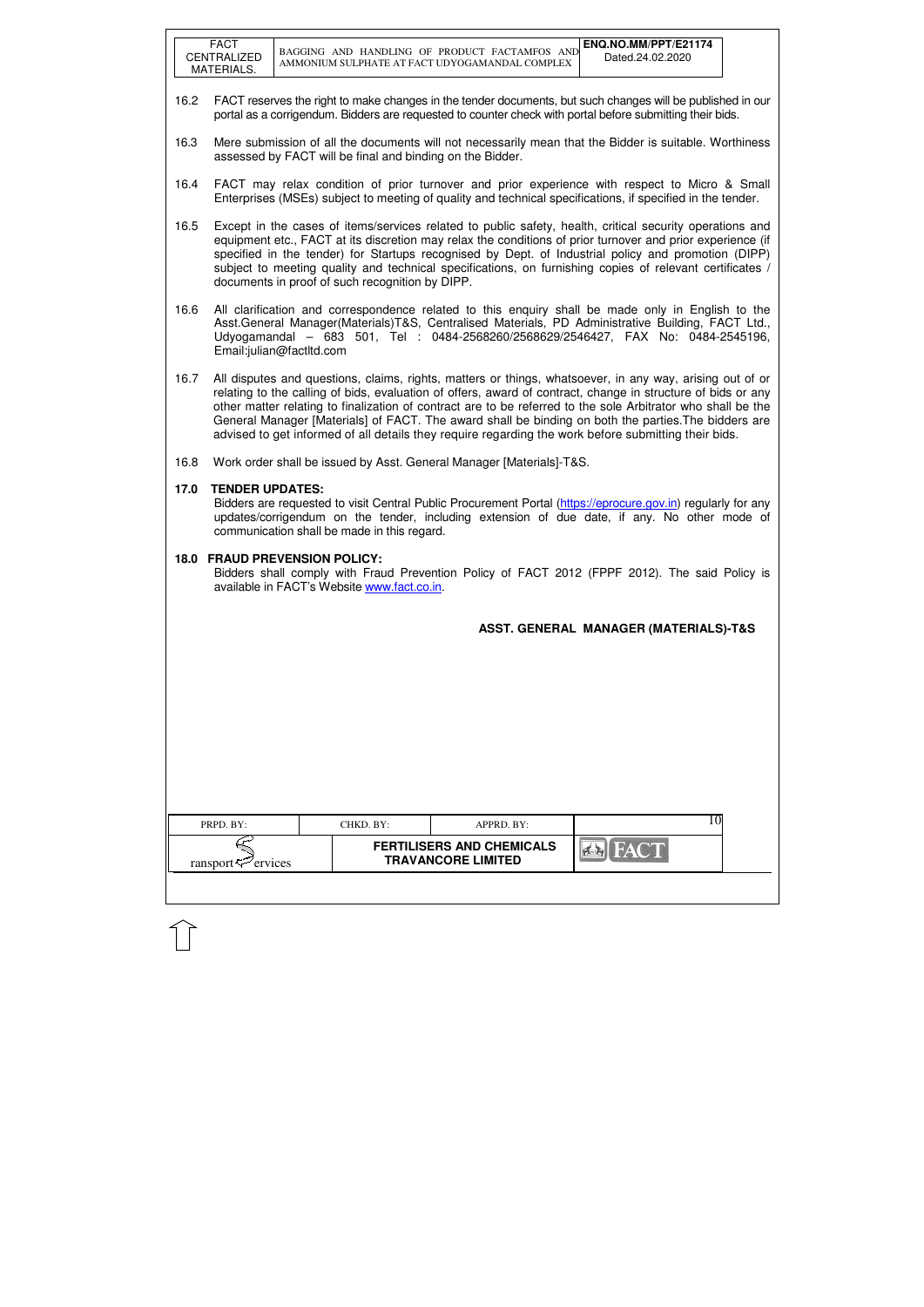|                                                                                             |  | $APPRD$ . $BY:$ | CHKD. BY:- | PRPD. BY: |
|---------------------------------------------------------------------------------------------|--|-----------------|------------|-----------|
| <b>FERTILISERS AND CHEMICALS</b><br><b>TRAVANCORE LIMITED</b><br>ransport $\approx$ ervices |  |                 |            |           |

## ANNEXURE - II

# PRE-QUALIFICATION CRITERIA FOR BIDDERS

- 1. Bidder should have successfully completed any one job involving deployment of labour like bagging, material handling, loading/unloading, stacking etc. of executed value of minimum Rs.11 Lakhs during any one of the last 7 years as on date of tender. As a proof for satisfying the above criteria bidder must enclose copies of i) Work Order supported by corresponding (ii) Experience/Completion certificate with value and (iii) Performance certificate issued by the contractee with Part A bid as documentary evidence. In case of running contracts, performance certificate submitted should have been issued after the date of enquiry. For this purpose, the documents from organisations of similar standing as FACT, or organisations of sound financial capability and having status of principal employer; or Govt./Quasi Govt./Pvt. Ltd. companies which do their work mainly through public contracts shall be considered for acceptance.
- 2. Bidder shall furnish a Solvency Certificate (original) for Rs.13 Lakhs from a Nationalised/ Scheduled Bank along with Part A Bid (Techno commercial Bid). The Solvency Certificate issued shall be dated after the date of enquiry.
- 3. Bidder shall have Office in Kochi or nearby areas or be willing to open offices immediately on awarding the contract. The office must have a responsible person with sufficient authority to co-ordinate the day-to-day activities with FACT. The office must have necessary communication facilities like telephone, fax, etc.

Bidders not fulfilling the above criteria will not be considered.

### Note for Micro & Small Enterprises and Startups

Prequalification criteria specified above shall also be applicable for Micro & Small Enterprises and Startups without any relaxation.

------------------------------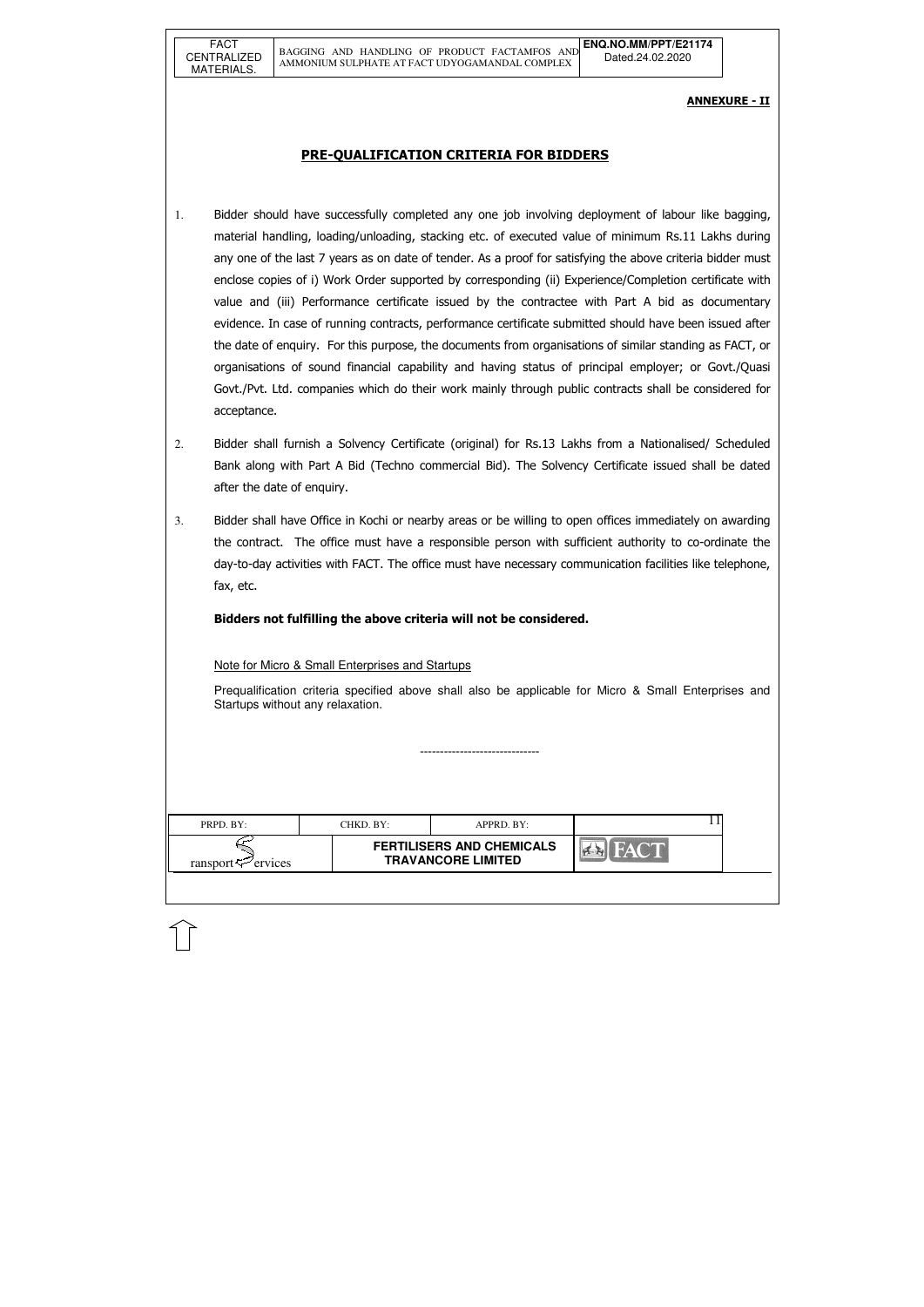#### ANNEXURE-III

#### VENDOR DATA UPDATION FORM

(PLEASE USE ADDITIONAL SHEETS, IF SPACE IS INSUFFICIENT)

FACT reserves the right to verify the information given as per the format and enclosures. It is the responsibility of the bidder to give the full details asked for as per this format for evaluating his bid as per this Enquiry. Any misrepresentation of facts and withholding of information may result in disqualification.

| SI.<br>No.          | Description                                                       |                                                                                                                         |                                                               | To be filled in by Vendor        |
|---------------------|-------------------------------------------------------------------|-------------------------------------------------------------------------------------------------------------------------|---------------------------------------------------------------|----------------------------------|
| $\mathbf{1}$        | Name of the bidder                                                |                                                                                                                         |                                                               |                                  |
| 2                   | Address and designation of the Bidder                             |                                                                                                                         |                                                               |                                  |
| 3                   |                                                                   | Telephone Nos. (with Country/STD codes)                                                                                 |                                                               |                                  |
| 4                   | Tele fax Nos.                                                     |                                                                                                                         |                                                               |                                  |
| 5                   | E-Mail id                                                         |                                                                                                                         |                                                               |                                  |
| 6                   | not applicable                                                    | Constitution of the firm: (Strike out which is                                                                          | Proprietorship<br>$\sqrt{2}$<br>Company                       | Regd.<br>Partnership/<br>Limited |
| 7.                  | Year of Establishment                                             |                                                                                                                         |                                                               |                                  |
| 8.                  | Name, Address , Telephone Nos. of<br>Proprietor/Partner/Directors |                                                                                                                         |                                                               |                                  |
| a.                  | Name                                                              |                                                                                                                         |                                                               |                                  |
| b.                  | Address                                                           |                                                                                                                         |                                                               |                                  |
| c.                  | Phone No.                                                         |                                                                                                                         | Office:<br>Residence:                                         |                                  |
| d.                  | Mobile No.                                                        |                                                                                                                         |                                                               |                                  |
| е.                  | Fax No.                                                           |                                                                                                                         |                                                               |                                  |
| f.                  | Email id.                                                         |                                                                                                                         |                                                               |                                  |
| 9                   | Name and Address of the authorised<br>signatory                   |                                                                                                                         |                                                               |                                  |
| 10.                 | <b>CATEGORY:</b>                                                  |                                                                                                                         |                                                               |                                  |
| a                   | the following status (please tick)<br><b>CPP Portal</b>           | Whether the entrepreneur comes under<br>In case of Micro/Small pl. enclose UAM<br>certificate and declare UAM number in | Micro/Small/Medium                                            |                                  |
| b                   | he/she belongs to SC/ST category                                  | In case the bidder is an Entrepreneur whether                                                                           |                                                               |                                  |
|                     | PRPD. BY:                                                         | CHKD. BY:                                                                                                               | APPRD. BY:                                                    | 12                               |
| ervices<br>ransport |                                                                   |                                                                                                                         | <b>FERTILISERS AND CHEMICALS</b><br><b>TRAVANCORE LIMITED</b> | <b>EN FACT</b>                   |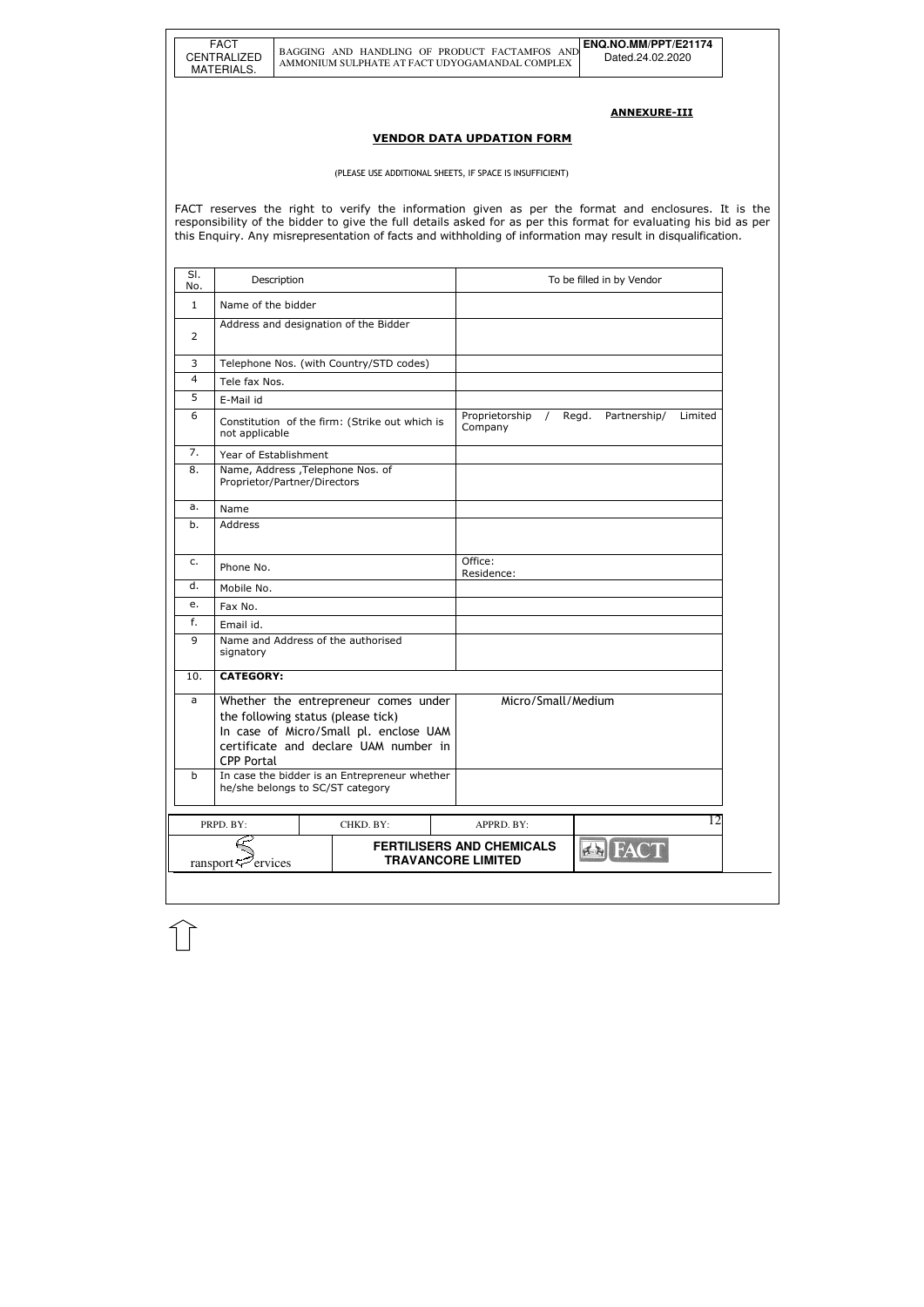|              | <b>FACT</b><br>CENTRALIZED<br>MATERIALS.                                                                                                                                                            |         |                  |                                                                | BAGGING AND HANDLING OF PRODUCT FACTAMFOS AND<br>AMMONIUM SULPHATE AT FACT UDYOGAMANDAL COMPLEX |        | ENQ.NO.MM/PPT/E21174<br>Dated.24.02.2020                                                |
|--------------|-----------------------------------------------------------------------------------------------------------------------------------------------------------------------------------------------------|---------|------------------|----------------------------------------------------------------|-------------------------------------------------------------------------------------------------|--------|-----------------------------------------------------------------------------------------|
| bid.         |                                                                                                                                                                                                     |         |                  |                                                                |                                                                                                 |        | Copies of the following documents (SI.No.11 to 17) shall be attached alongwith Part A   |
| 11           |                                                                                                                                                                                                     |         |                  |                                                                |                                                                                                 |        |                                                                                         |
|              | Document showing Provident Fund code No.                                                                                                                                                            |         |                  |                                                                |                                                                                                 |        |                                                                                         |
| 12           | PAN CARD No.                                                                                                                                                                                        |         |                  |                                                                |                                                                                                 |        |                                                                                         |
| 13.          | <b>GST Registration Certificate</b>                                                                                                                                                                 |         |                  |                                                                |                                                                                                 |        |                                                                                         |
| 14.          | Copy of Audited Balance Sheet and Profit &<br>Loss A/c (for 3 years-2016-17,2017-18 &<br>2018-2019)                                                                                                 |         |                  |                                                                |                                                                                                 |        |                                                                                         |
| 15           | Authorisation Letter/Document certifying the                                                                                                                                                        |         |                  |                                                                |                                                                                                 |        |                                                                                         |
| 16.          | name and signature of authorised signatory<br>Copy of certificate for having registration with                                                                                                      |         |                  |                                                                |                                                                                                 |        |                                                                                         |
| 17.          | <b>ESI</b><br>Power of attorney in favour of Authorised                                                                                                                                             |         |                  |                                                                |                                                                                                 |        |                                                                                         |
|              | signatory<br><b>Mobilization Period</b>                                                                                                                                                             |         |                  |                                                                |                                                                                                 |        |                                                                                         |
| 18           |                                                                                                                                                                                                     |         |                  |                                                                |                                                                                                 |        |                                                                                         |
| 19           |                                                                                                                                                                                                     |         |                  |                                                                | Name of the Bank and the Branches with which bidder has dealing                                 |        |                                                                                         |
|              | 1) Details of credit limits/facilities enjoyed                                                                                                                                                      |         |                  |                                                                |                                                                                                 |        |                                                                                         |
|              | SI.No.                                                                                                                                                                                              |         | Name of the Bank |                                                                | Type of credit(ie<br>CC/C, O/D etc.                                                             |        | Amount of credit limit<br>sanctioned                                                    |
|              | а.                                                                                                                                                                                                  |         |                  |                                                                |                                                                                                 |        |                                                                                         |
|              | b.                                                                                                                                                                                                  |         |                  |                                                                |                                                                                                 |        |                                                                                         |
|              | c.                                                                                                                                                                                                  |         |                  |                                                                |                                                                                                 |        | 20. Please furnish the following details along with your Banker's Authorisation letter: |
|              | Income Tax PAN No.                                                                                                                                                                                  |         |                  |                                                                |                                                                                                 |        |                                                                                         |
| a)<br>b)     | GST Registration No.                                                                                                                                                                                |         |                  |                                                                |                                                                                                 |        |                                                                                         |
| $\mathsf{C}$ | Name of the Bank with                                                                                                                                                                               |         |                  |                                                                |                                                                                                 |        |                                                                                         |
|              | address                                                                                                                                                                                             |         |                  |                                                                |                                                                                                 |        |                                                                                         |
| d)           | Name of the Branch with<br>address                                                                                                                                                                  |         |                  |                                                                |                                                                                                 |        |                                                                                         |
| e)           | <b>MICR Code</b>                                                                                                                                                                                    |         |                  |                                                                |                                                                                                 |        |                                                                                         |
| f)           | <b>IFSC Code</b>                                                                                                                                                                                    |         |                  |                                                                |                                                                                                 |        |                                                                                         |
| g)           | Account Type                                                                                                                                                                                        |         |                  |                                                                |                                                                                                 |        |                                                                                         |
| h)           | Bank Account No.                                                                                                                                                                                    |         |                  |                                                                |                                                                                                 |        |                                                                                         |
| i)           | Account holder's Name                                                                                                                                                                               |         |                  |                                                                |                                                                                                 |        |                                                                                         |
| j)           | Vendor email address                                                                                                                                                                                |         |                  |                                                                |                                                                                                 |        |                                                                                         |
| 21           |                                                                                                                                                                                                     |         |                  | Public /sector/Govt./Quasi Govt. Organisation/any other client | Whether your firm/company is blacklisted by FACT or any other                                   | Yes/No |                                                                                         |
| 22           | Whether your contract was terminated before expiry of<br>contract period or security deposit/EMD forfeited by FACT or<br>any other Public Sector/Govt./Quasi Govt. Organisation/any<br>other client |         |                  |                                                                | Yes/No                                                                                          |        |                                                                                         |
| 23           | Whether Proprietor/Partner/Director(as applicable) has been<br>prosecuted by any judicial court for any criminal                                                                                    |         |                  |                                                                | Yes/No                                                                                          |        |                                                                                         |
| 24.          | Are you a fertiliser dealer of FACT attached to the ASC which<br>operates the RH, for which bid is submitted.                                                                                       |         |                  |                                                                | Yes/No                                                                                          |        |                                                                                         |
| 25           | Declaration on Proprietor/Partners/Directors                                                                                                                                                        |         |                  |                                                                |                                                                                                 |        |                                                                                         |
|              | PRPD. BY:                                                                                                                                                                                           |         | CHKD. BY:        |                                                                | APPRD. BY:                                                                                      |        | 13                                                                                      |
|              | ransport                                                                                                                                                                                            | ervices |                  |                                                                | <b>FERTILISERS AND CHEMICALS</b><br><b>TRAVANCORE LIMITED</b>                                   |        |                                                                                         |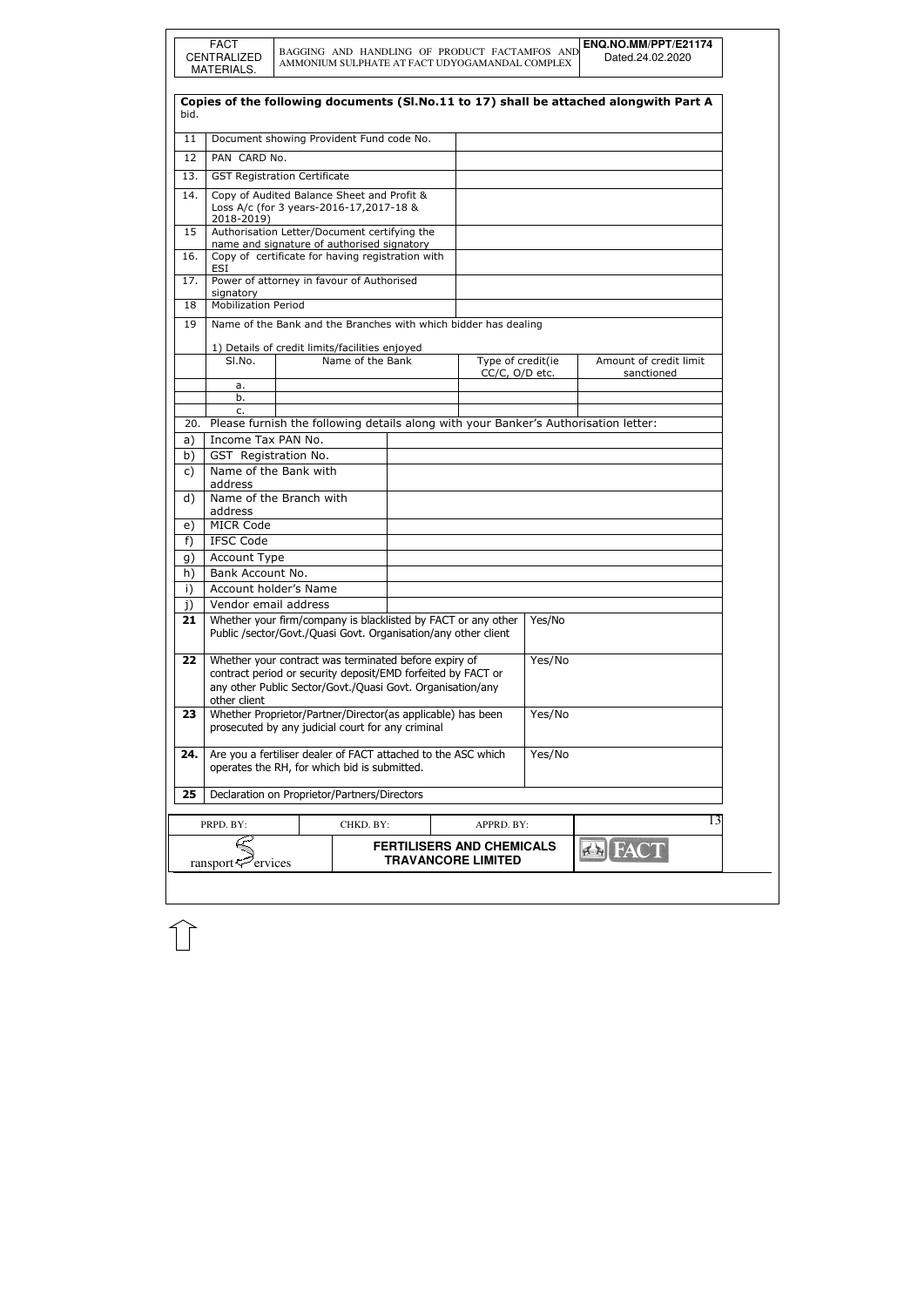| PRPD. BY:                  | CHKD. BY: | APPRD. BY:                                                    |                | 14 |
|----------------------------|-----------|---------------------------------------------------------------|----------------|----|
| ransport $\approx$ ervices |           | <b>FERTILISERS AND CHEMICALS</b><br><b>TRAVANCORE LIMITED</b> | <b>EX</b> FACT |    |
|                            |           |                                                               |                |    |

|              | <b>FACT</b><br><b>CENTRALIZED</b><br>MATERIALS. |  | BAGGING AND HANDLING OF PRODUCT FACTAMFOS AND<br>AMMONIUM SULPHATE AT FACT UDYOGAMANDAL COMPLEX |                             | ENQ.NO.MM/PPT/E21174<br>Dated.24.02.2020                                                                                                                                                                                                                                                                                                                                                     |  |
|--------------|-------------------------------------------------|--|-------------------------------------------------------------------------------------------------|-----------------------------|----------------------------------------------------------------------------------------------------------------------------------------------------------------------------------------------------------------------------------------------------------------------------------------------------------------------------------------------------------------------------------------------|--|
|              |                                                 |  |                                                                                                 |                             |                                                                                                                                                                                                                                                                                                                                                                                              |  |
|              | Full Name of the Proprietor/Partner/Director    |  |                                                                                                 | proprietor/partner/Director | Name of the other firm(s) of which bidder is a                                                                                                                                                                                                                                                                                                                                               |  |
| a            |                                                 |  |                                                                                                 |                             |                                                                                                                                                                                                                                                                                                                                                                                              |  |
| b            |                                                 |  |                                                                                                 |                             |                                                                                                                                                                                                                                                                                                                                                                                              |  |
| $\mathbf c$  |                                                 |  |                                                                                                 |                             |                                                                                                                                                                                                                                                                                                                                                                                              |  |
| d            |                                                 |  |                                                                                                 |                             |                                                                                                                                                                                                                                                                                                                                                                                              |  |
| $\mathbf{e}$ |                                                 |  |                                                                                                 |                             |                                                                                                                                                                                                                                                                                                                                                                                              |  |
|              |                                                 |  |                                                                                                 |                             | I/We hereby solemnly declare that the Proprietor/Partner/Director of this firm/company mentioned at<br>SI.No.(s) above is/are common/not common(Strike off whichever is not applicable/with any other<br>firm/company who has applied for against same advertisement. In case of common<br>Proprietor/Partner/Director in other firm, who has applied against same advertisement, pl mention |  |
| 26           | the name of the firm/firms.<br>Details of EMD   |  |                                                                                                 |                             |                                                                                                                                                                                                                                                                                                                                                                                              |  |
|              | Name of Bank/issuing<br><b>Branch</b>           |  | UTR No./Challan/ Receipt<br>No.                                                                 | Date                        | Amount(Rs.)                                                                                                                                                                                                                                                                                                                                                                                  |  |
| a            |                                                 |  |                                                                                                 |                             |                                                                                                                                                                                                                                                                                                                                                                                              |  |
| b            |                                                 |  |                                                                                                 |                             |                                                                                                                                                                                                                                                                                                                                                                                              |  |
|              |                                                 |  |                                                                                                 | <b>DECLARATION</b>          |                                                                                                                                                                                                                                                                                                                                                                                              |  |

|  | Authorised Signatory, |
|--|-----------------------|
|--|-----------------------|

| Date: | Name |  |
|-------|------|--|
|       |      |  |

Place: Place: Place: Place: Place: Place: Place: Place: Place: Place: Place: Place: Place: Place: Place: Place

Signature :

(Seal)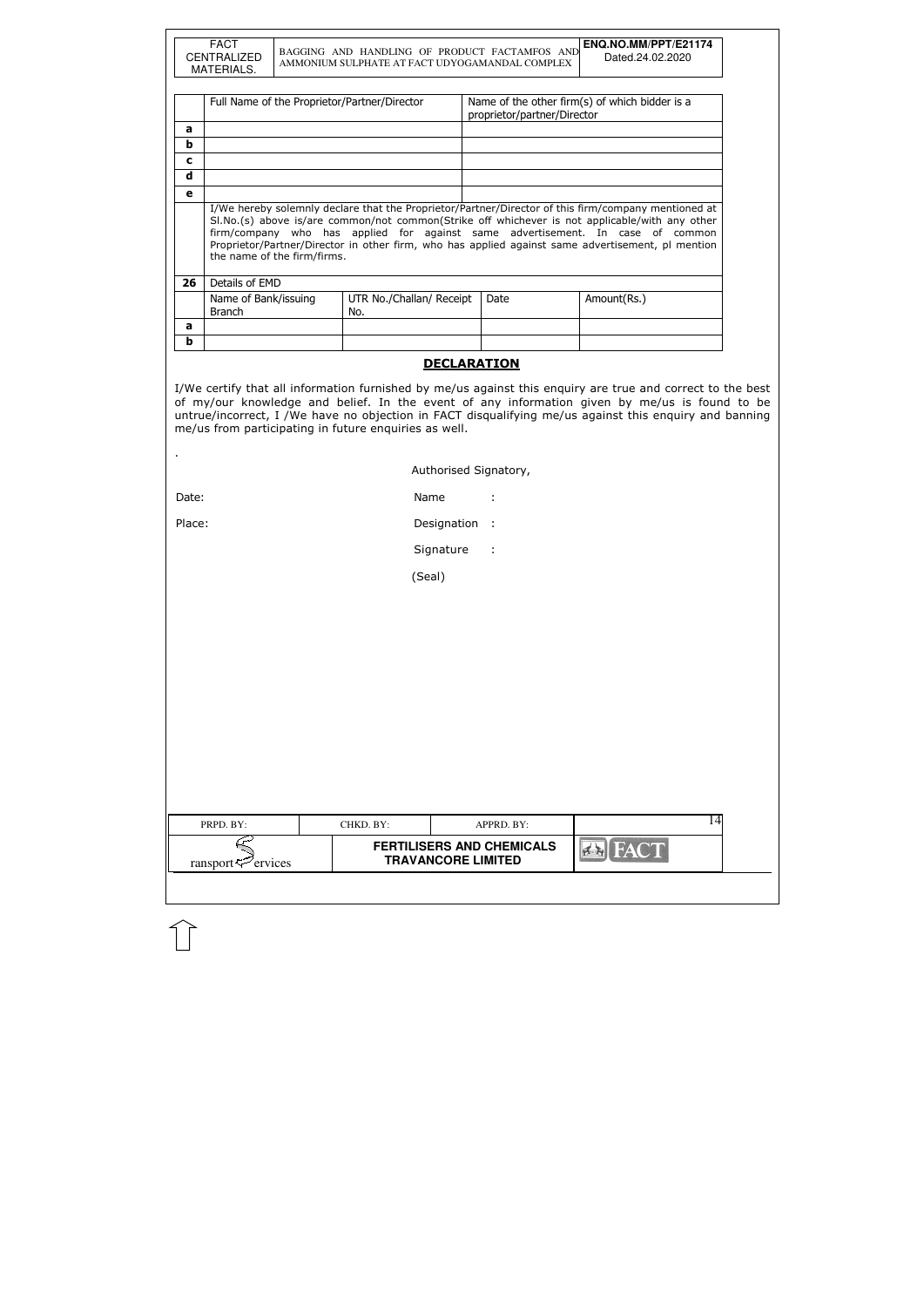| FACT               |
|--------------------|
| <b>CENTRALIZED</b> |
| MATERIALS.         |

| PRPD. BY:                      | CHKD. BY: | APPRD. BY:                                                    |  |  |
|--------------------------------|-----------|---------------------------------------------------------------|--|--|
| ransport $\mathcal{P}$ ervices |           | <b>FERTILISERS AND CHEMICALS</b><br><b>TRAVANCORE LIMITED</b> |  |  |
|                                |           |                                                               |  |  |

### ANNEXURE –IV

# COMPLIANCE STATEMENT

We state that Enquiry No. MM/PPT/E21174 dated 24.02.2020 is in full compliance with the documents issued against the Enquiry No: MM/PPT/E21174 dated 24.02.2020 and we have read and understood the Notice Inviting Tender, Scope of Work, Instructions to Bidders, Schedule of operation and Terms and Conditions of Contract attached with this enquiry referred above and hereby confirm our acceptance to the same.

Name of bidder: Signature of the Bidder:

Place: (Seal) and the contract of the contract of the Date: (Seal) and the contract of the contract of the contract of the contract of the contract of the contract of the contract of the contract of the contract of the con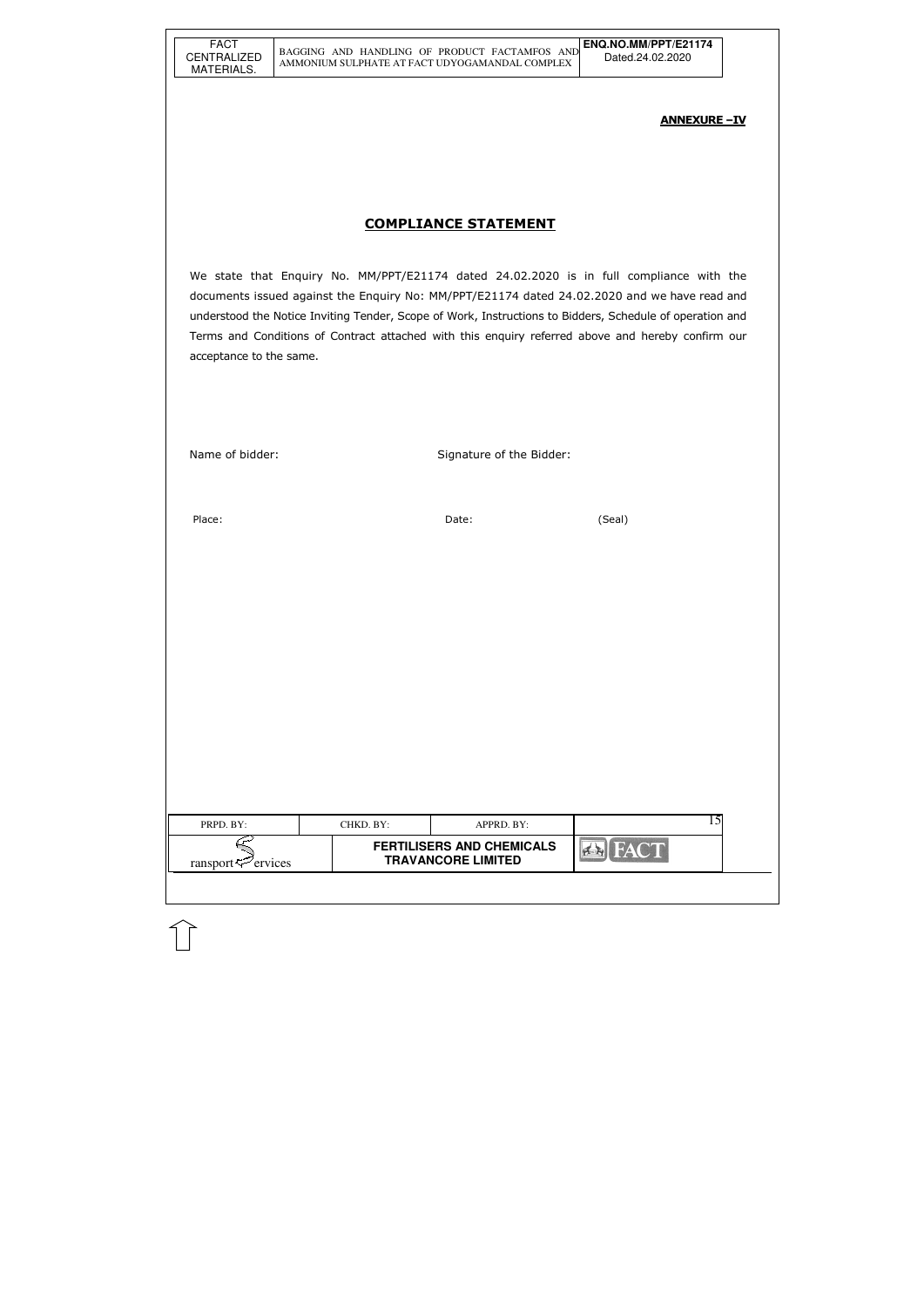|      | <b>FACT</b><br>CENTRALIZED<br>MATERIALS.                                                                                                                                                                                                                                                                                                                                                                                                                                                                                                                                                                              |  |                                              | BAGGING AND HANDLING OF PRODUCT FACTAMFOS AND<br>AMMONIUM SULPHATE AT FACT UDYOGAMANDAL COMPLEX |  | ENQ.NO.MM/PPT/E21174<br>Dated.24.02.2020                                                                                                                                                                                                                                                                                                                                                                                    |  |
|------|-----------------------------------------------------------------------------------------------------------------------------------------------------------------------------------------------------------------------------------------------------------------------------------------------------------------------------------------------------------------------------------------------------------------------------------------------------------------------------------------------------------------------------------------------------------------------------------------------------------------------|--|----------------------------------------------|-------------------------------------------------------------------------------------------------|--|-----------------------------------------------------------------------------------------------------------------------------------------------------------------------------------------------------------------------------------------------------------------------------------------------------------------------------------------------------------------------------------------------------------------------------|--|
|      |                                                                                                                                                                                                                                                                                                                                                                                                                                                                                                                                                                                                                       |  |                                              |                                                                                                 |  | <b>ANNEXURE-VA</b>                                                                                                                                                                                                                                                                                                                                                                                                          |  |
|      |                                                                                                                                                                                                                                                                                                                                                                                                                                                                                                                                                                                                                       |  |                                              | <b>SPECIAL TERMS AND CONDITIONS (for FACTOMFOS)</b>                                             |  |                                                                                                                                                                                                                                                                                                                                                                                                                             |  |
| L.   | 1. Introduction                                                                                                                                                                                                                                                                                                                                                                                                                                                                                                                                                                                                       |  |                                              | carry out the above operations as per the requirement of FACT.                                  |  | FACT-Udyogamandal Complex proposes to carry out the Bagging of Product Factamfos (bagged in<br>HDPE /PP bags of net 50 Kg) from bagging hoppers as per product availability in hoppers in the 300<br>TPD and 150 TPD Factamfos Plants located at Udyogamandal (FACT-UC) on Contract basis. The<br>period of contract shall be for two years. The contractor shall provide the labour work force required and                |  |
| Ш.   |                                                                                                                                                                                                                                                                                                                                                                                                                                                                                                                                                                                                                       |  |                                              |                                                                                                 |  | At Present, Bagging operations in Factamfos Plants are being done by the contract employees through<br>two slats (A/B at 300 TPD Factamfos Plant and one slat at 150 TPD Factamfos Plant). The proposed<br>contract is for bagging in both plants or any new bagging bins to be established in these plants.                                                                                                                |  |
| III. |                                                                                                                                                                                                                                                                                                                                                                                                                                                                                                                                                                                                                       |  |                                              | The estimated quantity for bagging shall be as indicated in the Price Bid format.               |  |                                                                                                                                                                                                                                                                                                                                                                                                                             |  |
| IV.  | synchronised.                                                                                                                                                                                                                                                                                                                                                                                                                                                                                                                                                                                                         |  |                                              |                                                                                                 |  | Loading of bagged fertilisers (FACTAMFOS) from the plant to Trucks/lorries to Kalamassery Railway<br>siding and to other destinations is outsourced and operated by a separate contract arranged by our<br>Traffic Department (UD); hence not covered in this scope of work. However the contractor shall work in<br>close coordination with the loading crew to ensure that the entire activity of bagging and loading are |  |
|      |                                                                                                                                                                                                                                                                                                                                                                                                                                                                                                                                                                                                                       |  | 2.0 SCOPE OF WORK AND QUANTITY FOR HANDLING: |                                                                                                 |  |                                                                                                                                                                                                                                                                                                                                                                                                                             |  |
|      | 2.1 SCOPE OF WORK                                                                                                                                                                                                                                                                                                                                                                                                                                                                                                                                                                                                     |  |                                              |                                                                                                 |  |                                                                                                                                                                                                                                                                                                                                                                                                                             |  |
| I.   | 50 Kg).                                                                                                                                                                                                                                                                                                                                                                                                                                                                                                                                                                                                               |  |                                              |                                                                                                 |  | Bagging of Product Factamfos in the hoppers of the plants/godowns (bagged in HDPE/PP bags of net                                                                                                                                                                                                                                                                                                                            |  |
| Ш.   |                                                                                                                                                                                                                                                                                                                                                                                                                                                                                                                                                                                                                       |  | complete the work in the specified time.     |                                                                                                 |  | Bagging of fertilisers in Factamfos Plants are required in three shifts (00:00AM to 08.00 AM, 08:00AM to<br>04:00PM and 04.00PM to 12.00Midnight) on all days including Sundays and Holidays. Contractor has to                                                                                                                                                                                                             |  |
| III. | The minimum quantity of the product to be bagged in the above plants during normal operations is<br>envisaged to be as follows: a) 240 MTPD @80 MT in a shift (one slat) in 150 TPD Amophos plant which<br>can vary up to 300MTPD @ 100 MT in a shift b) 450 MTPD @ 150 MT in a shift (Two slats) in 300 TPD<br>Amophos plant in a day of 24 hours reckoned from 00.00 hours to 24:00 hrs. In case only one slat is<br>allotted to the contractor in the 300 TPD Amophos plant, the minimum quantity to be bagged shall be<br>correspondingly reduced to 50% of the above quantities. (MTPD is Metric Tonnes per Day) |  |                                              |                                                                                                 |  |                                                                                                                                                                                                                                                                                                                                                                                                                             |  |
| IV.  | The contractor shall guarantee bagging of product as per the above subject to FACT offering the above<br>quantities. However depending on FACT requirements, FACT may offer higher or lower quantities and<br>the contractor shall be prepared to bag accordingly.                                                                                                                                                                                                                                                                                                                                                    |  |                                              |                                                                                                 |  |                                                                                                                                                                                                                                                                                                                                                                                                                             |  |
| V.   | The contractor or his authorized representative/supervisor shall call on the Senior Manager<br>(Phosphate)-UC or his authorized officers every shift viz at 8:00AM, 4:00PM and 12 Midnight in advance<br>and receive instructions regarding the quantity to be bagged in the succeeding shift from Phosphate<br>plants.                                                                                                                                                                                                                                                                                               |  |                                              |                                                                                                 |  |                                                                                                                                                                                                                                                                                                                                                                                                                             |  |
| VI.  | Necessary man power is to be arranged by the contractor and carry out the bagging activities which<br>includes bagging, stitching, hammering, poking of the hoppers to ensure free flowing of product from<br>hoppers to bagging machines, cleaning of weigh scales and below slat conveyor, supply of empty bags                                                                                                                                                                                                                                                                                                     |  |                                              |                                                                                                 |  |                                                                                                                                                                                                                                                                                                                                                                                                                             |  |
|      | PRPD. BY:                                                                                                                                                                                                                                                                                                                                                                                                                                                                                                                                                                                                             |  | CHKD. BY:                                    | APPRD. BY:                                                                                      |  | 16                                                                                                                                                                                                                                                                                                                                                                                                                          |  |
|      | ransport $\approx$ ervices                                                                                                                                                                                                                                                                                                                                                                                                                                                                                                                                                                                            |  |                                              | <b>FERTILISERS AND CHEMICALS</b><br><b>TRAVANCORE LIMITED</b>                                   |  |                                                                                                                                                                                                                                                                                                                                                                                                                             |  |
|      |                                                                                                                                                                                                                                                                                                                                                                                                                                                                                                                                                                                                                       |  |                                              |                                                                                                 |  |                                                                                                                                                                                                                                                                                                                                                                                                                             |  |

 $\bigcap$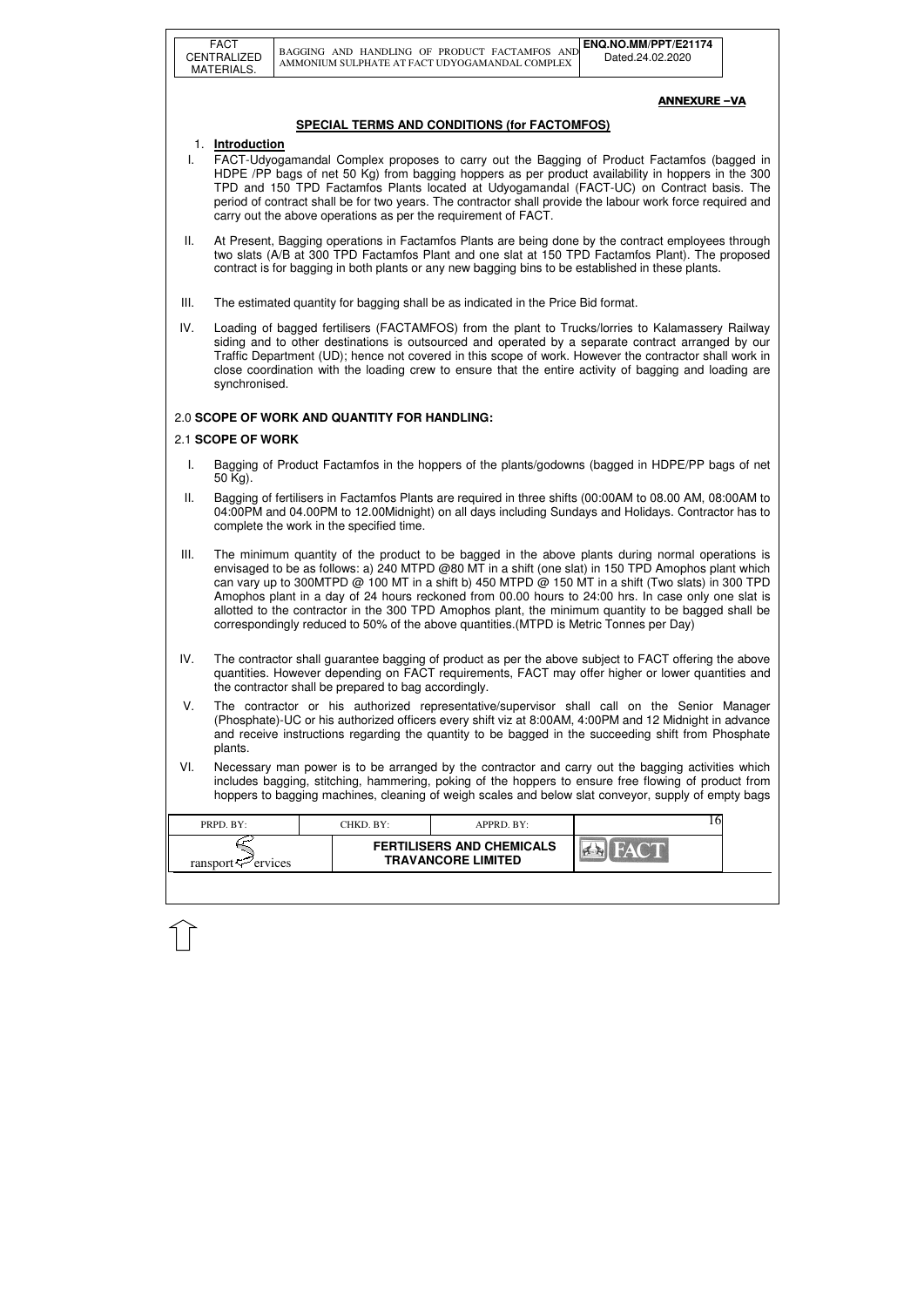| <b>FACT</b><br>ENQ.NO.MM/PPT/E21174<br>BAGGING AND HANDLING OF PRODUCT FACTAMFOS AND<br>CENTRALIZED<br>Dated.24.02.2020<br>AMMONIUM SULPHATE AT FACT UDYOGAMANDAL COMPLEX<br>MATERIALS.<br>to bagging area, checking the number of bags bagged, checking weight of bags at rate of 1 bag in 20<br>bags or at shorter intervals if required, but if any weight variation noticed, weight checking to be done till<br>the correction is achieved. Wastage generated at the bagging section i.e HDPE wrappings, tying strips,<br>thread spools etc to be cleared and collected at specified locations as per the direction of plant<br>authorised persons.<br>VII.<br>Contractor shall deploy adequate number of workers/labourers on each day of work, as required for<br>carrying out the work as per the instructions from the Senior Manager (Phosphate) or his authorised<br>representative.<br>VIII.<br>The Contractor should provide the required tools like Shovels, Wheel barrows, Hand carts, hammers,<br>and safety personal protective equipments like Safety shoes, Helmets, face masks etc.<br>IX.<br>The contractor shall ensure bagging of correct number of bags and maintain shift wise proper records of<br>bags bagged, time wise data of weight checking done, damaged bags, quantity bagged, bags, and<br>threads taken for bagging in shift, which should be certified by shift-in Charge of the shift. Duplicate<br>Copy of all above mentioned data maintained by contractor /contractor's representative, duly & mutually<br>countersigned is also to be submitted to Shift-in Charge on shift basis for records. Each empty bags to<br>be checked for FACT logo, before bagging and ensure the bagging of the product in the specified bags.<br>Х.<br>The bagged product should conform to the weight and quality standards and specifications stipulated by<br>FACT from time to time. When weights of bags is found to be non-conforming to requisite specifications<br>stipulated by FACT, the bagging operations should be stopped and the concerned operator/Engineer,<br>Shift-in-charge is to be informed for taking necessary corrective actions to ensure correct weight in<br>bags. Bagging can be resumed only again with the permission of Shift-in-Charge. When product does<br>not conform to Product parameters, the Shift-in Charge will instruct the quantity, which can't be send<br>with the product.<br>XI.<br>It may be noted that it is the prime responsibility of the contractor to ensure that all the bags bagged<br>shall have the specified weights and are stitched and handled properly.<br>XII.<br>In case the bagged products are to be recycled due to weight variation, improper stitching or any other<br>reason attributed to the contractor, the weight of such bags shall not be considered for assessment of<br>the quantity bagged. Also such recycled bags are to be unloaded, unstitched, products to be re-bagged/<br>dissolved to the system etc. by the contractor as instructed by FACT at no extra cost.<br>XIII.<br>If the bagged products are to be recycled due to reasons not attributable to the contractor (Ex: Product<br>quality problems or others), the weight of such bags shall be considered for assessment of the quantity<br>bagged to facilitate payment. Also such bags shall be unloaded and handled by FACT/other agencies.<br>XIV.<br>Any problems whatsoever in the items under FACT scope shall be informed immediately on notice by<br>the contractor to FACT's authorised representative assigned by Senior Manager (Phosphate).<br>XV.<br>The contractor shall not be penalized in this regard for non-performance if he or his authorised<br>supervisor informs timely and promptly to the authorised representative of FACT any such issues which<br>are in the FACT's scope to be addressed by FACT.<br>XVI.<br>exemption with regard to the penalties imposed as per this contract.<br>XVII.<br>labour/workers for the period of contract as and when required.<br>XVIII. |                                                                                                                                                                                                                                                       |                                                                                                                                                                                                                    |  |  |  |  |  |
|-------------------------------------------------------------------------------------------------------------------------------------------------------------------------------------------------------------------------------------------------------------------------------------------------------------------------------------------------------------------------------------------------------------------------------------------------------------------------------------------------------------------------------------------------------------------------------------------------------------------------------------------------------------------------------------------------------------------------------------------------------------------------------------------------------------------------------------------------------------------------------------------------------------------------------------------------------------------------------------------------------------------------------------------------------------------------------------------------------------------------------------------------------------------------------------------------------------------------------------------------------------------------------------------------------------------------------------------------------------------------------------------------------------------------------------------------------------------------------------------------------------------------------------------------------------------------------------------------------------------------------------------------------------------------------------------------------------------------------------------------------------------------------------------------------------------------------------------------------------------------------------------------------------------------------------------------------------------------------------------------------------------------------------------------------------------------------------------------------------------------------------------------------------------------------------------------------------------------------------------------------------------------------------------------------------------------------------------------------------------------------------------------------------------------------------------------------------------------------------------------------------------------------------------------------------------------------------------------------------------------------------------------------------------------------------------------------------------------------------------------------------------------------------------------------------------------------------------------------------------------------------------------------------------------------------------------------------------------------------------------------------------------------------------------------------------------------------------------------------------------------------------------------------------------------------------------------------------------------------------------------------------------------------------------------------------------------------------------------------------------------------------------------------------------------------------------------------------------------------------------------------------------------------------------------------------------------------------------------------------------------------------------------------------------------------------------------------------------------------------------------------------------------------------------------------------------------------------------------------------------------------------------------------------------------------------------------------------------------------------------------------------------------------------------------------------------------|-------------------------------------------------------------------------------------------------------------------------------------------------------------------------------------------------------------------------------------------------------|--------------------------------------------------------------------------------------------------------------------------------------------------------------------------------------------------------------------|--|--|--|--|--|
|                                                                                                                                                                                                                                                                                                                                                                                                                                                                                                                                                                                                                                                                                                                                                                                                                                                                                                                                                                                                                                                                                                                                                                                                                                                                                                                                                                                                                                                                                                                                                                                                                                                                                                                                                                                                                                                                                                                                                                                                                                                                                                                                                                                                                                                                                                                                                                                                                                                                                                                                                                                                                                                                                                                                                                                                                                                                                                                                                                                                                                                                                                                                                                                                                                                                                                                                                                                                                                                                                                                                                                                                                                                                                                                                                                                                                                                                                                                                                                                                                                                                               |                                                                                                                                                                                                                                                       |                                                                                                                                                                                                                    |  |  |  |  |  |
|                                                                                                                                                                                                                                                                                                                                                                                                                                                                                                                                                                                                                                                                                                                                                                                                                                                                                                                                                                                                                                                                                                                                                                                                                                                                                                                                                                                                                                                                                                                                                                                                                                                                                                                                                                                                                                                                                                                                                                                                                                                                                                                                                                                                                                                                                                                                                                                                                                                                                                                                                                                                                                                                                                                                                                                                                                                                                                                                                                                                                                                                                                                                                                                                                                                                                                                                                                                                                                                                                                                                                                                                                                                                                                                                                                                                                                                                                                                                                                                                                                                                               |                                                                                                                                                                                                                                                       |                                                                                                                                                                                                                    |  |  |  |  |  |
|                                                                                                                                                                                                                                                                                                                                                                                                                                                                                                                                                                                                                                                                                                                                                                                                                                                                                                                                                                                                                                                                                                                                                                                                                                                                                                                                                                                                                                                                                                                                                                                                                                                                                                                                                                                                                                                                                                                                                                                                                                                                                                                                                                                                                                                                                                                                                                                                                                                                                                                                                                                                                                                                                                                                                                                                                                                                                                                                                                                                                                                                                                                                                                                                                                                                                                                                                                                                                                                                                                                                                                                                                                                                                                                                                                                                                                                                                                                                                                                                                                                                               |                                                                                                                                                                                                                                                       |                                                                                                                                                                                                                    |  |  |  |  |  |
|                                                                                                                                                                                                                                                                                                                                                                                                                                                                                                                                                                                                                                                                                                                                                                                                                                                                                                                                                                                                                                                                                                                                                                                                                                                                                                                                                                                                                                                                                                                                                                                                                                                                                                                                                                                                                                                                                                                                                                                                                                                                                                                                                                                                                                                                                                                                                                                                                                                                                                                                                                                                                                                                                                                                                                                                                                                                                                                                                                                                                                                                                                                                                                                                                                                                                                                                                                                                                                                                                                                                                                                                                                                                                                                                                                                                                                                                                                                                                                                                                                                                               |                                                                                                                                                                                                                                                       |                                                                                                                                                                                                                    |  |  |  |  |  |
|                                                                                                                                                                                                                                                                                                                                                                                                                                                                                                                                                                                                                                                                                                                                                                                                                                                                                                                                                                                                                                                                                                                                                                                                                                                                                                                                                                                                                                                                                                                                                                                                                                                                                                                                                                                                                                                                                                                                                                                                                                                                                                                                                                                                                                                                                                                                                                                                                                                                                                                                                                                                                                                                                                                                                                                                                                                                                                                                                                                                                                                                                                                                                                                                                                                                                                                                                                                                                                                                                                                                                                                                                                                                                                                                                                                                                                                                                                                                                                                                                                                                               |                                                                                                                                                                                                                                                       |                                                                                                                                                                                                                    |  |  |  |  |  |
|                                                                                                                                                                                                                                                                                                                                                                                                                                                                                                                                                                                                                                                                                                                                                                                                                                                                                                                                                                                                                                                                                                                                                                                                                                                                                                                                                                                                                                                                                                                                                                                                                                                                                                                                                                                                                                                                                                                                                                                                                                                                                                                                                                                                                                                                                                                                                                                                                                                                                                                                                                                                                                                                                                                                                                                                                                                                                                                                                                                                                                                                                                                                                                                                                                                                                                                                                                                                                                                                                                                                                                                                                                                                                                                                                                                                                                                                                                                                                                                                                                                                               |                                                                                                                                                                                                                                                       |                                                                                                                                                                                                                    |  |  |  |  |  |
|                                                                                                                                                                                                                                                                                                                                                                                                                                                                                                                                                                                                                                                                                                                                                                                                                                                                                                                                                                                                                                                                                                                                                                                                                                                                                                                                                                                                                                                                                                                                                                                                                                                                                                                                                                                                                                                                                                                                                                                                                                                                                                                                                                                                                                                                                                                                                                                                                                                                                                                                                                                                                                                                                                                                                                                                                                                                                                                                                                                                                                                                                                                                                                                                                                                                                                                                                                                                                                                                                                                                                                                                                                                                                                                                                                                                                                                                                                                                                                                                                                                                               |                                                                                                                                                                                                                                                       |                                                                                                                                                                                                                    |  |  |  |  |  |
|                                                                                                                                                                                                                                                                                                                                                                                                                                                                                                                                                                                                                                                                                                                                                                                                                                                                                                                                                                                                                                                                                                                                                                                                                                                                                                                                                                                                                                                                                                                                                                                                                                                                                                                                                                                                                                                                                                                                                                                                                                                                                                                                                                                                                                                                                                                                                                                                                                                                                                                                                                                                                                                                                                                                                                                                                                                                                                                                                                                                                                                                                                                                                                                                                                                                                                                                                                                                                                                                                                                                                                                                                                                                                                                                                                                                                                                                                                                                                                                                                                                                               |                                                                                                                                                                                                                                                       |                                                                                                                                                                                                                    |  |  |  |  |  |
|                                                                                                                                                                                                                                                                                                                                                                                                                                                                                                                                                                                                                                                                                                                                                                                                                                                                                                                                                                                                                                                                                                                                                                                                                                                                                                                                                                                                                                                                                                                                                                                                                                                                                                                                                                                                                                                                                                                                                                                                                                                                                                                                                                                                                                                                                                                                                                                                                                                                                                                                                                                                                                                                                                                                                                                                                                                                                                                                                                                                                                                                                                                                                                                                                                                                                                                                                                                                                                                                                                                                                                                                                                                                                                                                                                                                                                                                                                                                                                                                                                                                               |                                                                                                                                                                                                                                                       |                                                                                                                                                                                                                    |  |  |  |  |  |
|                                                                                                                                                                                                                                                                                                                                                                                                                                                                                                                                                                                                                                                                                                                                                                                                                                                                                                                                                                                                                                                                                                                                                                                                                                                                                                                                                                                                                                                                                                                                                                                                                                                                                                                                                                                                                                                                                                                                                                                                                                                                                                                                                                                                                                                                                                                                                                                                                                                                                                                                                                                                                                                                                                                                                                                                                                                                                                                                                                                                                                                                                                                                                                                                                                                                                                                                                                                                                                                                                                                                                                                                                                                                                                                                                                                                                                                                                                                                                                                                                                                                               |                                                                                                                                                                                                                                                       |                                                                                                                                                                                                                    |  |  |  |  |  |
|                                                                                                                                                                                                                                                                                                                                                                                                                                                                                                                                                                                                                                                                                                                                                                                                                                                                                                                                                                                                                                                                                                                                                                                                                                                                                                                                                                                                                                                                                                                                                                                                                                                                                                                                                                                                                                                                                                                                                                                                                                                                                                                                                                                                                                                                                                                                                                                                                                                                                                                                                                                                                                                                                                                                                                                                                                                                                                                                                                                                                                                                                                                                                                                                                                                                                                                                                                                                                                                                                                                                                                                                                                                                                                                                                                                                                                                                                                                                                                                                                                                                               |                                                                                                                                                                                                                                                       |                                                                                                                                                                                                                    |  |  |  |  |  |
|                                                                                                                                                                                                                                                                                                                                                                                                                                                                                                                                                                                                                                                                                                                                                                                                                                                                                                                                                                                                                                                                                                                                                                                                                                                                                                                                                                                                                                                                                                                                                                                                                                                                                                                                                                                                                                                                                                                                                                                                                                                                                                                                                                                                                                                                                                                                                                                                                                                                                                                                                                                                                                                                                                                                                                                                                                                                                                                                                                                                                                                                                                                                                                                                                                                                                                                                                                                                                                                                                                                                                                                                                                                                                                                                                                                                                                                                                                                                                                                                                                                                               |                                                                                                                                                                                                                                                       | Non timely information to the authorised representative of FACT or information to other employees other<br>than the authorised representative of FACT shall not be entertained and the contractor cannot claim any |  |  |  |  |  |
|                                                                                                                                                                                                                                                                                                                                                                                                                                                                                                                                                                                                                                                                                                                                                                                                                                                                                                                                                                                                                                                                                                                                                                                                                                                                                                                                                                                                                                                                                                                                                                                                                                                                                                                                                                                                                                                                                                                                                                                                                                                                                                                                                                                                                                                                                                                                                                                                                                                                                                                                                                                                                                                                                                                                                                                                                                                                                                                                                                                                                                                                                                                                                                                                                                                                                                                                                                                                                                                                                                                                                                                                                                                                                                                                                                                                                                                                                                                                                                                                                                                                               |                                                                                                                                                                                                                                                       | The Contractor shall furnish to FACT a copy of the agreement executed between himself and his                                                                                                                      |  |  |  |  |  |
|                                                                                                                                                                                                                                                                                                                                                                                                                                                                                                                                                                                                                                                                                                                                                                                                                                                                                                                                                                                                                                                                                                                                                                                                                                                                                                                                                                                                                                                                                                                                                                                                                                                                                                                                                                                                                                                                                                                                                                                                                                                                                                                                                                                                                                                                                                                                                                                                                                                                                                                                                                                                                                                                                                                                                                                                                                                                                                                                                                                                                                                                                                                                                                                                                                                                                                                                                                                                                                                                                                                                                                                                                                                                                                                                                                                                                                                                                                                                                                                                                                                                               | The contractor shall be responsible for all the goods/materials entrusted to him and will indemnify the<br>Company in all aspects of any damage or loss to the goods while in the contractor's custody and during<br>the various courses of the work. |                                                                                                                                                                                                                    |  |  |  |  |  |
| 17<br>PRPD. BY:<br>CHKD. BY:<br>APPRD. BY:                                                                                                                                                                                                                                                                                                                                                                                                                                                                                                                                                                                                                                                                                                                                                                                                                                                                                                                                                                                                                                                                                                                                                                                                                                                                                                                                                                                                                                                                                                                                                                                                                                                                                                                                                                                                                                                                                                                                                                                                                                                                                                                                                                                                                                                                                                                                                                                                                                                                                                                                                                                                                                                                                                                                                                                                                                                                                                                                                                                                                                                                                                                                                                                                                                                                                                                                                                                                                                                                                                                                                                                                                                                                                                                                                                                                                                                                                                                                                                                                                                    |                                                                                                                                                                                                                                                       |                                                                                                                                                                                                                    |  |  |  |  |  |
| <b>FERTILISERS AND CHEMICALS</b><br><b>TRAVANCORE LIMITED</b><br>ransport <sup>ry</sup> ervices                                                                                                                                                                                                                                                                                                                                                                                                                                                                                                                                                                                                                                                                                                                                                                                                                                                                                                                                                                                                                                                                                                                                                                                                                                                                                                                                                                                                                                                                                                                                                                                                                                                                                                                                                                                                                                                                                                                                                                                                                                                                                                                                                                                                                                                                                                                                                                                                                                                                                                                                                                                                                                                                                                                                                                                                                                                                                                                                                                                                                                                                                                                                                                                                                                                                                                                                                                                                                                                                                                                                                                                                                                                                                                                                                                                                                                                                                                                                                                               |                                                                                                                                                                                                                                                       |                                                                                                                                                                                                                    |  |  |  |  |  |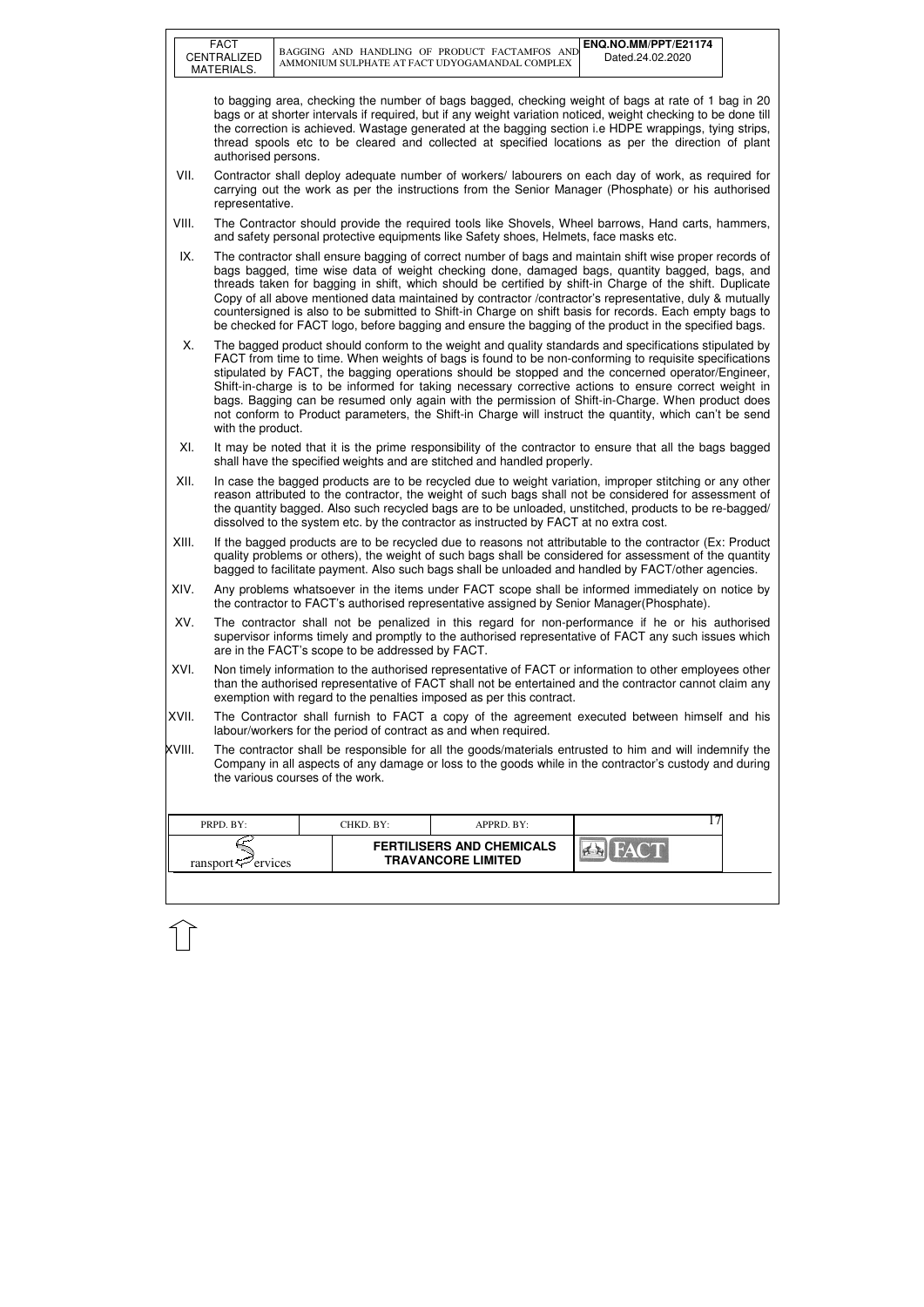| <b>FACT</b><br>CENTRALIZED<br>MATERIALS. | ENQ.NO.MM/PPT/E21174<br>BAGGING AND HANDLING OF PRODUCT FACTAMEOS<br><b>AND</b><br>Dated.24.02.2020<br>AMMONIUM SULPHATE AT FACT UDYOGAMANDAL COMPLEX |
|------------------------------------------|-------------------------------------------------------------------------------------------------------------------------------------------------------|
|------------------------------------------|-------------------------------------------------------------------------------------------------------------------------------------------------------|

| PRPD. BY:               | CHKD. BY: | $APPRD$ . BY:                                                 |  |
|-------------------------|-----------|---------------------------------------------------------------|--|
| ransport $\leq$ ervices |           | <b>FERTILISERS AND CHEMICALS</b><br><b>TRAVANCORE LIMITED</b> |  |

- XIX. The labour/workers working for the contractor shall in no way violate the discipline or safety requirements stipulated by FACT and any damages if caused shall be penalised from the contractor.
- XX. The contractor shall maintain the work area/ bagging platform/slat conveyor/bags store room and surroundings neat and tidy by regular cleaning for proper housekeeping.
- XXI. In case of plant shutdown, the Contractor should empty the hoppers for cleaning *linspecting the bins.*
- XXII. The Contractor shall obtain all required license(s) from the Labour Department for employing his labourers before commencement of the work. The Contractor shall also ensure coverage of the labourers under the PF and ESI Acts, as applicable from time to time. Contractor shall also get familiarized with prevailing general contract labourer's conditions, terms and agreements.
- XXIII. The Contract shall not mean continuous work for the Contractor. The Contractor is expected to take up the work as and when required by FACT whether or not there is full day's work for his men.
- XXIV. The quantities indicated are only approximate indications and are liable to vary either way.
- XXV. Hooks shall not be used on bags during any operation or during handling.
- XXVI. The contractor shall visit the site to assess the prevailing labour conditions, equipment's available for bagging operations, scope of activities and other prevailing conditions before quoting the work. No future claims will be entertained in this regard.

## **2.2 QUANTITY**

- I. The quantities indicated are only approximate indications and are liable to vary either way depending on the seasonal demands, Govt. policies, monsoon pattern, plant production level, Wagon/Lorry availability, Rail movement, raw material availability etc. The contractor shall be liable to carry out the work as per the actual requirement of FACT and as per instructions from FACT officers from time to time.
- II. FACT reserves the right to reduce or increase the estimated quantity as given above at any time without assigning any reason whatsoever and does not give any guarantee regarding the quantity to be produced /handled. FACT does not guarantee to the Contractor, either continuity of work or any definite or minimum quantity for production/handling/transportation at any time or during the contract period. The Contractor shall have no right to claim damages including idle time of the labourers engaged by the Contractor or loss of profit on account of reduction in revenue arising out of decrease in quantity made available for the works as above, which may also be due to equipment failure/production shortage.
- III. However prior intimation shall be given by FACT to the contractor to the extent possible regarding loss of production/ break down of equipment etc. (FACT shall mean the Senior Manager (Phosphate) or his authorised representative).

### **2.3 ASSESSMENT OF QUANTITY:**

I. The assessment of quantity for releasing payments to the Contractor for the work done shall be based on the quantity executed under each item of work. For assessment of quantity, weight of one bag filled with Factamfos will be considered as 50 Kg. The contractor shall get counter signed & authorised from the FACT authorised Representative in the plant of the quantity bagged (number of bags bagged & damaged), weight checking records, bags & thread use data, after each shift. All bags in the slat conveyor at time of stoppage of bagging due to a weight problem may be weight checked individually, after necessary weight correction, bags are to be released for loading.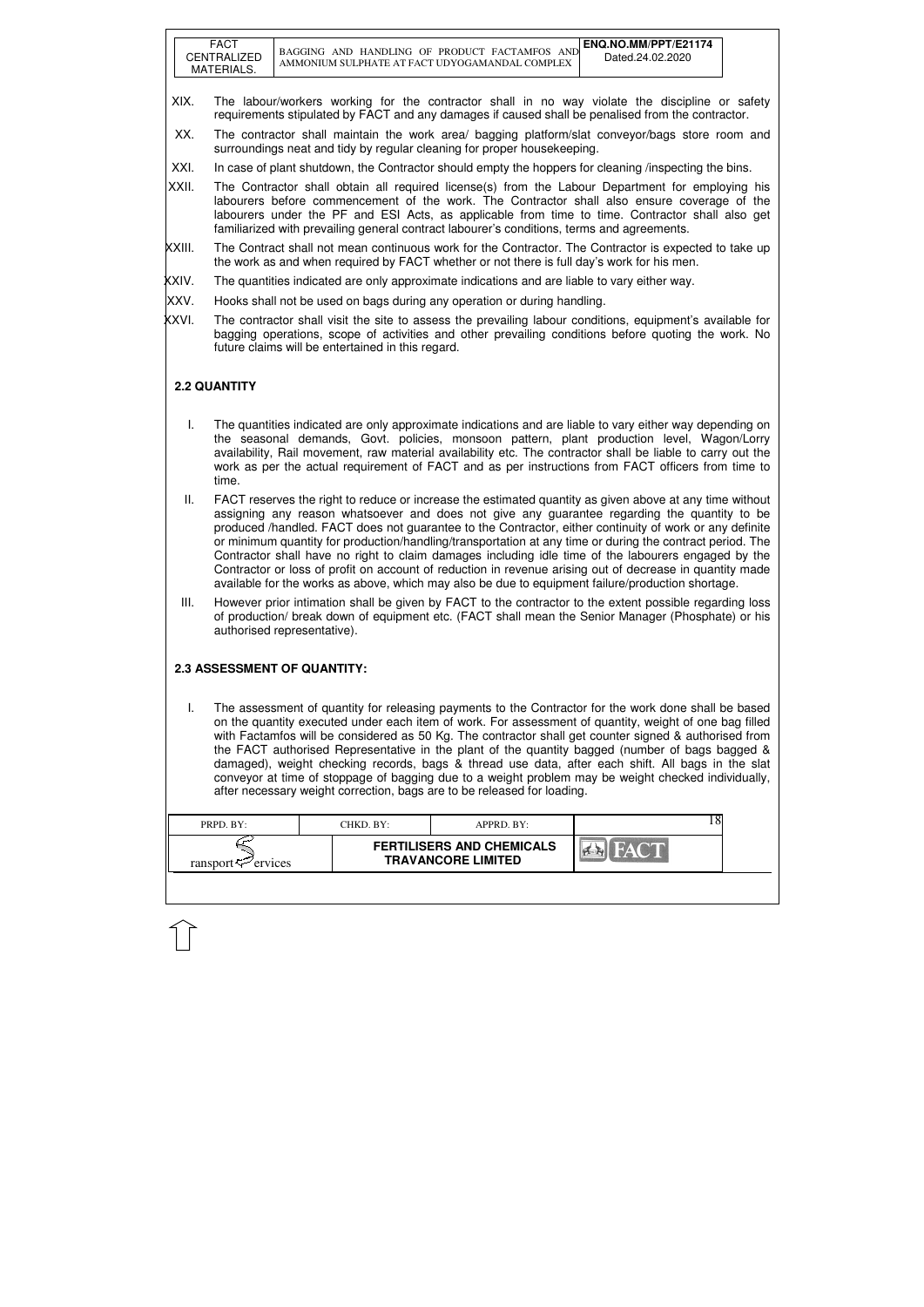| PRPD. BY:               | CHKD. BY: | APPRD. BY:                                                    |  |
|-------------------------|-----------|---------------------------------------------------------------|--|
| ransport $\leq$ ervices |           | <b>FERTILISERS AND CHEMICALS</b><br><b>TRAVANCORE LIMITED</b> |  |

## **2.4 SPECIAL NOTES:**

i. FACT's Scope of supply/service for free usage:

- a. FACT shall supply bags, stitching machines, bagging machines, threads required for stitching etc.
- b. Maintenance service of bagging machines and stitching machines shall also be provided by FACT.
- c. Power connection will be provided by FACT. Free water and Power supply will be provided within 50 Metre from the respective slats.
- ii. The spillages and the product from the damaged bags in the Slat /below slat, loading point, belt conveyors and bagging Hopper in which the contractor is working is to be cleared, as and when generated and re-processed, as per instruction from authorized personnel without any extra cost.
- iii. Bagging and Stitching equipment's/machineries, bin hoppers and other items present in the bagging section and available in "as is where is condition" at the Factamfos Plants can be used by the contractor for bagging of products from the Hoppers in Factamfos Plants for the specified work. These equipment's/machineries shall be used carefully by the contractor and in the event of any damage caused to them due to the faulty operation/negligence of the contractor, the cost of repairing the same shall be recovered from the contractor.
- iv. NO OTHER EQUIPMENT/ MACHINERY SUPPORT WILL BE PROVIDED BY FACT for bagging operations specified. However FACT may allow the contractor to use his own equipment's/machinery with the concurrence of FACT representative at his own risk and cost.

## **3.0 Rate:**

- I. The rate shall **per MT** of product as per the Price Bid Format shall be firm till the complete execution of the contract. For the purpose of assessment of quantity for the work done, weight of one bag will be taken as **50 Kg**.
- II. No claim for extra payment shall be entertained by FACT on account of payments like "kettukooli", "attikooli", "marikooli" etc. i.e., FACT shall not make any payment to the Contractor other than the rates as per the work order.
- III. In case the contractor is requested to carry out any similar extra work not initially covered by the rates given in the contract, during the period of contract, the contractor shall be prepared to undertake such work, at rates mutually agreed upon.

### **4.0 Period of Contract**:

The period of contract shall be **two years** from the date of commencement of work. Once commenced, the work has to be executed in three shifts (12/8, 8/4 & 4/12) as per FACT's requirement in each shift including Sundays and Holidays.

### **5.0 Capacity of Contractor**:

- I. Contractor shall be able to mobilise sufficient labour (Skilled and Unskilled) to discharge their obligations in respect of the contract issued by FACT. As a purely general guide line, the contractor shall mobilise **15-24 or more labourers per day** depending on the job requirement as per tender.
- II. The operations shall include in brief but not limited to as follows: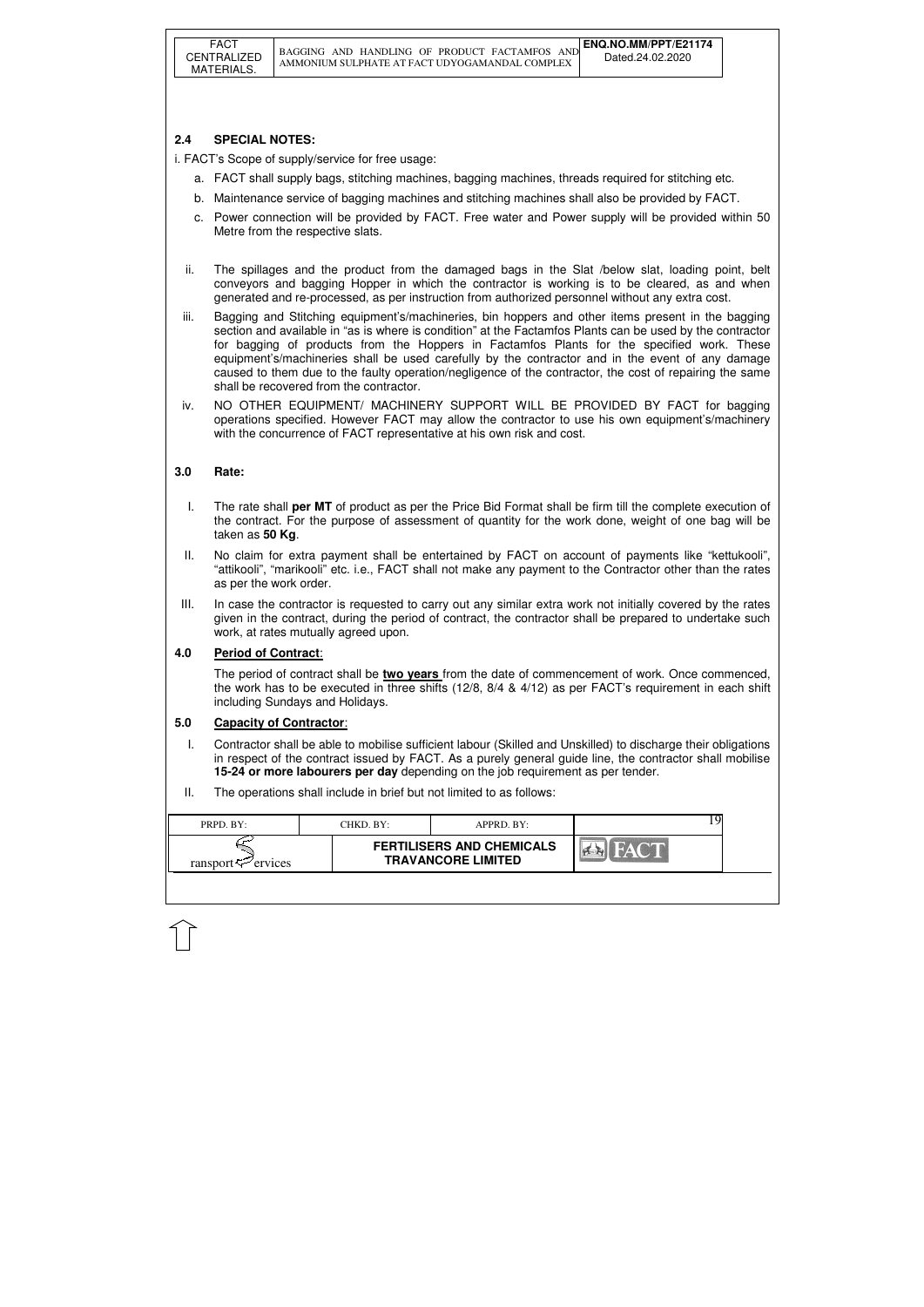| PRPD. BY:                  | CHKD. BY:- | $APPRD$ . BY:                                                 |  |
|----------------------------|------------|---------------------------------------------------------------|--|
| ransport $\approx$ ervices |            | <b>FERTILISERS AND CHEMICALS</b><br><b>TRAVANCORE LIMITED</b> |  |
|                            |            |                                                               |  |

|     | <b>FACT</b><br><b>CENTRALIZED</b><br>MATERIALS. | BAGGING AND HANDLING OF PRODUCT FACTAMFOS AND<br>AMMONIUM SULPHATE AT FACT UDYOGAMANDAL COMPLEX                              | ENQ.NO.MM/PPT/E21174<br>Dated.24.02.2020                                                                                |
|-----|-------------------------------------------------|------------------------------------------------------------------------------------------------------------------------------|-------------------------------------------------------------------------------------------------------------------------|
| 1.0 |                                                 | Bagging and stitching                                                                                                        | Adequate number of skilled workers to be finalised in<br>consultation with Senior Manager (Phosphate)                   |
| 2.0 | works per shift.                                | Cleaning / Clearing / weight<br>checking/Poking/ clearing of<br>chocking/re-processing,<br>reporting/coordinating and allied | Adequate number of unskilled and skilled workers to<br>be finalised in consultation with Senior Manager<br>(Phosphate). |

iii. The contractor shall ensure that trained personnel are deployed for bagging and stitching operations, as it is a skilled job. The contractor shall remove any worker/workers due to unsatisfactory performance or increase the number of workers to achieve the desired performance as directed by the plant Manager or his authorized representative.

## **6.0 Security Deposit:**

The contractor shall, within **15** days of issue of the work order, remit an amount equal to **5%** (Five Percent) of the total work order value towards Security Deposit by way of Demand Draft or by Bank guarantee from a Nationalised/Scheduled Bank in the prescribed format issued by FACT. No interest shall be payable by FACT on the security deposit. The security deposit shall be released only after the work as per contract is satisfactorily completed and final bills paid, after deducting all amounts, which are due to FACT from the contractor.

### **7.0 Agreement:**

The Contractor shall execute within 15 days from the date of issue of Work Order an Agreement on Non-Judicial Stamp paper of value of Rs.500/- in the form prescribed by FACT and shall bear all expenses incidental thereto.

#### **8.0 Penalty for Non-performance**:

- I. Contractor shall deploy adequate number of workers/ labourers on each shift of work, as required for carrying out the work as per the contract and based on the instructions from Senior Manager (Phosphate) of FACT-UC or his authorised representative.
- II. If the contractor fails to bag the required quantity in each shift, resulting in reduction in plant load or stoppage of plant due to failure of contractor to deploy the required number of labourers or due to any other reasons attributable to the contractor, the contractor shall pay liquidated damages (LD) to FACT.
- III. The shortfall in bagging the required quantity in each shift will be computed by Senior Manager (Phosphate).The quantity thus informed by the Senior Manager (Phosphate)/ authorised officer in the Phosphate department in each shift would be the basis to assess shortfall.
- IV. The rates of liquidated damages per MT of shortfall will be the same rate indicated in the work order for the activity and shall be deducted from the bills of the contractor. Contractor can make up a shift shortfall in subsequent shifts of the day if possible by the plant conditions. The period of time reckoning for the purpose of assessing the shortfall for calculation of LD is 00.00 hours to 24:00 hrs on the day (24 hrs).
- V. A register will be maintained in the Phosphate department to record the quantity informed to the contractor and the quantity bagged. The concerned officer in Phosphate department and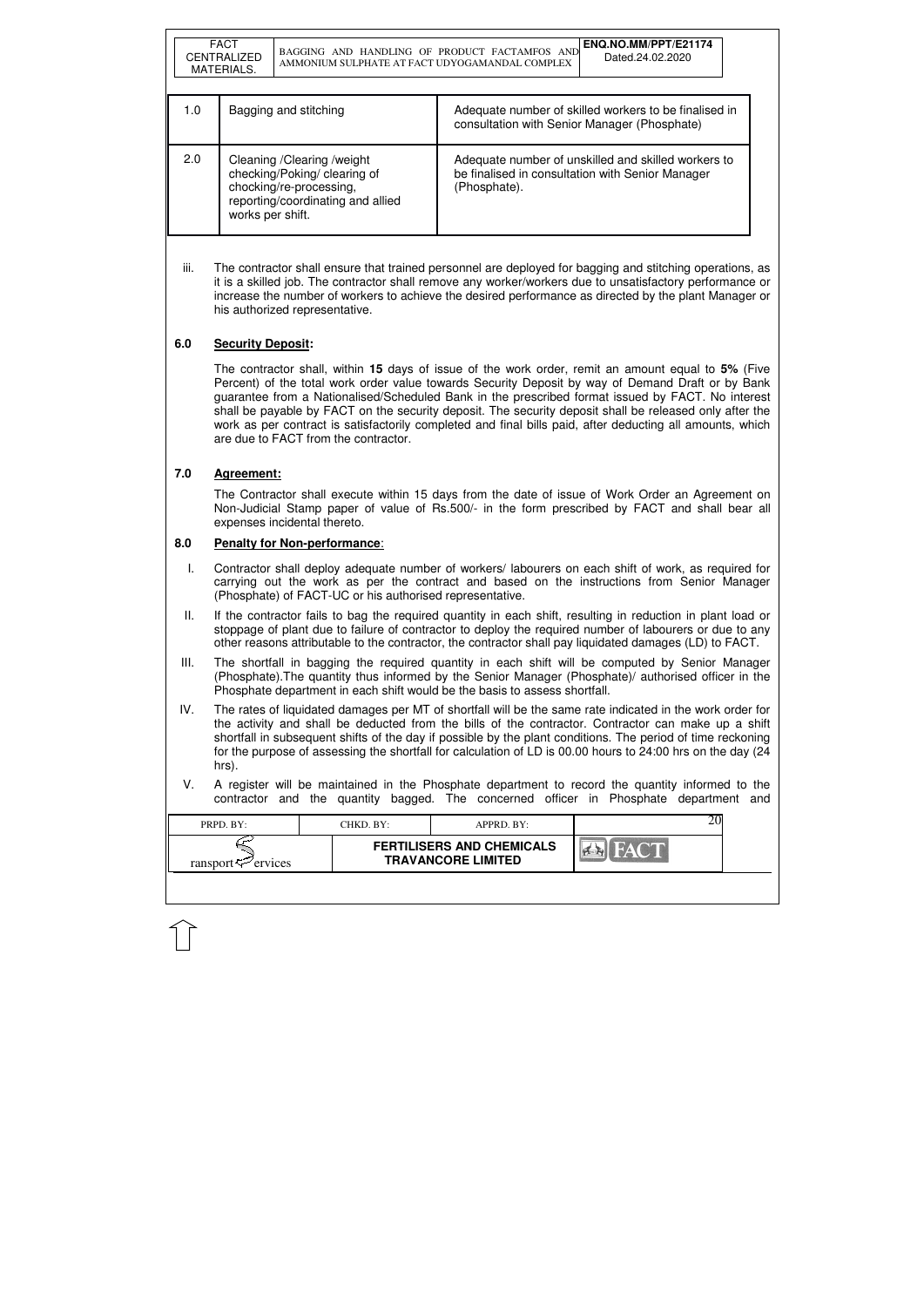| PRPD. BY:               | CHKD. BY:- | $APPRD$ $BY:$                                                 |  |
|-------------------------|------------|---------------------------------------------------------------|--|
| ransport $\sim$ ervices |            | <b>FERTILISERS AND CHEMICALS</b><br><b>TRAVANCORE LIMITED</b> |  |

contractor/contractor's representative shall sign this register. The recovery towards LD will be effected based on the record.

- VI. If the shortage is due to non-availability of sufficient quantity of product due to stoppage of production, failure of bagging machine/stitching machines etc or any other reasons not attributable to the contractor, penalty will be waived proportionately as decided by FACT.
- VII. Penalty under this section will not be imposed for the first 10 days from the date of commencement of the work in order to familiarize the bagging and stitching operation.
- VIII. The maximum LD recovered towards this account shall be limited to 10% of the total contract value. The Penalty under this section shall be independent of other penalties dealt in other sections.

### **9.0 Penalty due to the damages.**

- I. In case of damages to the bags and material inside the bags due to rough handling of labourers/machinery, the cost of bag and material as fixed by the company from time to time will be recovered from the Contractor's bill.
- II. In the event of any damage caused to the free issue items or other item/property of FACT due to the faulty operation/ negligence or any other act attributable to the contractor or his workforce, the cost of repairing the same or the applicable cost incurred by the company shall be recovered from the contractor.
- III. If the contractor fails to keep the working area in a clean condition as observed and certified by the authorised representative of FACT, or at instances when the work(s) in the scope of the contractor as per this contract had to be done by FACT in spite of request to the contractor, the amount due to the work force engaged by the company for cleaning purpose and other activities as per the above, will be recovered from the bills of the contractor.
- IV. In case for any activity under the scope of the contractor other than dealt above and the contractor fails to carry out satisfactorily as per contract and FACT has to carry out the same or FACT becomes responsible for payment for any negligent act of the contractor, the corresponding amount will be recovered from the bills of the contractor.
- V. The Penalty under this section shall be independent of other penalties dealt in other sections.

### **10. Liability to work**:

I. The contractor shall post one representative at FACT -UC in each shift for co-ordinating and supervising the work who shall do all liaison work with the Phosphate department and ensure safe and continuous operation of the Bagging. Before commencement of work in each shift, the contractor's representative shall inform the authorised representative in Phosphate dept regarding the number of labourers posted at bagging points, and vehicles/equipment deployed for the work. The contractor or his authorised representative shall inform the officer in Phosphate dept regarding the number of labourers posted at bagging point. The contractor or his authorised representative shall call on the Senior Manager (Phosphate) (UC) or any other officer nominated by him, to receive instructions regarding the execution of work as per the contract and arrange to work accordingly. Orders given to the contractor's representative shall be considered to have the same effect as they have been given to the contractor himself. The appointment of the authorised representative(s) shall be notified by the contractor and got approved by Senior Manager (Phosphate). Senior Manager (Phosphate) shall be the contract administrator for this work.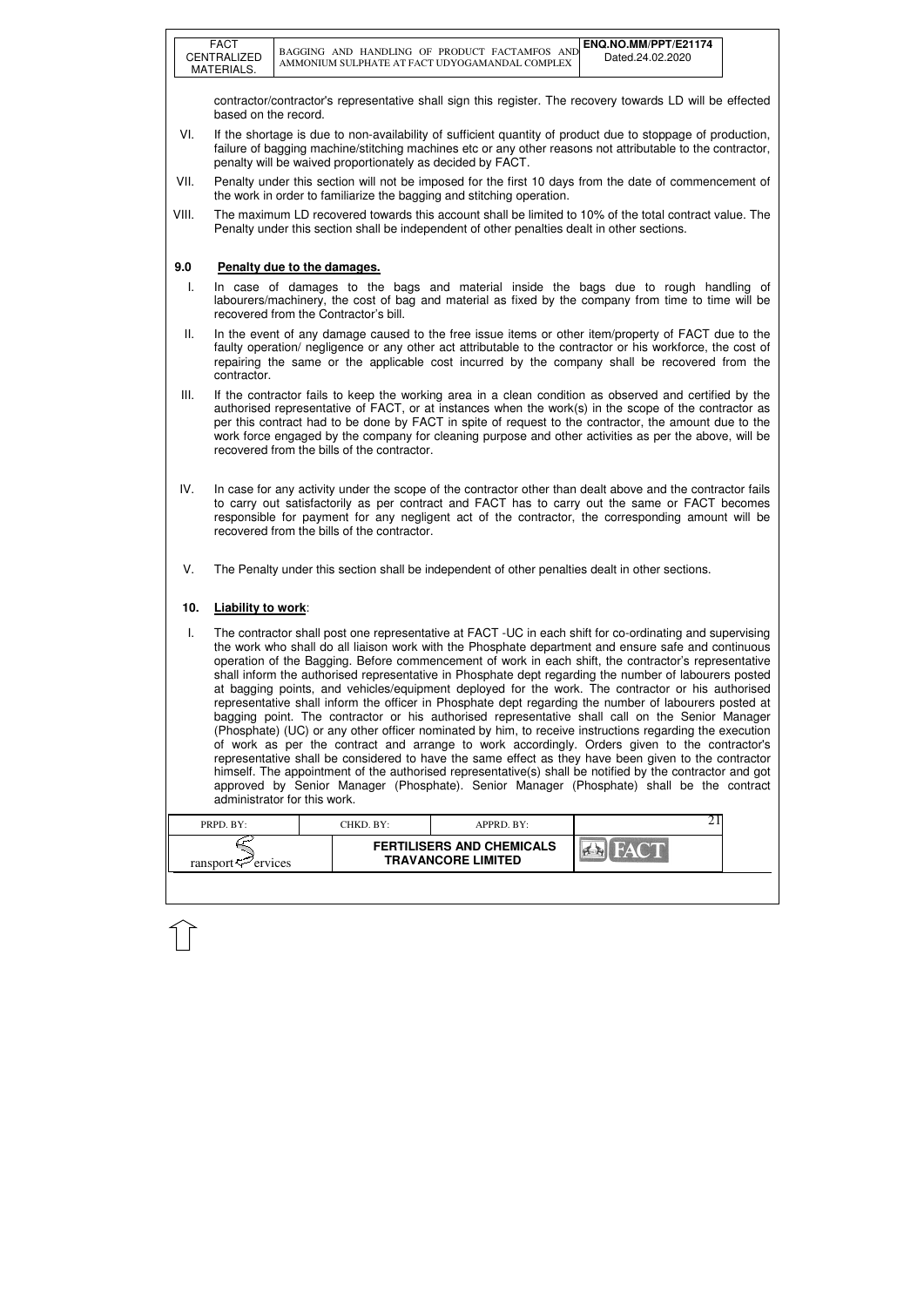|       | <b>FACT</b><br>CENTRALIZED<br>MATERIALS.                                                                                                                                    |  |                                         | BAGGING AND HANDLING OF PRODUCT FACTAMFOS AND<br>AMMONIUM SULPHATE AT FACT UDYOGAMANDAL COMPLEX                                                                                                                                                                                                                                                                                                                                                                                                                                                                                                                                                                                                                                                                                                                                            | ENQ.NO.MM/PPT/E21174<br>Dated.24.02.2020 |  |  |
|-------|-----------------------------------------------------------------------------------------------------------------------------------------------------------------------------|--|-----------------------------------------|--------------------------------------------------------------------------------------------------------------------------------------------------------------------------------------------------------------------------------------------------------------------------------------------------------------------------------------------------------------------------------------------------------------------------------------------------------------------------------------------------------------------------------------------------------------------------------------------------------------------------------------------------------------------------------------------------------------------------------------------------------------------------------------------------------------------------------------------|------------------------------------------|--|--|
| Ш.    | Before commencing the work, the contractor shall submit all the details of labours/working crew and<br>equipment deployed for the work to the authorised officer at FACT-UC |  |                                         |                                                                                                                                                                                                                                                                                                                                                                                                                                                                                                                                                                                                                                                                                                                                                                                                                                            |                                          |  |  |
| III.  | idling charges on account of this.                                                                                                                                          |  |                                         | The contract shall not mean continuous work for the Contractor. There will not be any payment towards                                                                                                                                                                                                                                                                                                                                                                                                                                                                                                                                                                                                                                                                                                                                      |                                          |  |  |
| IV.   |                                                                                                                                                                             |  |                                         | FACT shall have the right to object to any unsafe practice used or resorted to by the Contractor and to<br>direct the Contractor to carry out the job in a manner considered safe by FACT.                                                                                                                                                                                                                                                                                                                                                                                                                                                                                                                                                                                                                                                 |                                          |  |  |
| V.    |                                                                                                                                                                             |  | for a minimum period of two years.      | In case, the contractor fails to carry out the works satisfactorily as per the contract, FACT may give 24<br>hours' notice in writing to the contractor calling him to make good the failure, neglect or contravention<br>complained of within the said time. In default of compliance of said notice, the company shall have the<br>option and be at liberty without prejudice to its rights, to arrange to complete the work by other<br>means/other agencies and all losses, damages or extra expenditure incurred in this connection shall be<br>to the contractor's account. FACT will also have the option to put the vendor on" Enquiry Holiday"                                                                                                                                                                                    |                                          |  |  |
| VI.   |                                                                                                                                                                             |  |                                         | If the contractor becomes insolvent or in the event of his going into liquidation or winding up his<br>business as the case may be or if in the opinion of the company, fails to fulfil his obligations in the<br>execution of the work to company's satisfaction, the company may forthwith terminate the contract or<br>take it over in whole or in part and employ any other agency or agencies to continue the work or get it<br>done departmentally and forfeit the contractor's security deposit and retention of money without<br>prejudice to the company's rights to claim compensation from the contractor for losses or damages<br>suffered by the company as a result of the above arrangements. The contractor shall have no claim to<br>compensation for any loss that may occur consequent to the above arrangements.       |                                          |  |  |
| VII.  | and cost.                                                                                                                                                                   |  |                                         | The security and safety of the Contractor's belongings shall be arranged by him at his own responsibility                                                                                                                                                                                                                                                                                                                                                                                                                                                                                                                                                                                                                                                                                                                                  |                                          |  |  |
| VIII. |                                                                                                                                                                             |  | him at his own responsibility and cost. | Insurance coverage of the Contractor's belongings, personnel deployed for the job shall be arranged by                                                                                                                                                                                                                                                                                                                                                                                                                                                                                                                                                                                                                                                                                                                                     |                                          |  |  |
| IX.   |                                                                                                                                                                             |  |                                         | The Contractor shall exercise care, diligence and promptness in the work and adhere to all rules and<br>regulations, statutory obligations and all other rules and laws that have a bearing on the work. Any<br>damage, or any action legal or otherwise arising on account of the contractor's failure or negligence or<br>breach of the statutory obligations, shall be to the contractor's account. If any loss/expenditure arising<br>from the breach thereof is not satisfactorily met /settled by the contractor, FACT reserves the right to<br>withhold payment of bills/security deposit and discharge the obligations of the contractor without<br>prejudice to the company's right to claim from the contractor full value of damage/compensation. The<br>Account rendered by FACT in this connection shall be treated as final. |                                          |  |  |
| Х.    |                                                                                                                                                                             |  |                                         | The Contractor shall assume all liabilities for, and keep FACT wholly indemnified against, all actions or<br>suits, costs, damages, changes and expenses arising out of or in connection with carrying out of the<br>work covered by the contract with respect to the labourers deployed by the contractor for the work.                                                                                                                                                                                                                                                                                                                                                                                                                                                                                                                   |                                          |  |  |
| XI.   |                                                                                                                                                                             |  |                                         | Strike etc., by contractor's labour owing to any dispute pertaining to wages or otherwise will not be<br>deemed to be a reason beyond the control of the contractor.                                                                                                                                                                                                                                                                                                                                                                                                                                                                                                                                                                                                                                                                       |                                          |  |  |
| 11.   | <b>Settlement of Bills:</b>                                                                                                                                                 |  |                                         |                                                                                                                                                                                                                                                                                                                                                                                                                                                                                                                                                                                                                                                                                                                                                                                                                                            |                                          |  |  |
|       |                                                                                                                                                                             |  |                                         | Payment of bills shall be made after due certification by the Senior Manager (Phosphate)/UC or his<br>authorised representatives. The contractor shall not be eligible for any charges on any account other<br>than that specifically accepted or mentioned in the Work Order. Bills shall be submitted once in a<br>fortnight to the Chief Manager (Finance) through Senior Manager (Phosphate)/UC and payment shall be<br>made through NEFT/RTGS within two weeks after submission, subject to compliance with the terms and                                                                                                                                                                                                                                                                                                             |                                          |  |  |
|       | PRPD. BY:                                                                                                                                                                   |  | CHKD. BY:                               | APPRD. BY:                                                                                                                                                                                                                                                                                                                                                                                                                                                                                                                                                                                                                                                                                                                                                                                                                                 | 22                                       |  |  |
|       | ransport $\approx$ ervices                                                                                                                                                  |  |                                         | <b>FERTILISERS AND CHEMICALS</b><br><b>TRAVANCORE LIMITED</b>                                                                                                                                                                                                                                                                                                                                                                                                                                                                                                                                                                                                                                                                                                                                                                              |                                          |  |  |
|       |                                                                                                                                                                             |  |                                         |                                                                                                                                                                                                                                                                                                                                                                                                                                                                                                                                                                                                                                                                                                                                                                                                                                            |                                          |  |  |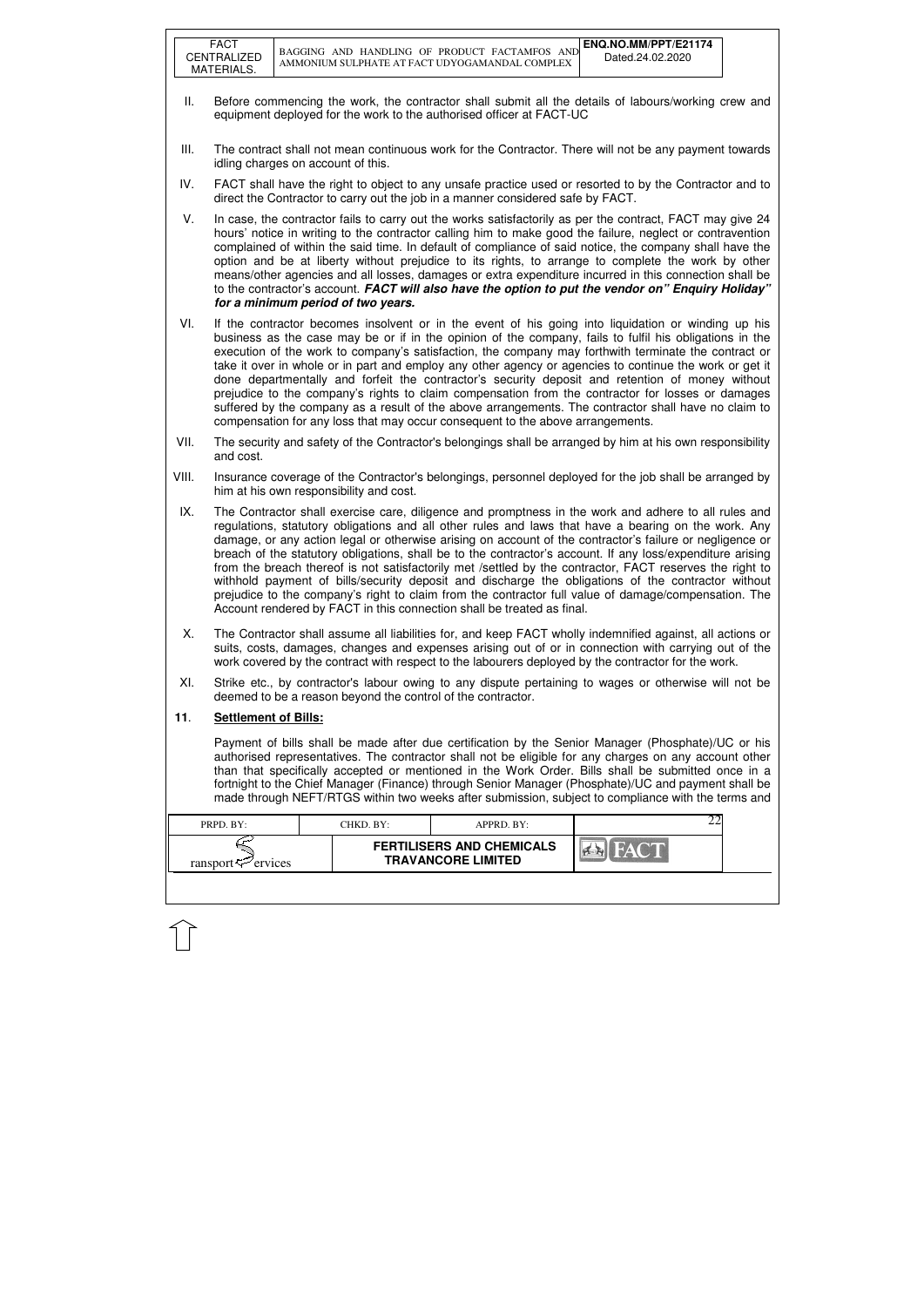|      | <b>FACT</b><br>CENTRALIZED<br>MATERIALS.                                                                                                                                                                                                                                                                                                                                                                                                                                     |  |                                        | BAGGING AND HANDLING OF PRODUCT FACTAMFOS AND<br>AMMONIUM SULPHATE AT FACT UDYOGAMANDAL COMPLEX                                                                                                                                                                                                                                                                                                                                                                                                                                                                                                                                                                                                                                                                                                                                                                                                                                                                                                                                                                                                                                                                                                                                                                                               | ENQ.NO.MM/PPT/E21174<br>Dated.24.02.2020 |  |
|------|------------------------------------------------------------------------------------------------------------------------------------------------------------------------------------------------------------------------------------------------------------------------------------------------------------------------------------------------------------------------------------------------------------------------------------------------------------------------------|--|----------------------------------------|-----------------------------------------------------------------------------------------------------------------------------------------------------------------------------------------------------------------------------------------------------------------------------------------------------------------------------------------------------------------------------------------------------------------------------------------------------------------------------------------------------------------------------------------------------------------------------------------------------------------------------------------------------------------------------------------------------------------------------------------------------------------------------------------------------------------------------------------------------------------------------------------------------------------------------------------------------------------------------------------------------------------------------------------------------------------------------------------------------------------------------------------------------------------------------------------------------------------------------------------------------------------------------------------------|------------------------------------------|--|
| 12.  | Goods & Service tax (GST):                                                                                                                                                                                                                                                                                                                                                                                                                                                   |  | the contractor's bills, as applicable. | conditions of the Contract. Statutory deductions towards Income Tax, ESI, PF etc., shall be made from                                                                                                                                                                                                                                                                                                                                                                                                                                                                                                                                                                                                                                                                                                                                                                                                                                                                                                                                                                                                                                                                                                                                                                                         |                                          |  |
|      |                                                                                                                                                                                                                                                                                                                                                                                                                                                                              |  |                                        | The rate quoted by the Bidder for all the works as per this tender shall be exclusive of GST. GST, if<br>applicable for the work as per any statutory notification, shall be extra. If the GST is to be paid by the<br>Contractor as per the relevant notification, he shall arrange to remit the same to the concerned authority<br>and FACT shall reimburse the same to the Contractor based on documentary evidence. If the same is to<br>be paid by FACT, the above shall be done by FACT directly.                                                                                                                                                                                                                                                                                                                                                                                                                                                                                                                                                                                                                                                                                                                                                                                       |                                          |  |
| 13.  | <b>Working Hours:</b>                                                                                                                                                                                                                                                                                                                                                                                                                                                        |  |                                        |                                                                                                                                                                                                                                                                                                                                                                                                                                                                                                                                                                                                                                                                                                                                                                                                                                                                                                                                                                                                                                                                                                                                                                                                                                                                                               |                                          |  |
|      |                                                                                                                                                                                                                                                                                                                                                                                                                                                                              |  | including on holidays and Sundays.     | For the purpose of this contract, working in three shifts without interruption is envisaged on all days                                                                                                                                                                                                                                                                                                                                                                                                                                                                                                                                                                                                                                                                                                                                                                                                                                                                                                                                                                                                                                                                                                                                                                                       |                                          |  |
| 14.  | <b>LAWS RELATING TO LABOUR</b>                                                                                                                                                                                                                                                                                                                                                                                                                                               |  |                                        |                                                                                                                                                                                                                                                                                                                                                                                                                                                                                                                                                                                                                                                                                                                                                                                                                                                                                                                                                                                                                                                                                                                                                                                                                                                                                               |                                          |  |
| T.   | such employment.                                                                                                                                                                                                                                                                                                                                                                                                                                                             |  |                                        | CONTRACTOR shall comply with all Acts, Rules, Orders, and Regulations. By-laws of Government of<br>India, State Government, Local Bodies or an Office, authority or unit, including BOCW & Companies<br>Acts there under pertaining to employment or labour at SITE and procure any licence that is required for                                                                                                                                                                                                                                                                                                                                                                                                                                                                                                                                                                                                                                                                                                                                                                                                                                                                                                                                                                              |                                          |  |
| Ш.   | promptly.                                                                                                                                                                                                                                                                                                                                                                                                                                                                    |  |                                        | CONTRACTOR shall be deemed Employer for these purposes and shall discharge all obligations of<br>Employer. CONTRACTOR shall maintain such registers and records and display such information and<br>notices as are required under these provisions and such registers shall at all-time be available for<br>inspection by OWNER. Any information or reports required from CONTRACTOR by OWNER,<br>periodically or otherwise, for discharge of OWNER'S obligations under such laws shall be provided                                                                                                                                                                                                                                                                                                                                                                                                                                                                                                                                                                                                                                                                                                                                                                                           |                                          |  |
| III. | FACT.                                                                                                                                                                                                                                                                                                                                                                                                                                                                        |  |                                        | Payment of workmen Compensation and implementation of labour laws with regard to workmen<br>employed by CONTRACTOR are CONTRACTOR'S liability and in case, OWNER is compelled to incur<br>any expense or any other amount on behalf of CONTRACTOR'S workmen, OWNER is entitled to<br>recover that amount from any bills payable to CONTRACTOR or in any other manner as deemed fit by                                                                                                                                                                                                                                                                                                                                                                                                                                                                                                                                                                                                                                                                                                                                                                                                                                                                                                         |                                          |  |
| IV.  |                                                                                                                                                                                                                                                                                                                                                                                                                                                                              |  |                                        | The workers deployed by the Contractor for the work shall be covered under the PF & ESI Acts. The<br>Contractor shall ensure full compliance to the above Acts. The Contractor shall be responsible for<br>making all payments to his workmen, including ESI and Provident Fund benefits etc., as applicable.<br>Deductions towards PF & ESI contributions on behalf of the workers will be made from the Contractor's<br>bills, and remitted to the concerned Departments by FACT based on wage roll cum attendance roll to be<br>furnished by the Contractor. If the workers are not presently registered with PF & ESI, necessary<br>applications signed by the workers shall be submitted by the Contractor for enabling their registration. It<br>is also made clear that FACT shall not make any payments to the Contractor other than the rates<br>agreed for the work. All extra payments, if any, to be made to the Contractor's workmen during the<br>course of contract period shall be borne entirely by the Contractor. In case the Contractor fails to<br>discharge his statutory obligations leading to a situation wherein FACT is to incur any expenditure/loss<br>in their capacity as the Principal Employer, such expenditure/loss shall be realized from the Contractor. |                                          |  |
| V.   | CONTRACTOR indemnifies OWNER against any claims from any person(s) engaged by<br>CONTRACTOR in connection with WORK and in the event OWNER becomes directly liable for any<br>payment consequent to breach or non-observance by CONTRACTOR of the provisions hereof, such<br>amounts shall be payable by CONTRACTOR to OWNER, and OWNER may recover such dues from<br>any amount receivable by CONTRACTOR under CONTRACT without prejudice to any other mode of<br>recovery. |  |                                        |                                                                                                                                                                                                                                                                                                                                                                                                                                                                                                                                                                                                                                                                                                                                                                                                                                                                                                                                                                                                                                                                                                                                                                                                                                                                                               |                                          |  |
| VI.  |                                                                                                                                                                                                                                                                                                                                                                                                                                                                              |  |                                        | In the event of any dispute between CONTRACTOR and persons engaged by CONTRACTOR at SITE,<br>CONTRACTOR shall amicably resolve disputes in such a way that WORK can be proceeded with                                                                                                                                                                                                                                                                                                                                                                                                                                                                                                                                                                                                                                                                                                                                                                                                                                                                                                                                                                                                                                                                                                         |                                          |  |
|      | PRPD. BY:                                                                                                                                                                                                                                                                                                                                                                                                                                                                    |  | CHKD. BY:                              | APPRD. BY:                                                                                                                                                                                                                                                                                                                                                                                                                                                                                                                                                                                                                                                                                                                                                                                                                                                                                                                                                                                                                                                                                                                                                                                                                                                                                    | 23                                       |  |
|      | ransport $\approx$ ervices                                                                                                                                                                                                                                                                                                                                                                                                                                                   |  |                                        | <b>FERTILISERS AND CHEMICALS</b><br><b>TRAVANCORE LIMITED</b>                                                                                                                                                                                                                                                                                                                                                                                                                                                                                                                                                                                                                                                                                                                                                                                                                                                                                                                                                                                                                                                                                                                                                                                                                                 |                                          |  |

 $\widehat{1}$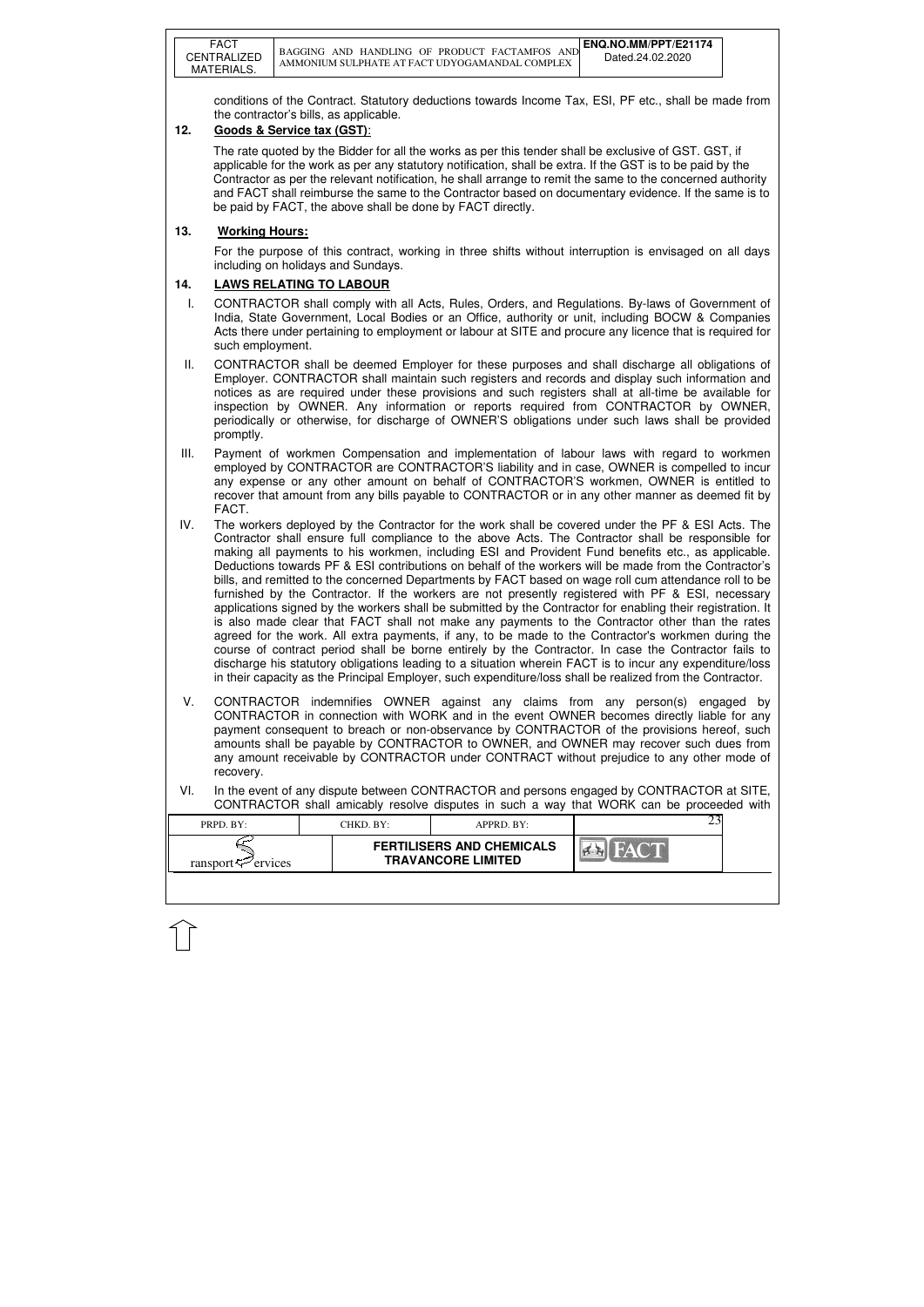|       | <b>FACT</b><br>CENTRALIZED<br>MATERIALS.                                                                                                                                                                                                                                                                                                                                                                                                                                                                                          |  |                                                           | BAGGING AND HANDLING OF PRODUCT FACTAMFOS AND<br>AMMONIUM SULPHATE AT FACT UDYOGAMANDAL COMPLEX                                                                                                                                                                                                                                                                                                                                                                                                                                                                                                                                                    | ENQ.NO.MM/PPT/E21174<br>Dated.24.02.2020 |  |
|-------|-----------------------------------------------------------------------------------------------------------------------------------------------------------------------------------------------------------------------------------------------------------------------------------------------------------------------------------------------------------------------------------------------------------------------------------------------------------------------------------------------------------------------------------|--|-----------------------------------------------------------|----------------------------------------------------------------------------------------------------------------------------------------------------------------------------------------------------------------------------------------------------------------------------------------------------------------------------------------------------------------------------------------------------------------------------------------------------------------------------------------------------------------------------------------------------------------------------------------------------------------------------------------------------|------------------------------------------|--|
|       |                                                                                                                                                                                                                                                                                                                                                                                                                                                                                                                                   |  | necessary and permissible to have the situation resolved. | uninterruptedly. In the event such disputes cannot be resolved in the above $-$ said manner,<br>CONTRACTOR shall immediately notify ENGINEER-IN-CHARGE of the existence of such a dispute<br>and the nature thereof, but CONTRACTOR shall himself be responsible to take such measures as are                                                                                                                                                                                                                                                                                                                                                      |                                          |  |
| VII.  |                                                                                                                                                                                                                                                                                                                                                                                                                                                                                                                                   |  | post for attending to minor injuries.                     | Contractor MAY HAVE ACCESS TO OWNER'S / OWNER's qualified first-aid personnel and ambulance<br>in case of accidents where such facility is available. CONTRACTOR shall however provide a first-aid                                                                                                                                                                                                                                                                                                                                                                                                                                                 |                                          |  |
| VIII. |                                                                                                                                                                                                                                                                                                                                                                                                                                                                                                                                   |  |                                                           | The contractor shall keep Muster Rolls of all the labourers employed by him at the site, noting their daily<br>attendance and wages. The signature or thumb impressions of the employees shall be obtained in<br>respect of wages on rolls. A copy of the attendance and wage register shall be produced to the Finance<br>Department within one week after wage disbursement as per forms supplied by FACT.                                                                                                                                                                                                                                       |                                          |  |
| IX.   |                                                                                                                                                                                                                                                                                                                                                                                                                                                                                                                                   |  |                                                           | The contractor shall employ only those adult workers (above 18 years of age) who are not disabled or<br>mentally unsound or women in advanced stage of pregnancy or very old persons etc.                                                                                                                                                                                                                                                                                                                                                                                                                                                          |                                          |  |
| Х.    |                                                                                                                                                                                                                                                                                                                                                                                                                                                                                                                                   |  |                                                           | The Contractor shall produce the license from the competent authority as per provisions of Contract<br>Labour (Regulation and Abolition) Act, 1970. The Contractor shall obtain a valid license from the<br>Regional Labour Commissioner (Central), Kochi. The contractor shall abide by all the provisions of the<br>various statutes and the rules framed there under in respect of the above.                                                                                                                                                                                                                                                   |                                          |  |
| XI.   |                                                                                                                                                                                                                                                                                                                                                                                                                                                                                                                                   |  | contractor's bill and remit the same to the fund.         | All contract workers shall be enrolled with Kerala Labour Welfare Fund as per Government of Kerala<br>Order No.3989/B1/2010/LBR. FACT shall deduct both employees and employer's contribution from the                                                                                                                                                                                                                                                                                                                                                                                                                                             |                                          |  |
| XII.  |                                                                                                                                                                                                                                                                                                                                                                                                                                                                                                                                   |  | action or omission of his employees.                      | The contractor shall be liable for payment of all claims, compensation or expenses payable as a result<br>of any accident or injury sustained by workmen employed or hired by the contractor in the execution of<br>the contract, which the contractor is liable to pay by rule, law and order of Government. The expenses, if<br>any, incurred by FACT on the above will be realized from any amount that may be due to the contractor<br>from FACT. Also, the Contractor shall be liable to pay all damages and expenses suffered by the<br>company due to his negligence to perform any of the services mentioned in the contract or due to any |                                          |  |
| XIII. | not surrendered.                                                                                                                                                                                                                                                                                                                                                                                                                                                                                                                  |  |                                                           | The Contractor shall obtain photo identity badges (Passes) approved and issued by CISF FACT-UD<br>unit for himself, his labourers/workers and representatives for entry inside the premises of FACT -UD.<br>Passes are not transferable and shall be renewed on expiry. Passes must be surrendered to FACT's<br>Security Department, when workers/representatives are changed or when the contract is<br>completed/terminated, failing which amount as fixed by the FACT shall be payable for every pass thus                                                                                                                                      |                                          |  |
| XIV.  | The Contractor and his employees are expected to abide by discipline and traffic regulations as<br>directed by FACT and CISF Personnel from time to time within the Offices or Plant premises. FACT<br>reserves the right to demand the removal of the contractor or his employees who have been declared<br>by FACT as offending its directives, without relieving the contractor from his obligations under the<br>contract.                                                                                                    |  |                                                           |                                                                                                                                                                                                                                                                                                                                                                                                                                                                                                                                                                                                                                                    |                                          |  |
| XV.   | If any work entrusted with other parties by FACT is obstructed by, interfered with or caused to be<br>interfered, detrimental to FACT's interest by the contractor or his employees, the contract shall be<br>terminated without notice and the remaining work for the un-expired period of the contract shall be<br>arranged by FACT through other parties at the contractor's risk and cost. The matter whether FACT's<br>work has been interfered with or obstructed shall be decided by FACT and its decision shall be final. |  |                                                           |                                                                                                                                                                                                                                                                                                                                                                                                                                                                                                                                                                                                                                                    |                                          |  |
| XVI   |                                                                                                                                                                                                                                                                                                                                                                                                                                                                                                                                   |  |                                                           | The contractor shall maintain the safety practice during the applicable works. Shall ensure that the<br>workers are reported for job with proper PPE's and working dress applicable.                                                                                                                                                                                                                                                                                                                                                                                                                                                               |                                          |  |
|       | PRPD. BY:                                                                                                                                                                                                                                                                                                                                                                                                                                                                                                                         |  | CHKD. BY:                                                 | APPRD. BY:                                                                                                                                                                                                                                                                                                                                                                                                                                                                                                                                                                                                                                         | 24                                       |  |
|       | ransport <sup>-</sup> ervices                                                                                                                                                                                                                                                                                                                                                                                                                                                                                                     |  |                                                           | <b>FERTILISERS AND CHEMICALS</b><br><b>TRAVANCORE LIMITED</b>                                                                                                                                                                                                                                                                                                                                                                                                                                                                                                                                                                                      |                                          |  |
|       |                                                                                                                                                                                                                                                                                                                                                                                                                                                                                                                                   |  |                                                           |                                                                                                                                                                                                                                                                                                                                                                                                                                                                                                                                                                                                                                                    |                                          |  |

 $\widehat{1}$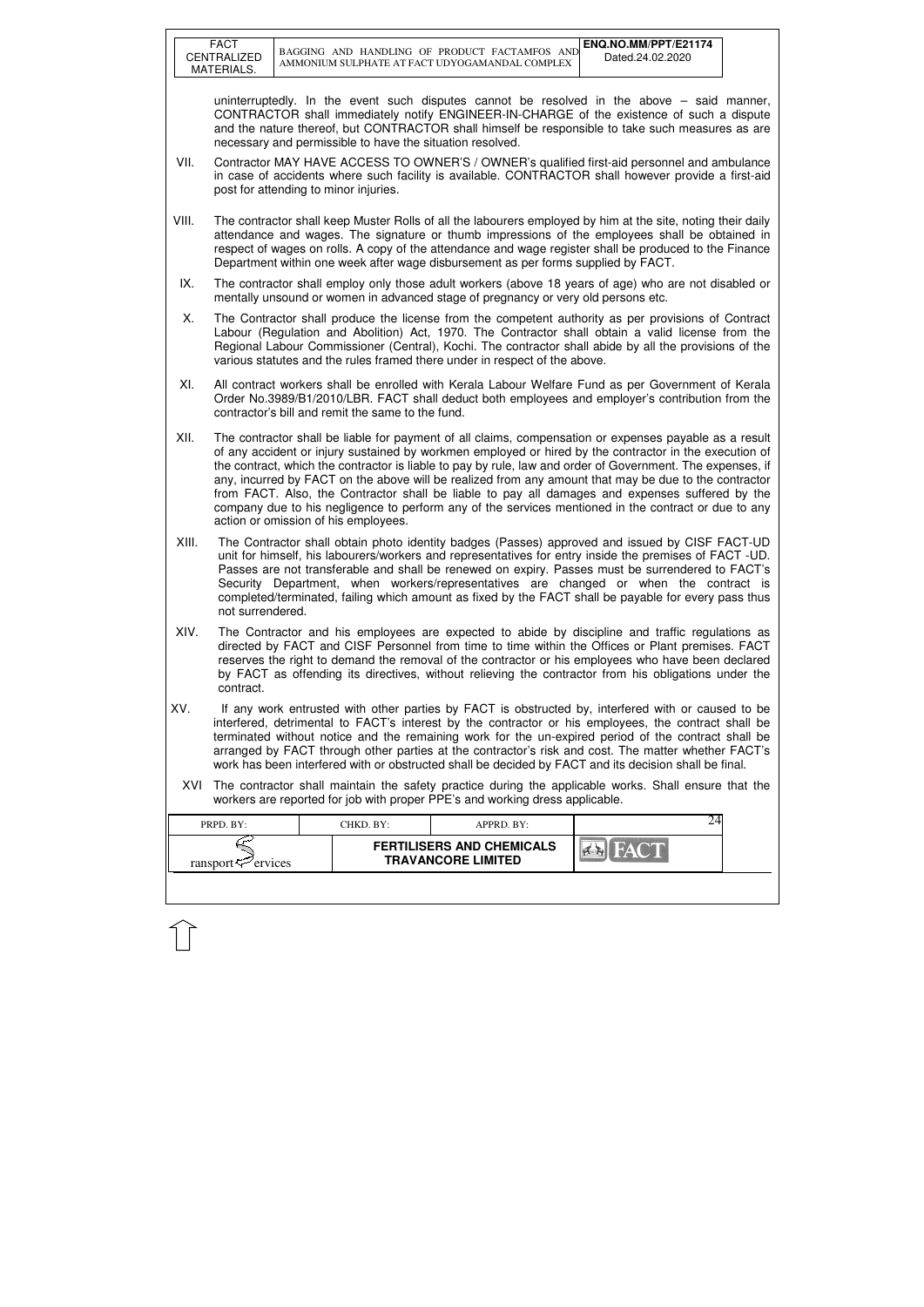|     | <b>FACT</b><br>CENTRALIZED<br>MATERIALS.                                                                                                                                                                                                                                                                                                                                                                 | BAGGING AND HANDLING OF PRODUCT FACTAMFOS AND<br>AMMONIUM SULPHATE AT FACT UDYOGAMANDAL COMPLEX |                                                               | ENQ.NO.MM/PPT/E21174<br>Dated.24.02.2020                                                                                                                                                                                                                                                                                |  |  |  |
|-----|----------------------------------------------------------------------------------------------------------------------------------------------------------------------------------------------------------------------------------------------------------------------------------------------------------------------------------------------------------------------------------------------------------|-------------------------------------------------------------------------------------------------|---------------------------------------------------------------|-------------------------------------------------------------------------------------------------------------------------------------------------------------------------------------------------------------------------------------------------------------------------------------------------------------------------|--|--|--|
|     |                                                                                                                                                                                                                                                                                                                                                                                                          | for executing the contract to the satisfaction of FACT.                                         |                                                               | XVII It is to be understood that FACT shall not provide any other services except as specifically defined.<br>Contractor shall render all other services/carry out all incidental works whether mentioned herein or not                                                                                                 |  |  |  |
|     |                                                                                                                                                                                                                                                                                                                                                                                                          | volume of work at any time.                                                                     |                                                               | XVIII The contract is not a guarantee to the Contractor either for continuity of work on all days or any definite                                                                                                                                                                                                       |  |  |  |
|     | contract period.                                                                                                                                                                                                                                                                                                                                                                                         |                                                                                                 |                                                               | XIX The Contract once awarded shall not imply that the Contractor will have the exclusive right for handling<br>the above work or FACT's materials in other related areas. FACT will be at liberty to engage its own<br>employees or casual labour/temporary labour to carry out the above works at any time during the |  |  |  |
| XX  |                                                                                                                                                                                                                                                                                                                                                                                                          | item of the schedule without assigning any reason after award of contract.                      |                                                               | The contract can be terminated by FACT with one month's notice at any time during the pendency of the<br>contract, without assigning any reason thereto. FACT reserves the right to operate partially or fully any                                                                                                      |  |  |  |
| XXI | <b>Entirety of Contract:</b>                                                                                                                                                                                                                                                                                                                                                                             | agreed to in that behalf in writing by FACT.                                                    |                                                               | The contract includes all of the agreement between the Contractor and FACT and no other<br>communication or proposal or understanding, written, oral or implied shall be considered to be included<br>in the work order or form part of the contract between the contractor and FACT unless specifically                |  |  |  |
|     | OTHER TERMS AND CONDITIONS: All other terms and conditions shall be as per our Standard Terms and<br>Conditions of Contract viz. Annexure-VI". In case of any contradiction between Special Terms and Conditions<br>(Annexure-V-A) and Standard Terms and Conditions of Contract (Annexure-VI) or any other terms and<br>conditions anywhere, Special Terms and Conditions (Annexure-V-A) shall prevail. |                                                                                                 |                                                               |                                                                                                                                                                                                                                                                                                                         |  |  |  |
|     |                                                                                                                                                                                                                                                                                                                                                                                                          |                                                                                                 |                                                               |                                                                                                                                                                                                                                                                                                                         |  |  |  |
|     |                                                                                                                                                                                                                                                                                                                                                                                                          |                                                                                                 |                                                               |                                                                                                                                                                                                                                                                                                                         |  |  |  |
|     |                                                                                                                                                                                                                                                                                                                                                                                                          |                                                                                                 |                                                               |                                                                                                                                                                                                                                                                                                                         |  |  |  |
|     |                                                                                                                                                                                                                                                                                                                                                                                                          |                                                                                                 |                                                               |                                                                                                                                                                                                                                                                                                                         |  |  |  |
|     |                                                                                                                                                                                                                                                                                                                                                                                                          |                                                                                                 |                                                               |                                                                                                                                                                                                                                                                                                                         |  |  |  |
|     |                                                                                                                                                                                                                                                                                                                                                                                                          |                                                                                                 |                                                               |                                                                                                                                                                                                                                                                                                                         |  |  |  |
|     |                                                                                                                                                                                                                                                                                                                                                                                                          |                                                                                                 |                                                               |                                                                                                                                                                                                                                                                                                                         |  |  |  |
|     | PRPD. BY:                                                                                                                                                                                                                                                                                                                                                                                                | CHKD. BY:                                                                                       | APPRD. BY:                                                    | 25                                                                                                                                                                                                                                                                                                                      |  |  |  |
|     | ransport $\approx$ ervices                                                                                                                                                                                                                                                                                                                                                                               |                                                                                                 | <b>FERTILISERS AND CHEMICALS</b><br><b>TRAVANCORE LIMITED</b> | FAC                                                                                                                                                                                                                                                                                                                     |  |  |  |
|     |                                                                                                                                                                                                                                                                                                                                                                                                          |                                                                                                 |                                                               |                                                                                                                                                                                                                                                                                                                         |  |  |  |

 $\hat{1}$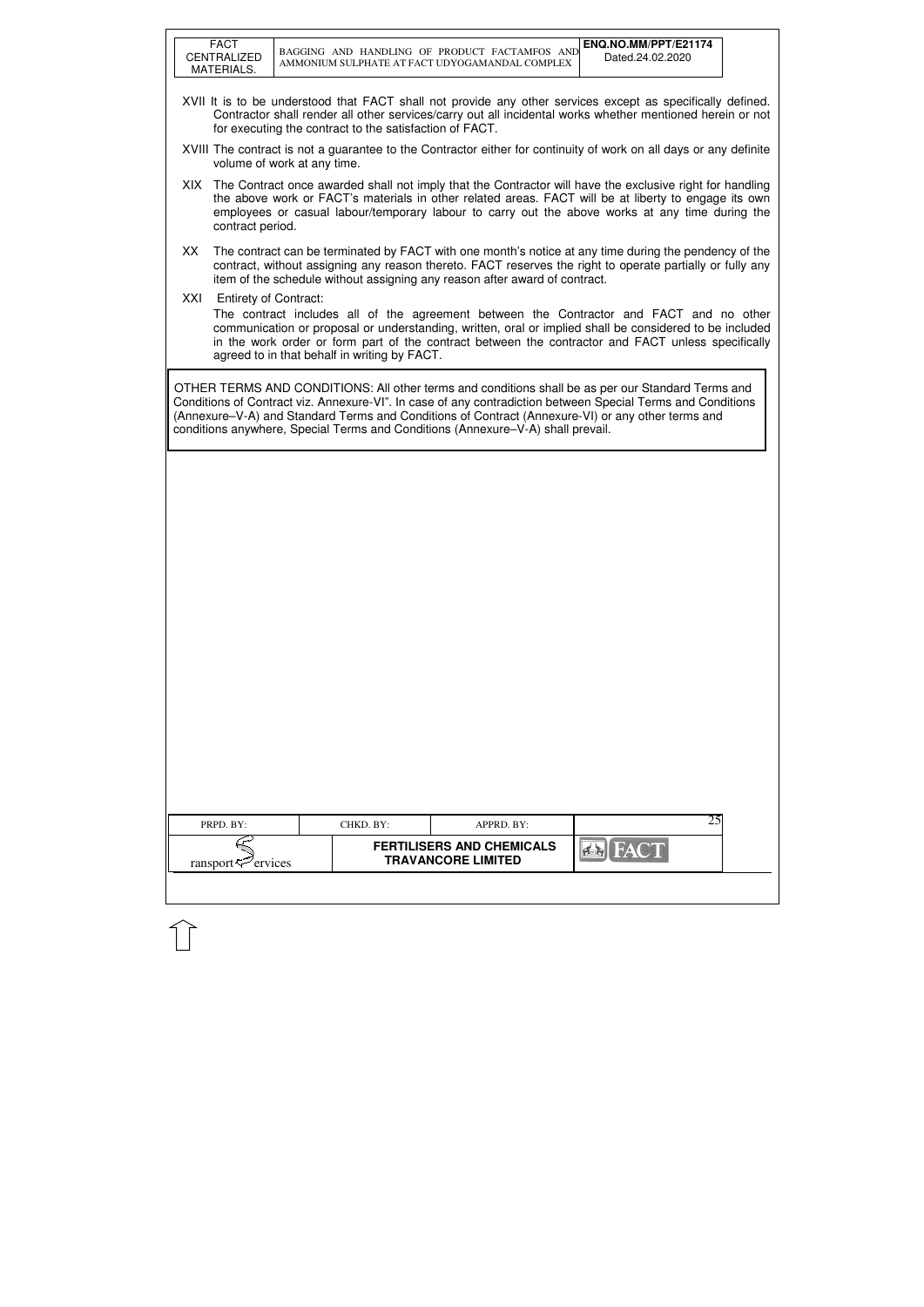| PRPD. BY:               | CHKD. BY: | $APPRD$ . BY:                                                 |  |
|-------------------------|-----------|---------------------------------------------------------------|--|
| ransport $\leq$ ervices |           | <b>FERTILISERS AND CHEMICALS</b><br><b>TRAVANCORE LIMITED</b> |  |
|                         |           |                                                               |  |

## ANNEXURE –V B

## **SPECIAL TERMS AND CONDITIONS (for Ammonium Sulphate)**

## **1. Introduction**

- I. FACT-Udyogamandal Complex proposes to carry out the Bagging of Product Ammonium Sulphate (bagged in HDPE /PP bags of net 50 Kg) from bagging hoppers as per product availability in hoppers in the Ammonium Sulphate (AS) Plant located at Udyogamandal (FACT-UC) on Contract basis. The period of contract shall be for two years. The contractor shall provide the labour work force required and carry out the above operations as per the requirement of FACT.
- II. At Present, Bagging operations in AS Plant is being done with contract workers through two trains (A/B and C/D). The proposed contract is for bagging in both trains.
- III. The estimated quantity for bagging shall be as indicated in the Price Bid format.
- IV. Loading of bagged fertilisers (AMMONIUM SULPHATE) in the plant to Trucks/lorries to Kalamassery Railway siding and to other destinations is outsourced and operated by a separate contract arranged by FACT Traffic Department (UD); hence not covered in this scope of work. However the contractor shall work in close coordination with the loading crew to ensure that the entire activity of bagging and loading are synchronised.

# **2.0 SCOPE OF WORK AND QUANTITY FOR HANDLING:**

## 2.1 **SCOPE OF WORK**

- I. Bagging of Product Ammonium Sulphate in the hoppers of the plant (bagged in HDPE/PP bags of net 50 Kg).
- II. Bagging of fertilisers in AS Plant is required in three shifts (00:00AM to 08.00 AM, 08:00AM to 04:00PM and 04.00PM to 12.00Midnight) on all days including Sundays and Holidays. Contractor has to complete the work in the specified time.
- III. The minimum quantity of the product to be bagged during normal operations is envisaged to be as follows: Minimum 90 MT in each shift and maximum of 430 MT. The quantity to be bagged shall be varied according to the availability in each shift.
- IV. The contractor shall guarantee bagging of product as per the above subject to FACT offering the above quantities. However depending on FACT requirements, FACT may offer higher or lower quantities and the contractor shall be prepared to bag accordingly.
- V. The contractor or his authorized representative/supervisor shall call on the Plant Manager (Sulphate)- UC or his authorized officers every shift viz at 8:00AM, 4:00PM and 12 Midnight in advance and receive instructions regarding the quantity to be bagged in the succeeding shift in AS plant.
- VI. Necessary man power is to be arranged by the contractor and carry out the bagging activities which includes bagging, stitching, hammering, poking of the hoppers to ensure free flowing of product from hoppers to bagging machines, cleaning of weigh scales and below slat conveyor, supply of empty bags to bagging area, checking the number of bags bagged, checking weight of bags at rate of 1 bag in 20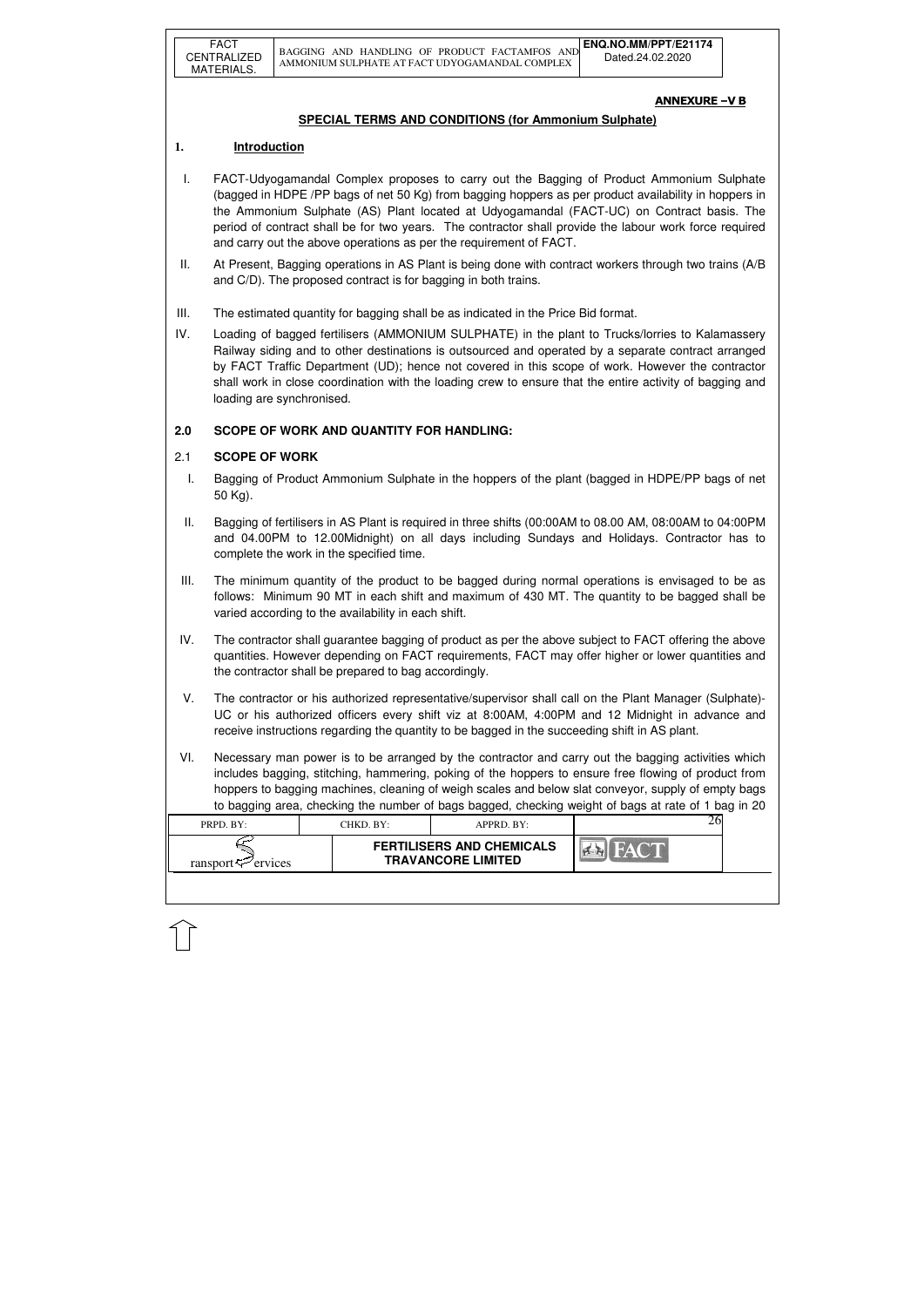| PRPD. BY:               | CHKD. BY:                                                     | APPRD. BY: | <u>_</u> |  |
|-------------------------|---------------------------------------------------------------|------------|----------|--|
| ransport $\leq$ ervices | <b>FERTILISERS AND CHEMICALS</b><br><b>TRAVANCORE LIMITED</b> |            |          |  |

bags or at shorter intervals if required, but if any weight variation noticed, weight checking to be done till the correction is achieved. In case of a choking in rotary valves, dummies to be opened and choking has to be cleared, and the discharged materials should be re-bagged or dissolved. Rebagging/Dissolving of damaged/improperly stitched bags at Loading bay and Conveyors, Wastage generated at the bagging section i.e HDPE wrappings, tying strips, thread spools etc to be cleared, collected at specified wrapping collection bin as per the direction of plant authorised persons.

- VII. Contractor shall deploy adequate number of workers/ labourers on each day of work, as required for carrying out the work as per the instructions from the Plant Manager (Sulphate) or his authorised representative.
- VIII. The Contractor should provide the required tools like Shovels, Wheel barrows, Hand carts, hammers, Safety shoes, Helmets, face masks etc. to contract workers.
- IX. The contractor shall ensure bagging of correct number of bags and maintain shift wise proper records of bags bagged, time wise data of weight checking done, damaged bags, quantity bagged, bags, and threads taken for bagging in shift, which should be certified by shift-in Charge of the shift. Duplicate Copy of all above mentioned data maintained by contractor /contractor's representative, duly & mutually countersigned is also to be submitted to Shift-in Charge on shift basis for records. Each empty bags to be checked before bagging and ensure the bagging of the product in the specified bags
- X. The bagged product should conform to the weight and quality standards and specifications stipulated by FACT from time to time. When weights of bags is found to be non-conforming to requisite specifications stipulated by FACT, the bagging operations should be stopped and the concerned operator/Engineer, Shift-in-charge is to be informed for taking necessary corrective actions to ensure correct weight in bags. Bagging can be resumed only again with the permission of Shift-in-Charge. When product does not conform to Product parameters, the Shift-in Charge will instruct the quantity of bagging to be done for dissolving, which can't be send with the product.
- XI. It may be noted that it is the prime responsibility of the contractor to ensure that all the bags bagged shall have the specified weights and are stitched and handled properly.
- XII. In case the bagged products are to be recycled due to weight variation, improper stitching or any other reason attributed to the contractor, the weight of such bags shall not be considered for assessment of the quantity bagged. Also such recycled bags are to be unloaded, unstitched, products to be rebagged/ dissolved to the system etc by the contractor as instructed by FACT at no extra cost.
- XIII. If the bagged products are to be recycled due to reasons not attributable to the contractor (EX: Product quality problems or others), the weight of such bags shall be considered for assessment of the quantity bagged to facilitate payment. Also such bags shall be unloaded and handled by FACT/other agencies.
	- a. Any problems whatsoever in the items under FACT scope shall be informed immediately on notice by the contractor to FACT's authorised representative assigned by Plant Manager(Sulphate).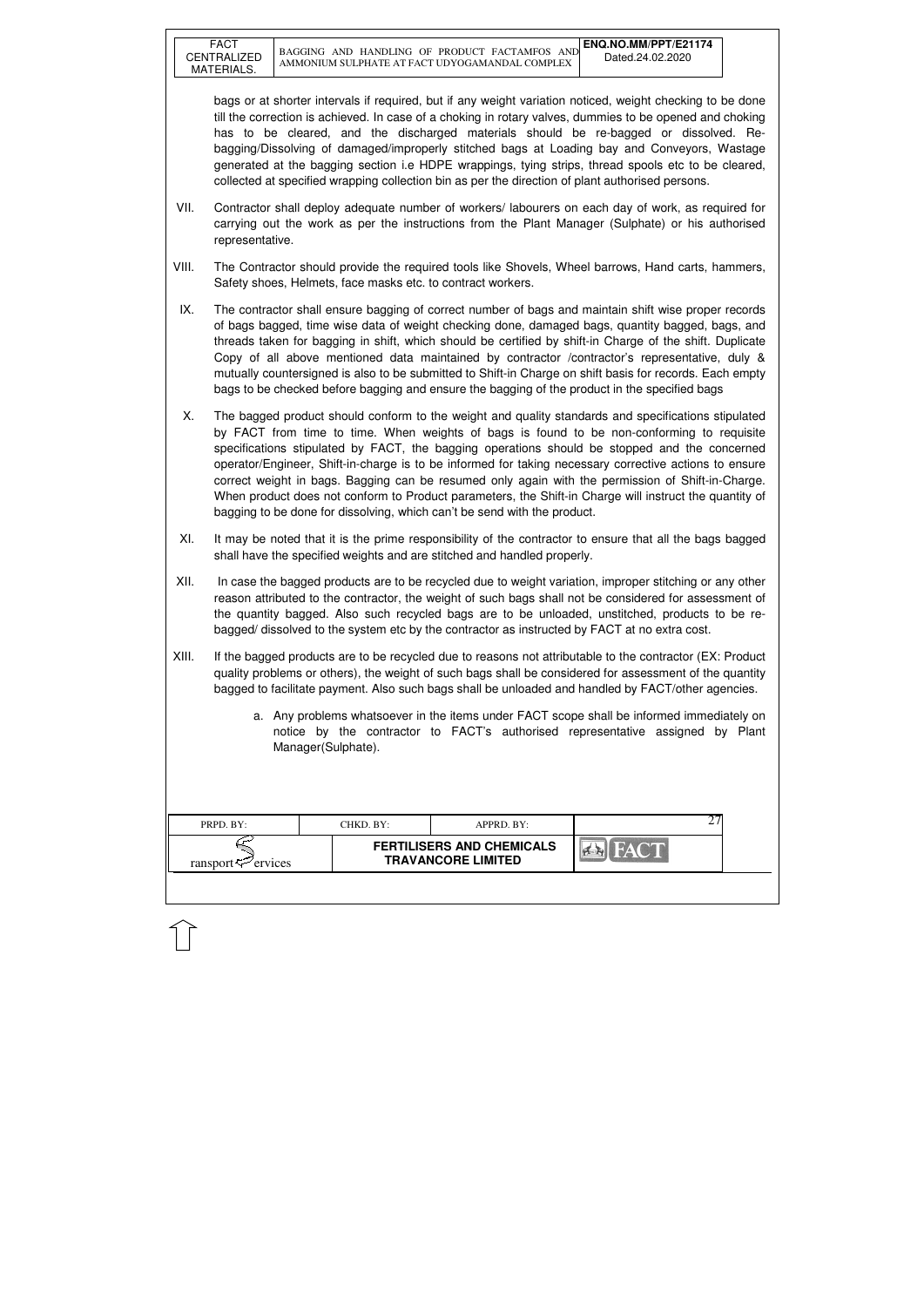FACT

| PRPD. BY:               | CHKD. BY:- | APPRD. BY:                                                    |  |
|-------------------------|------------|---------------------------------------------------------------|--|
| ransport $\leq$ ervices |            | <b>FERTILISERS AND CHEMICALS</b><br><b>TRAVANCORE LIMITED</b> |  |

- b. The contractor shall not be penalized in this regard for non-performance if he or his authorised supervisor informs timely and promptly to the authorised representative of FACT any such issues which are in the FACT's scope to be addressed by FACT.
- c. Non timely information to the authorised representative of FACT or information to other employees other than the authorised representative of FACT shall not be entertained and the contractor cannot claim any exemption with regard to the penalties imposed as per this contract.
- d. The Contractor shall furnish to FACT a copy of the agreement executed between himself and his labour/workers for the period of contract as and when required.
- e. The contractor shall be responsible for all the goods/materials entrusted to him and will indemnify the Company in all aspects of any damage or loss to the goods while in the contractor's custody and during the various courses of the work.
- f. The contractor shall maintain the work area/ bagging platform/slat conveyor/bags store room and surroundings neat and tidy by regular cleaning for proper housekeeping.
- g. In case of plant shutdown, the Contractor should empty the hoppers for cleaning /inspecting the bins.
- h. The Contractor shall obtain all required license(s) from the Labour Department for employing his labourers before commencement of the work. The Contractor shall also ensure coverage of the labourers under the PF and ESI Acts, as applicable. Contractor shall also get familiarized with prevailing general contract labourer's conditions, terms and agreements.
- i. The Contract shall not mean continuous work for the Contractor. The Contractor is expected to take up the work as and when required by FACT whether or not there is full day's work for his men.
- j. The quantities indicated are only approximate indications and are liable to vary either way.
- k. Hooks shall not be used on bags during any operation or during handling.
- XIV. The contractor shall visit the site to assess the prevailing labour conditions, equipment's available for bagging operations, scope of activities and other prevailing conditions before quoting the work. No future claims will be entertained in this regard.

## 2.2 **QUANTITY**

a. The quantities indicated are only approximate indications and are liable to vary either way depending on the seasonal demands, Govt. policies, monsoon pattern, plant production level, Wagon/Lorry availability, Rail movement, raw material availability etc. The contractor shall be liable to carry out the work as per the actual requirement of FACT and as per instructions from FACT officers from time to time.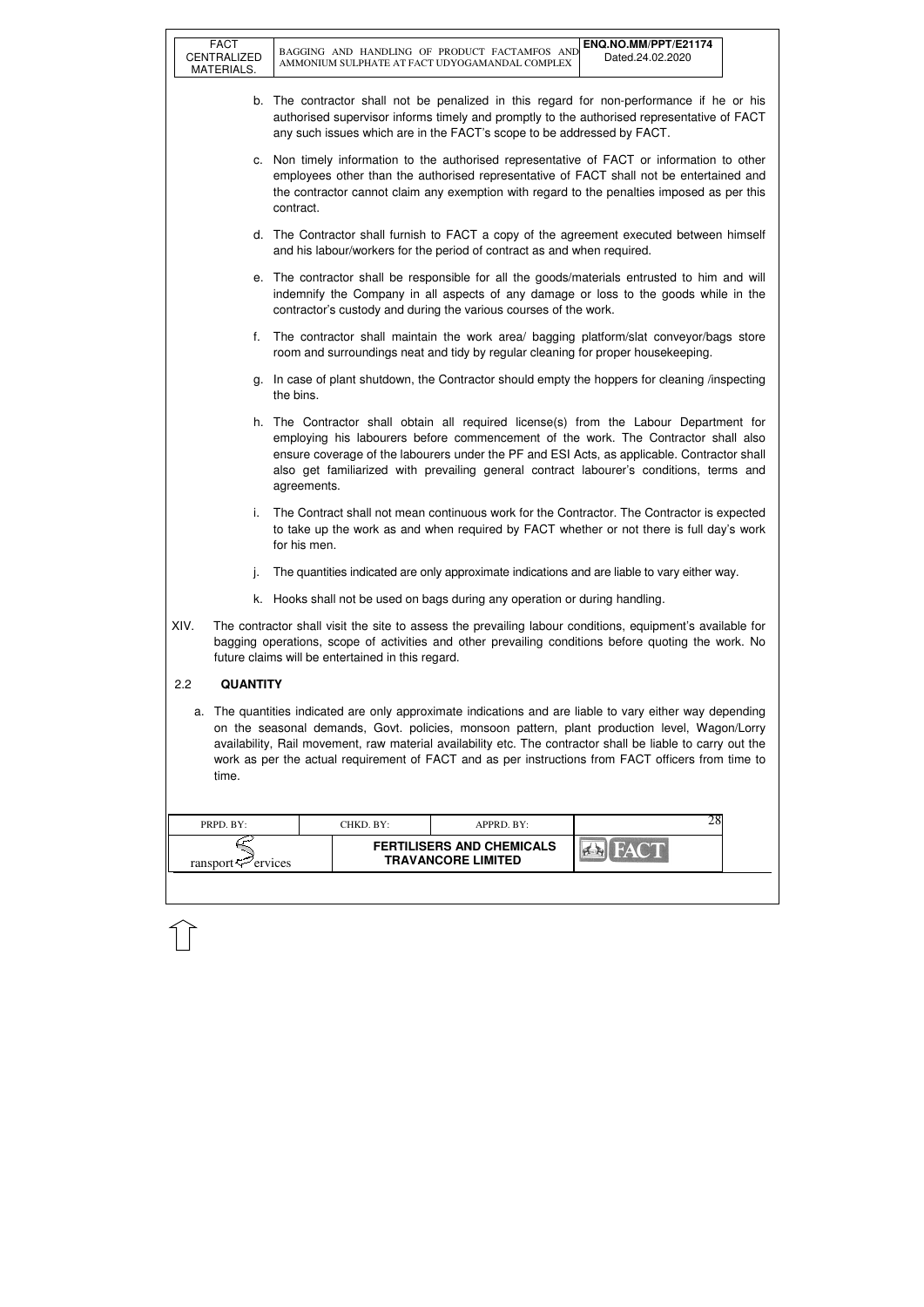FACT

| PRPD. BY:                  | CHKD. BY: | APPRD. BY:                                                    |  |
|----------------------------|-----------|---------------------------------------------------------------|--|
| ransport $\approx$ ervices |           | <b>FERTILISERS AND CHEMICALS</b><br><b>TRAVANCORE LIMITED</b> |  |

- b. FACT reserves the right to reduce or increase the estimated quantity as given above at any time without assigning any reason whatsoever and does not give any guarantee regarding the quantity to be produced/ handled. FACT does not guarantee to the Contractor, either continuity of work or any definite or minimum quantity for production/handling/transportation at any time or during the contract period. The Contractor shall have no right to claim damages including idle time of the labourers engaged by the Contractor or loss of profit on account of reduction in revenue arising out of decrease in quantity made available for the works as above, which may also be due to equipment failure/production shortage.
- c. However prior intimation shall be given by FACT to the contractor to the extent possible regarding loss of production/ break down of equipment etc. (FACT shall mean the Plant Manager (Sulphate) or his authorised representative).

## 2.3 **ASSESSMENT OF QUANTITY:**

The assessment of quantity for releasing payments to the Contractor for the work done shall be based on the quantity executed under each item of work. For assessment of quantity, weight of one bag filled with Ammonium Sulphate will be considered as 50 Kg. The contractor shall get counter signed & authorised from the FACT authorised Representative in the plant of the quantity bagged (number of bags bagged & damaged), weight checking records, bags & thread use data, after each shift. All bags in the slat conveyor at time of stoppage of bagging due to a weight problem may be weight checked individually, after necessary weight correction, bags are to be released for loading.

# 2.4 **SPECIAL NOTES:**

- i. FACT's Scope of supply/service for free usage:
	- a) FACT shall supply bags, stitching machines, bagging machines, threads required for stitching etc.
	- b) Maintenance service of bagging machines and stitching machines shall also be provided by FACT.
	- c) Power connection will be provided by FACT. Free water and Power supply will be provided within 50 Metre from the respective slats.
- ii. The spillages and the product from the damaged bags in the Slat /below slat, loading point, belt conveyors and bagging Hopper in which the contractor is working is to be cleared, as and when generated and re-bagged, standardized, stitched or dissolved into available dissolving pit as per instruction from authorized personnel without any extra cost.
- iii. Bagging and Stitching equipment's/machineries, bin hoppers and other items present in the bagging section and available in "as is where is condition" at the Ammonium Sulphate Plant can be used by the contractor for bagging of products from the Hoppers in Ammonium Sulphate Plant for the specified work. These equipment's/machineries shall be used carefully by the contractor and in the event of any damage caused to them due to the faulty operation/negligence of the contractor, the cost of repairing the same shall be recovered from the contractor.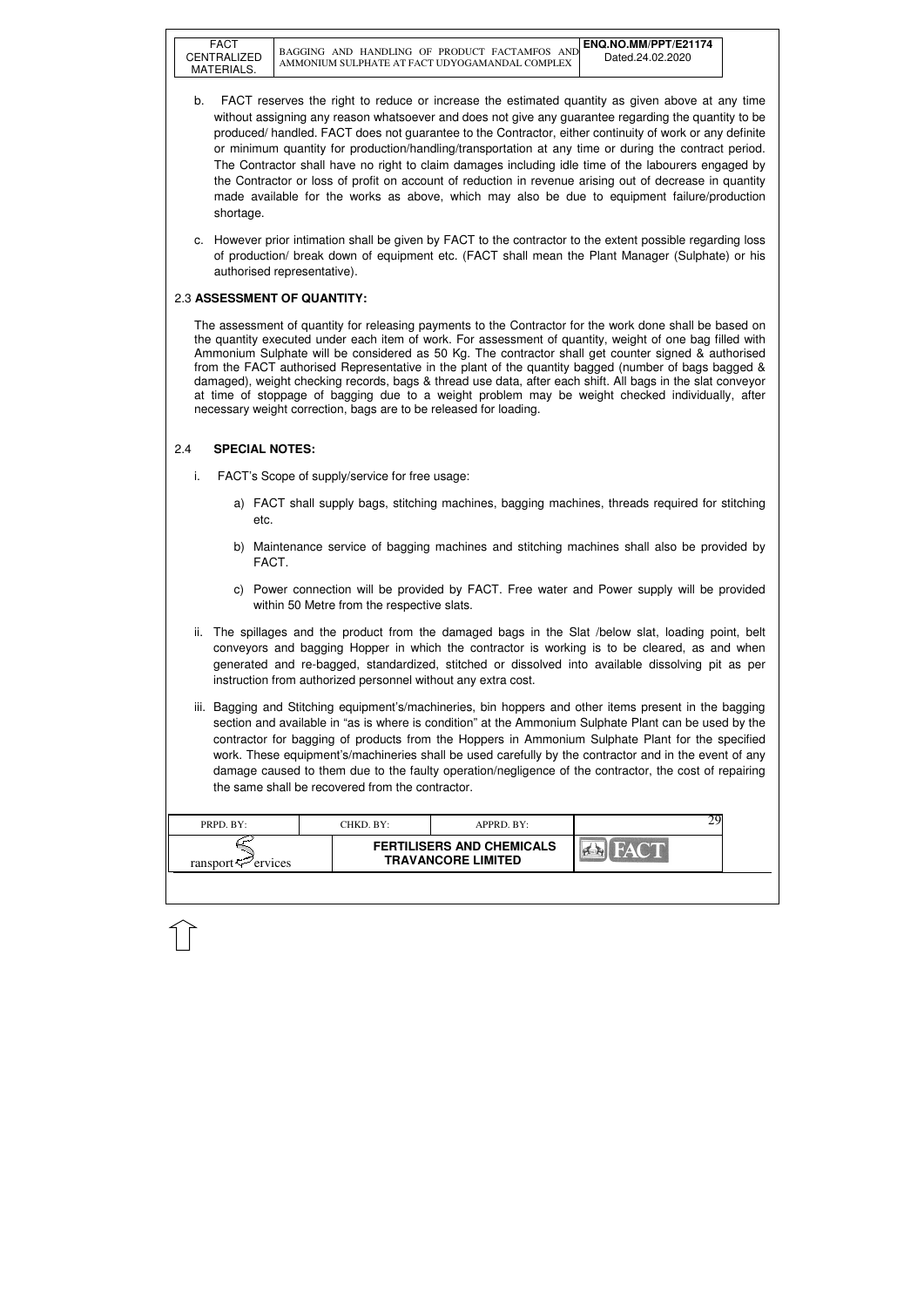| PRPD. BY:           | CHKD. BY:- | $APPRD$ $BY:$                                                 |  |
|---------------------|------------|---------------------------------------------------------------|--|
| ransport<br>ervices |            | <b>FERTILISERS AND CHEMICALS</b><br><b>TRAVANCORE LIMITED</b> |  |

iv. NO OTHER EQUIPMENT/ MACHINERY SUPPORT WILL BE PROVIDED BY FACT for bagging operations specified. However FACT may allow the contractor to use his own equipment's/machinery with the concurrence of FACT representative at his risk and cost.

## **3.0 Rate:**

- a. The rate shall be **per MT** of product as per the Price Bid Format, shall be firm till the complete execution of the contract. For the purpose of assessment of quantity for the work done, weight of one bag will be taken as **50 Kg**.
- b. No claim for extra payment shall be entertained by FACT on account of payments like "kettukooli", "attikooli", "marikooli" etc. i.e., FACT shall not make any payment to the Contractor other than the rates as per the work order.
- c. In case the contractor is requested to carry out any similar extra work not initially covered by the rates given in the contract, during the period of contract, the contractor shall be prepared to undertake such work, at rates mutually agreed upon.

# **4.0 Period of Contract**:

iii. The contractor shall ensure that trained personnel are deployed for bagging and stitching operations, as it is a skilled job. The contractor shall remove any worker/workers due to unsatisfactory performance or increase the number of workers to achieve the desired performance as directed by the plant Manager or his authorized representative.

 The period of contract shall be **two years** from the date of commencement of work. Once commenced, the work has to be executed in three shifts (12/8, 8/4 & 4/12) as per FACT's requirement in each shift including Sundays and Holidays.

## **5.0 Capacity of Contractor**:

I. Contractor shall be able to mobilise sufficient labour (Skilled and Unskilled) to discharge their obligations in respect of the contract issued by FACT. As a purely general guide line, the contractor shall mobilise **15-24 or more labourers per day** depending on the job requirement as per tender.

| The operations shall include in brief but not limited to as follows:<br>Ш. |
|----------------------------------------------------------------------------|
|----------------------------------------------------------------------------|

| 1.0 | Bagging and stitching                                                                                                                                                    | Adequate number of skilled workers to<br>be finalised in consultation with Plant<br>Manager (Sulphate)                                    |
|-----|--------------------------------------------------------------------------------------------------------------------------------------------------------------------------|-------------------------------------------------------------------------------------------------------------------------------------------|
| 2.0 | Cleaning /hammering /weight<br>checking/Poking inside bin/ clearing of<br>chocking in bin/re-bagging/dissolving<br>reporting/coordinating and allied works per<br>shift. | Adequate number of unskilled and<br>skilled workers to<br>be finalised<br>in i<br>with<br>consultation<br>Plant<br>Manager<br>(Sulphate). |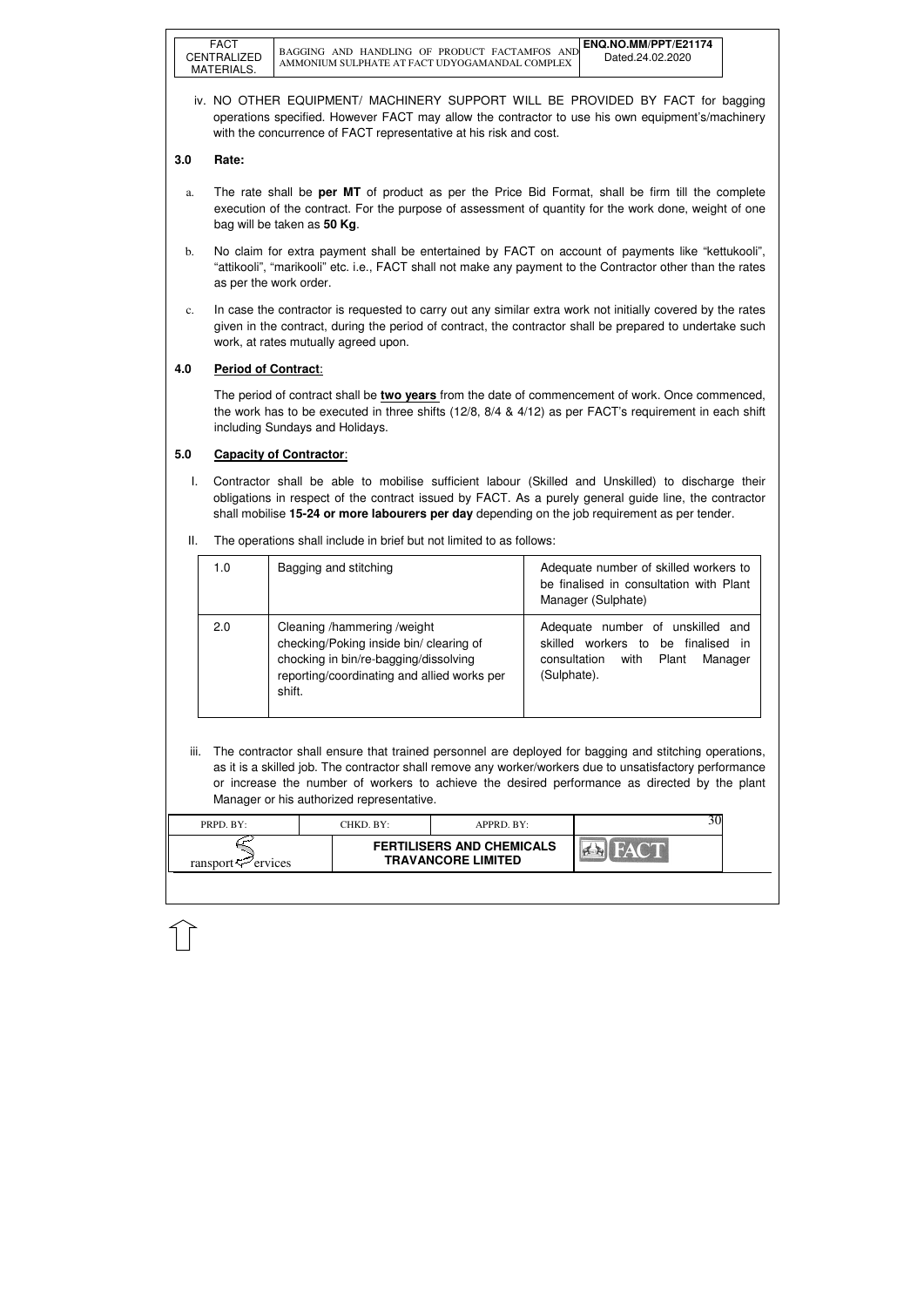| PRPD. BY:                      | CHKD. BY: | APPRD. BY:                                                    |  |
|--------------------------------|-----------|---------------------------------------------------------------|--|
| ransport $\mathcal{P}$ ervices |           | <b>FERTILISERS AND CHEMICALS</b><br><b>TRAVANCORE LIMITED</b> |  |
|                                |           |                                                               |  |

## **6.0 Security Deposit:**

 The contractor shall, within **15** days of issue of the work order, remit an amount equal to **5%** (Five Percent) of the total work order value towards Security Deposit by way of Demand Draft or by Bank guarantee from a Nationalised/Scheduled Bank in the prescribed format issued by FACT. No interest shall be payable by FACT on the security deposit. The security deposit shall be released only after the work as per contract is satisfactorily completed and final bills paid, after deducting all amounts, which are due to FACT from the contractor.

# **7.0 Agreement:**

The Contractor shall execute within 15 days from the date of issue of Work Order an Agreement on Non Judicial Stamp paper of value of Rs.500/- in the form prescribed by FACT and shall bear all expenses incidental thereto.

## **8.0 Penalty for Non-performance**:

- a. Contractor shall deploy adequate number of workers/ labourers on each shift of work, as required for carrying out the work as per the contract and based on the instructions from Plant Manager (Sulphate) of FACT-UC or his authorised representative.
- b. If the contractor fails to bag the required quantity in each shift, resulting in reduction in plant load or stoppage of plant due to failure of contractor to deploy the required number of labourers or due to any other reasons attributable to the contractor, the contractor shall pay liquidated damages (LD) to FACT.
- c. The shortfall in bagging the required quantity in each shift will be computed by Plant Manager (Sulphate).The quantity thus informed by the Plant Manager(Sulphate)/ authorised officer in the Sulphate department in each shift would be the basis to assess shortfall.
- d. The rates of liquidated damages per MT of shortfall will be the same rate indicated in the work order for the activity and shall be deducted from the bills of the contractor. Contractor can make up a shift shortfall in subsequent shifts of the day if possible by the plant conditions. The period of time reckoning for the purpose of assessing the shortfall for calculation of LD is 00.00 hours to 24:00 hrs on the day (24 hrs).
- e. A register will be maintained in the Sulphate department to record the quantity informed to the contractor and the quantity bagged. The concerned officer in Sulphate department and contractor/contractor's representative shall sign this register. The recovery towards LD will be effected based on the record.
- f. If the shortage is due to non-availability of sufficient quantity of product due to stoppage of production, failure of bagging machine/stitching machines etc or any other reasons not attributable to the contractor, penalty will be waived proportionately as decided by FACT.
- g. Penalty under this section will not be imposed for the first 10 days from the date of commencement of the work in order to familiarize the bagging and stitching operation.
- h. The maximum LD recovered towards this account shall be limited to 10% of the total contract value. The Penalty under this section shall be independent of other penalties dealt in other sections.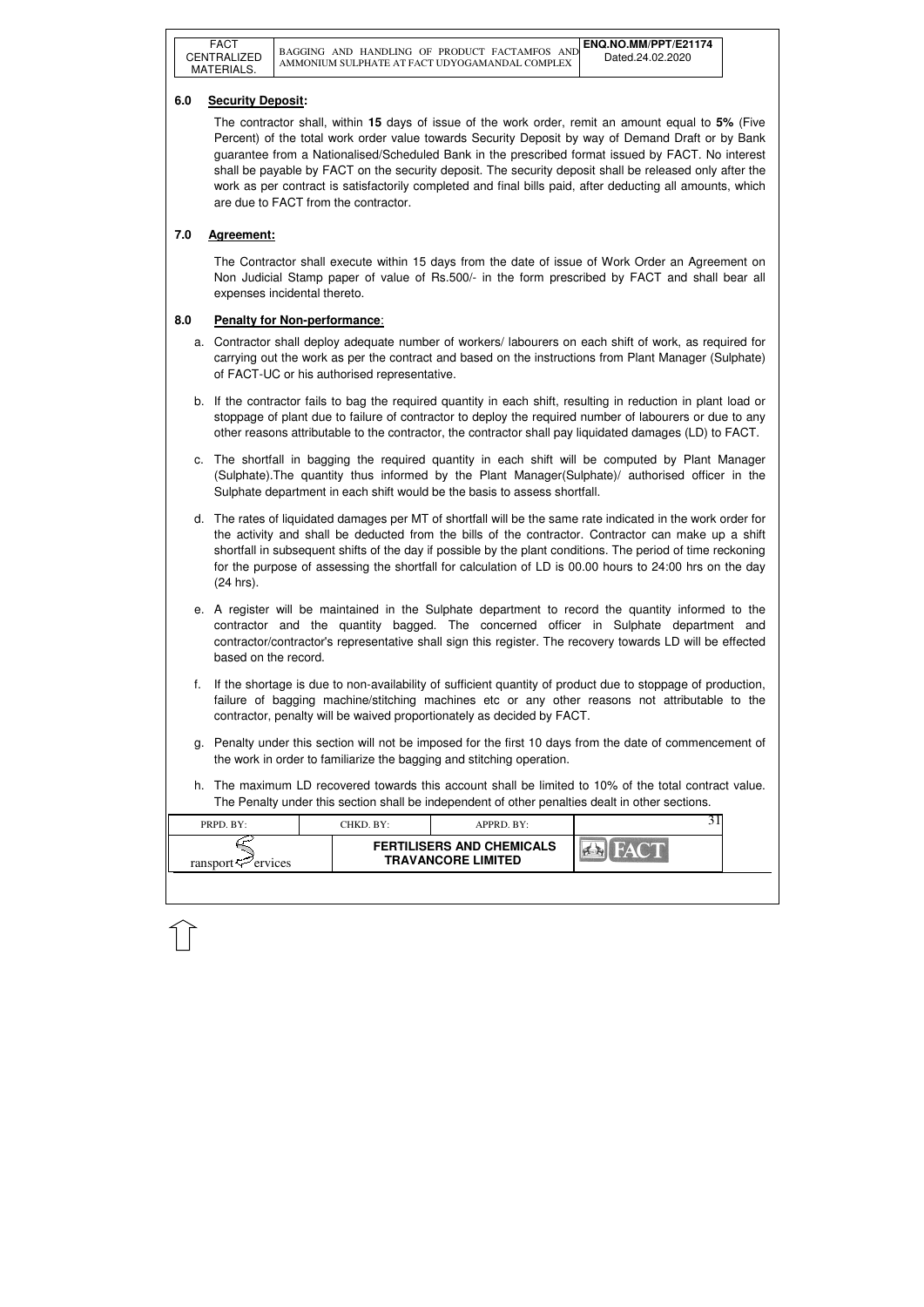| <b>FERTILISERS AND CHEMICALS</b><br><b>TRAVANCORE LIMITED</b> | PRPD. BY:               | CHKD. BY: | $APPRD$ . BY: |  |
|---------------------------------------------------------------|-------------------------|-----------|---------------|--|
|                                                               | ransport $\leq$ ervices |           |               |  |

## **9.0 Penalty due to the damages.**

- a. In case of damages to the bags and material inside the bags due to rough handling of labourers/machinery, the cost of bag and material as fixed by the company from time to time will be recovered from the Contractor's bill.
- b. In the event of any damage caused to the free issue items or other item/property of FACT due to the faulty operation/ negligence or any other act attributable to the contractor or his workforce, the cost of repairing the same or the applicable cost incurred by the company shall be recovered from the contractor.
- c. If the contractor fails to keep the working area in a clean condition as observed and certified by the authorised representative of FACT, or at instances when the work(s) in the scope of the contractor as per this contract had to be done by FACT in spite of request to the contractor, the amount due to the work force engaged by the company for cleaning purpose and other activities as per the above, will be recovered from the bills of the contractor.
- d. In case for any activity under the scope of the contractor other than dealt above and the contractor fails to carry out satisfactorily as per contract and FACT has to carry out the same or FACT becomes responsible for payment for any negligent act of the contractor, the corresponding amount will be recovered from the bills of the contractor.
- e. The Penalty under this section shall be independent of other penalties dealt in other sections.
- f. Liquidated damage will be imposed for production short fall by the contractor or his workers.

# **10. Liability to work**:

- a. The contractor shall post one representative at FACT -UC in each shift for co-ordinating and supervising the work who shall do all liaison work with the Sulphate department and ensure safe and continuous operation of the Bagging. Before commencement of work in each shift, the contractor's representative shall inform the authorised representative in Sulphate dept regarding the number of labourers posted at bagging points, and vehicles/equipment deployed for the work. The contractor or his authorised representative shall inform the officer in Sulphate dept regarding the number of labourers posted at bagging point. The contractor or his authorised representative shall call on the Plant Manager (Sulphate) (UC) or any other officers nominated by him, to receive instructions regarding the execution of work as per the contract and arrange to work accordingly. Orders given to the contractor's representative shall be considered to have the same effect as they have been given to the contractor himself. The appointment of the authorised representative(s) shall be notified by the contractor and got approved by Plant Manager (Sulphate). Plant Manager (Sulphate) shall be the contract administrator for this work.
- b. Before commencing the work, the contractor shall submit all the details of labours/working crew and equipment deployed for the work to the authorised officer at FACT-UC
- c. The contract shall not mean continuous work for the Contractor. There will not be any payment towards idling charges on account of this.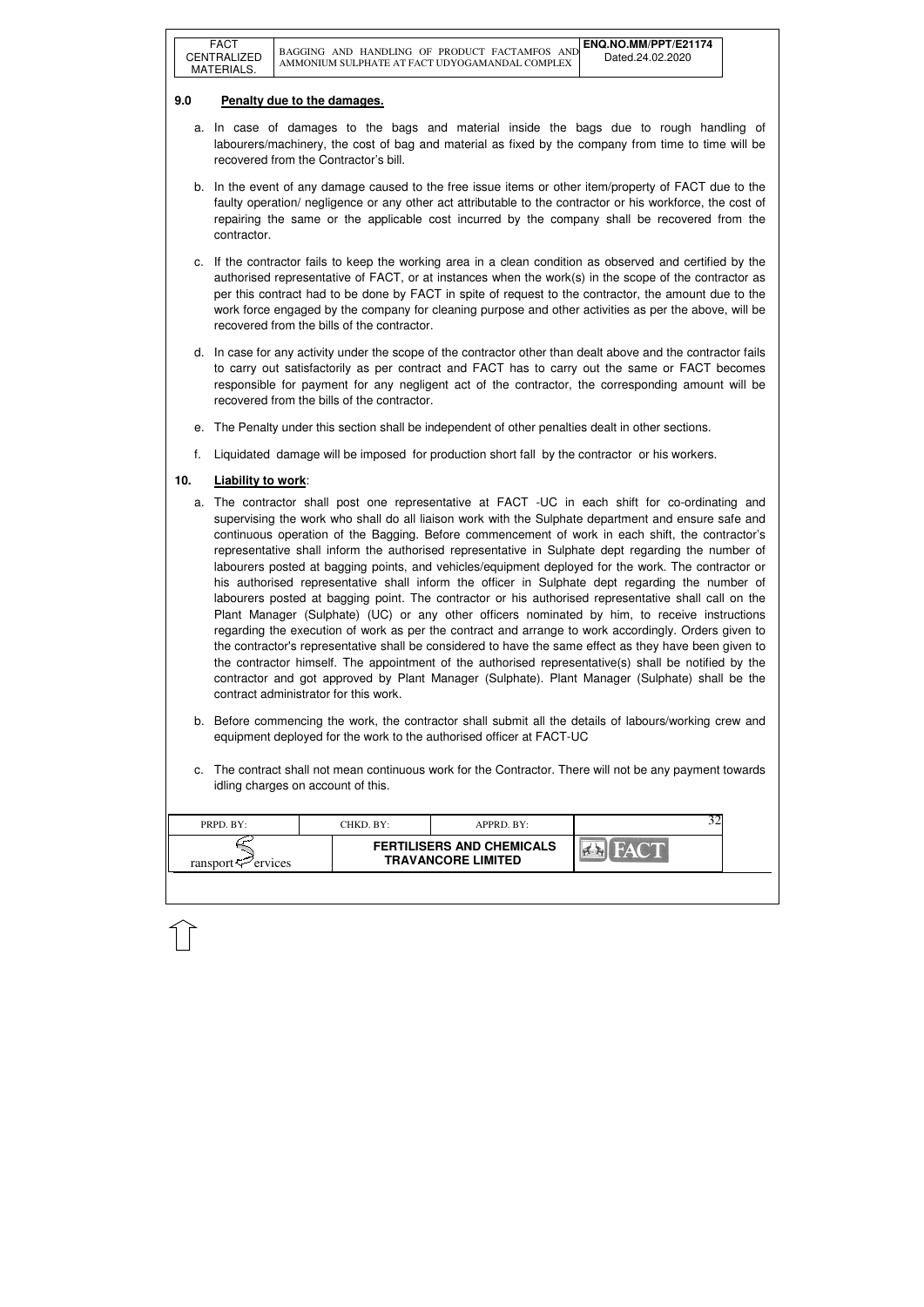| PRPD. BY:               | CHKD. BY: | $APPRD$ . BY:                                                 |  |
|-------------------------|-----------|---------------------------------------------------------------|--|
| ransport $\leq$ ervices |           | <b>FERTILISERS AND CHEMICALS</b><br><b>TRAVANCORE LIMITED</b> |  |

- d. FACT shall have the right to object to any unsafe practice used or resorted to by the Contractor and to direct the Contractor to carry out the job in a manner considered safe by FACT.
- **e.** In case, the contractor fails to carry out the works satisfactorily as per the contract, FACT may give 24 hours' notice in writing to the contractor calling him to make good the failure, neglect or contravention complained of within the said time. In default of compliance of said notice, the company shall have the option and be at liberty without prejudice to its rights, to arrange to complete the work by other means/other agencies and all losses, damages or extra expenditure incurred in this connection shall be to the contractor's account. **FACT will also have the option to put the vendor on" Enquiry Holiday" for a minimum period of two years.**
- f. If the contractor becomes insolvent or in the event of his going into liquidation or winding up his business as the case may be or if in the opinion of the company, fails to fulfil his obligations in the execution of the work to company's satisfaction, the company may forthwith terminate the contract or take it over in whole or in part and employ any other agency or agencies to continue the work or get it done departmentally and forfeit the contractor's security deposit and retention of money without prejudice to the company's rights to claim compensation from the contractor for losses or damages suffered by the company as a result of the above arrangements. The contractor shall have no claim to compensation for any loss that may occur consequent to the above arrangements.
- g. The security and safety of the Contractor's belongings shall be arranged by him at his own responsibility and cost.
- h. Insurance coverage of the Contractor's belongings, personnel deployed for the job shall be arranged by him at his own responsibility and cost.
- i. The Contractor shall exercise care, diligence and promptness in the work and adhere to all rules and regulations, statutory obligations and all other rules and laws that have a bearing on the work. Any damage, or any action legal or otherwise arising on account of the contractor's failure or negligence or breach of the statutory obligations, shall be to the contractor's account. If any loss/expenditure arising from the breach thereof is not satisfactorily met/settled by the contractor, FACT reserves the right to withhold payment of bills/security deposit and discharge the obligations of the contractor without prejudice to the company's right to claim from the contractor full value of damage/compensation. The Account rendered by FACT in this connection shall be treated as final.
- j. The Contractor shall assume all liabilities for, and keep FACT wholly indemnified against, all actions or suits, costs, damages, changes and expenses arising out of or in connection with carrying out of the work covered by the contract with respect to the labourers deployed by the contractor for the work.
- k. Strike etc., by contractor's labour owing to any dispute pertaining to wages or otherwise will not be deemed to be a reason beyond the control of the contractor.

## **11. Settlement of Bills:**

 Payment of bills shall be made after due certification by the Plant Manager (Sulphate)/UC or his authorised representatives. The contractor shall not be eligible for any charges on any account other than that specifically accepted or mentioned in the Work Order. Bills shall be submitted once in a fortnight to the Chief Manager (Finance) through Plant Manager (Sulphate)/UC and payment shall be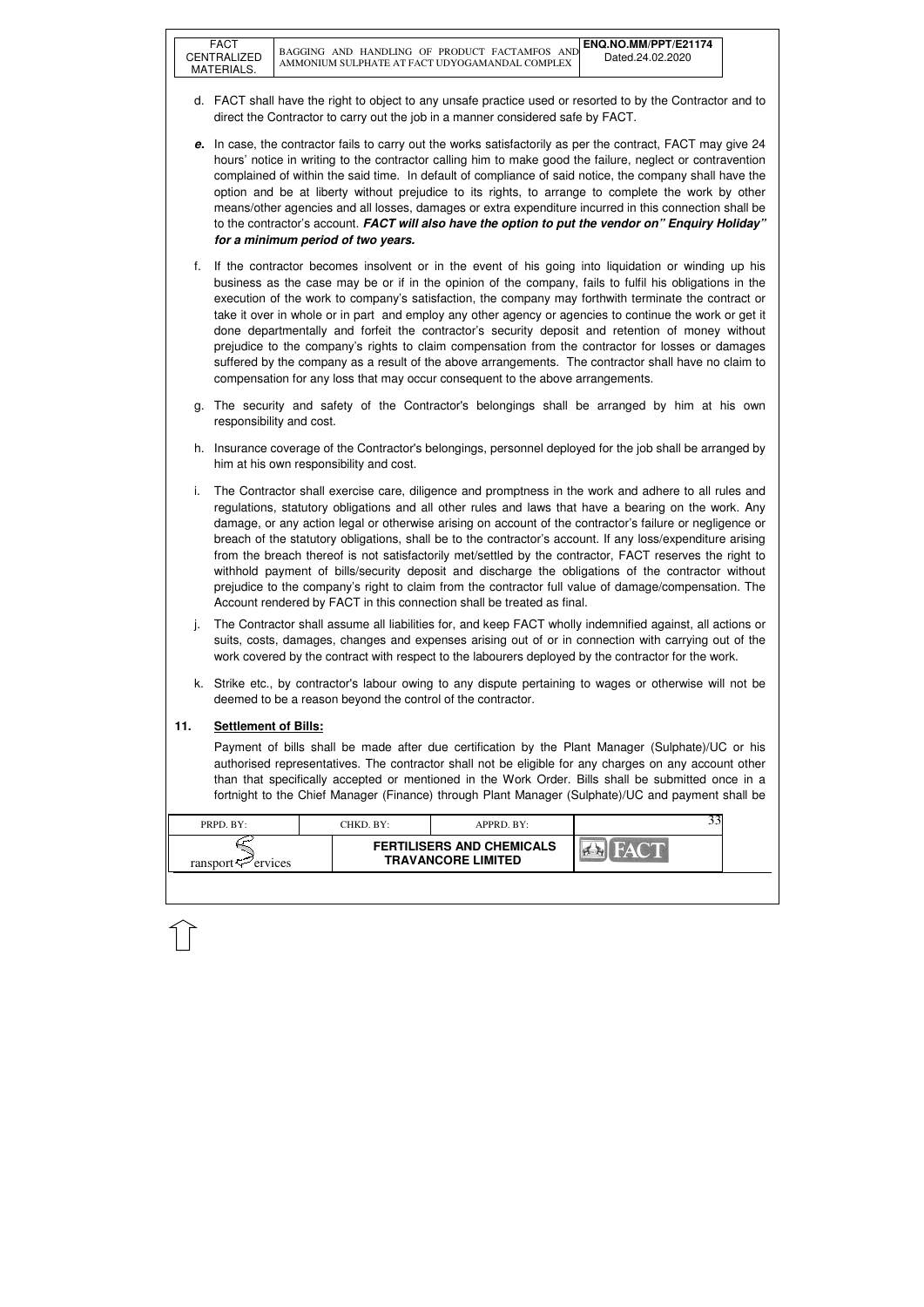| PRPD. BY:               | CHKD. BY: | $APPRD$ . BY:                                                 |  |
|-------------------------|-----------|---------------------------------------------------------------|--|
| ransport $\leq$ ervices |           | <b>FERTILISERS AND CHEMICALS</b><br><b>TRAVANCORE LIMITED</b> |  |

made through NEFT/RTGS within two weeks after submission, subject to compliance with the terms and conditions of the Contract. Statutory deductions towards Income Tax, ESI, PF etc., shall be made from the contractor's bills, as applicable.

# **12. Goods & Service tax (GST)**:

The rate quoted by the Bidder for all the works as per this tender shall be exclusive of GST. GST, if applicable for the work as per any statutory notification, shall be extra. If the GST is to be paid by the Contractor as per the relevant notification, he shall arrange to remit the same to the concerned authority and FACT shall reimburse the same to the Contractor based on documentary evidence. If the same is to be paid by FACT, the above shall be done by FACT directly.

# **13. Working Hours:**

For the purpose of this contract, working in three shifts without interruption is envisaged on all day including on holidays and Sundays.

# **14. LAWS RELATING TO LABOUR**

- a. CONTRACTOR shall comply with all Acts, Rules, Orders, and Regulations. By-laws of Government of India, State Government, Local Bodies or an Office, authority or unit, including BOCW & Companies Acts there under pertaining to employment or labour at SITE and procure any licence that is required for such employment.
- b. CONTRACTOR shall be deemed Employer for these purposes and shall discharge all obligations of Employer. CONTRACTOR shall maintain such registers and records and display such information and notices as are required under these provisions and such registers shall at all time be available for inspection by OWNER. Any information or reports required from CONTRACTOR by OWNER, periodically or otherwise, for discharge of OWNER'S obligations under such laws shall be provided promptly.
- c. Payment of workmen Compensation and implementation of labour laws with regard to workmen employed by CONTRACTOR are CONTRACTOR'S liability and in case, OWNER is compelled to incur any expense or any other amount on behalf of CONTRACTOR'S workmen, OWNER is entitled to recover that amount from any bills payable to CONTRACTOR or in any other manner as deemed fit by FACT.
- d. The workers deployed by the Contractor for the work shall be covered under the PF & ESI Acts. The Contractor shall ensure full compliance to the above Acts. The Contractor shall be responsible for making all payments to his workmen, including ESI and Provident Fund benefits etc., as applicable. Deductions towards PF & ESI contributions on behalf of the workers will be made from the Contractor's bills, and remitted to the concerned Departments by FACT based on wage roll cum attendance roll to be furnished by the Contractor. If the workers are not presently registered with PF & ESI, necessary applications signed by the workers shall be submitted by the Contractor for enabling their registration. It is also made clear that FACT shall not make any payments to the Contractor other than the rates agreed for the work. All extra payments, if any, to be made to the Contractor's workmen during the course of contract period shall be borne entirely by the Contractor. In case the Contractor fails to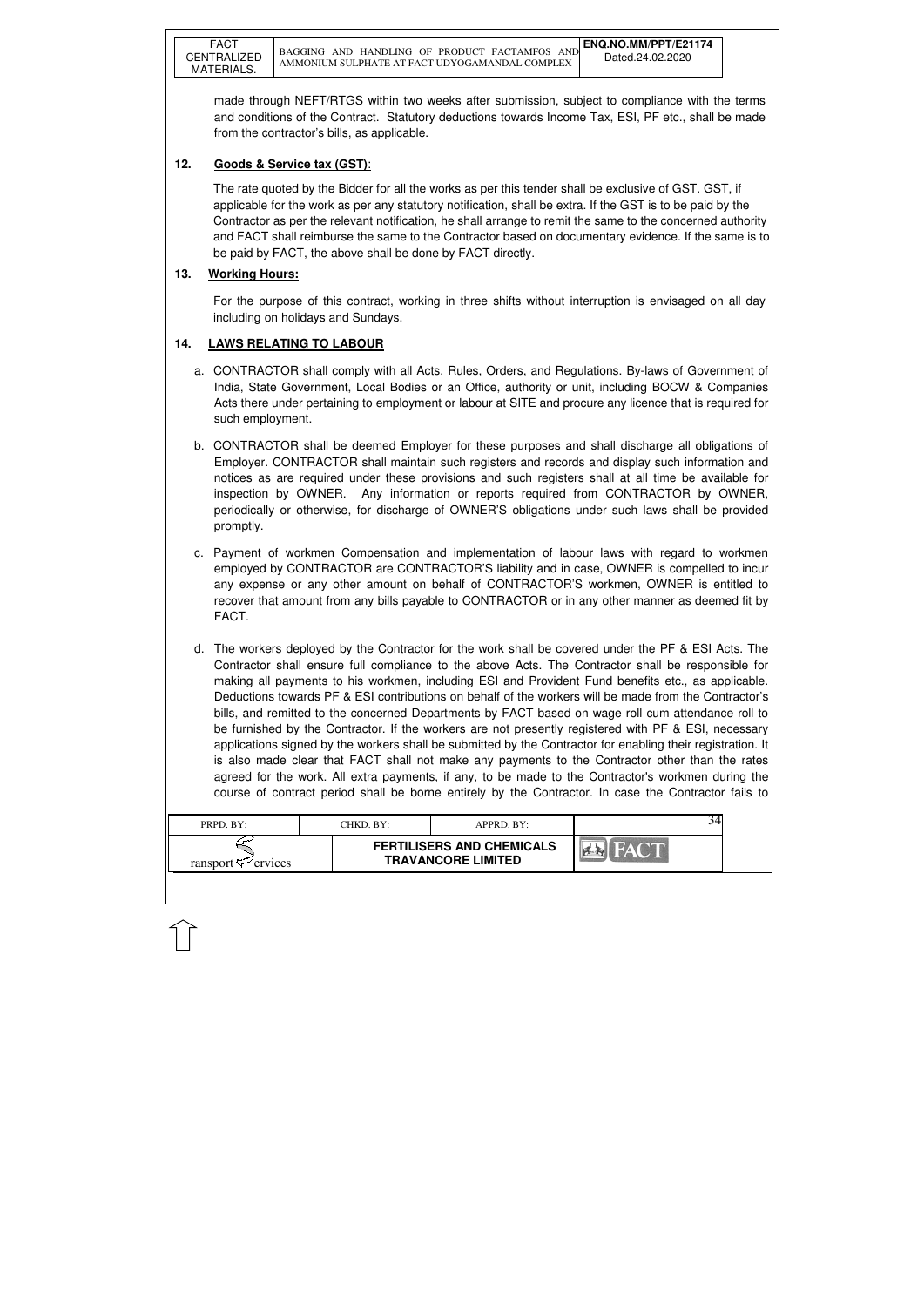| PRPD. BY:               | CHKD. BY: | APPRD. BY:                                                    |  |
|-------------------------|-----------|---------------------------------------------------------------|--|
| ransport $\leq$ ervices |           | <b>FERTILISERS AND CHEMICALS</b><br><b>TRAVANCORE LIMITED</b> |  |
|                         |           |                                                               |  |

discharge his statutory obligations leading to a situation wherein FACT is to incur any expenditure/loss in their capacity as the Principal Employer, such expenditure/loss shall be realized from the Contractor.

- e. CONTRACTOR indemnifies OWNER against any claims from any person(s) engaged by CONTRACTOR in connection with WORK and in the event OWNER becomes directly liable for any payment consequent to breach or non-observance by CONTRACTOR of the provisions hereof, such amounts shall be payable by CONTRACTOR to OWNER, and OWNER may recover such dues from any amount receivable by CONTRACTOR under CONTRACT without prejudice to any other mode of recovery.
- f. In the event of any dispute between CONTRACTOR and persons engaged by CONTRACTOR at SITE, CONTRACTOR shall amicably resolve and disputes in such a way that WORK can be proceeded with uninterruptedly. In the event such disputes cannot be resolved in the above – said manner, CONTRACTOR shall immediately notify ENGINEER-IN-CHARGE of the existence of such a dispute and the nature thereof, but CONTRACTOR shall himself be responsible to take such measures as are necessary and permissible to have the situation resolved.
- g. Contractor MAY HAVE ACCESS TO OWNER'S / OWNER's qualified first-aid personnel and ambulance in case of accidents where such facility is available. CONTRACTOR shall however provide a first-aid post for attending to minor injuries.
- h. The contractor shall keep Muster Rolls of all the labourers employed by him at the site, noting their daily attendance and wages. The signature or thumb impressions of the employees shall be obtained in respect of wages on rolls. A copy of the attendance and wage register shall be produced to the Finance Department within one week after wage disbursement as per forms supplied by FACT.
- i. The contractor shall employ only those adult workers (above 18 years of age) who are not disabled, or mentally unsound or women in advanced stage of pregnancy or very old persons etc.
- j. The Contractor shall produce the license from the competent authority as per provisions of Contract Labour (Regulation and Abolition) Act, 1970. The Contractor shall obtain a valid license from the Regional Labour Commissioner (Central), Kochi. The contractor shall abide by all the provisions of the various statutes and the rules framed there under in respect of the above.
- k. All contract workers shall be enrolled with Kerala Labour Welfare Fund as per Government of Kerala Order No.3989/B1/2010/LBR. FACT shall deduct both employees and employer's contribution from the contractor's bill and remit the same to the fund.
- l. The contractor shall be liable for payment of all claims, compensation or expenses payable as a result of any accident or injury sustained by workmen employed or hired by the contractor in the execution of the contract, which the contractor is liable to pay by rule, law and order of Government. The expenses, if any, incurred by FACT on the above will be realized from any amount that may be due to the contractor from FACT. Also, the Contractor shall be liable to pay all damages and expenses suffered by the company due to his negligence to perform any of the services mentioned in the contract or due to any action or omission of his employees.
- m. The Contractor shall obtain photo identity badges (Passes) approved and issued by CISF FACT-UD unit for himself, his labourers/workers and representatives for entry inside the premises of FACT -UD.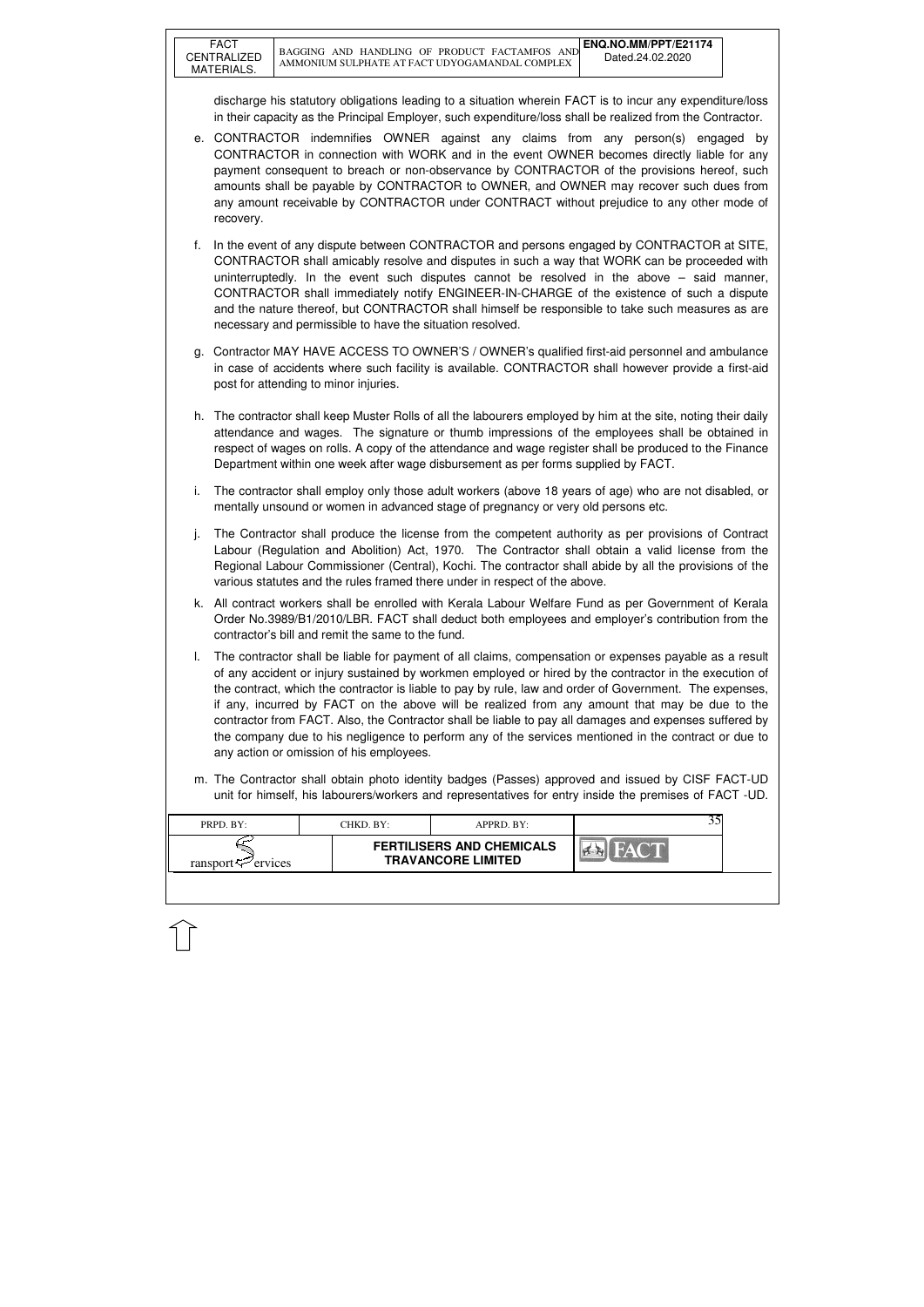| <b>FERTILISERS AND CHEMICALS</b><br><b>TRAVANCORE LIMITED</b><br>ransport $\leq$ ervices |  |
|------------------------------------------------------------------------------------------|--|

Passes are not transferable and shall be renewed on expiry. Passes must be surrendered to FACT's Security Department, when workers/representatives are changed or when the contract is completed/terminated, failing which amount as fixed by the FACT shall be payable for every pass thus not surrendered.

- n. The Contractor and his employees are expected to abide by discipline and traffic regulations as directed by FACT and CISF Personnel from time to time within the Offices or Plant premises. FACT reserves the right to demand the removal of the contractor or his employees who have been declared by FACT as offending its directives, without relieving the contractor from his obligations under the contract.
- o. If any work entrusted with other parties by FACT is obstructed by, interfered with or caused to be interfered, detrimental to FACT's interest by the contractor or his employees, the contract shall be terminated without notice and the remaining work for the un-expired period of the contract shall be arranged by FACT through other parties at the contractor's risk and cost. The matter whether FACT's work has been interfered with or obstructed shall be decided by FACT and its decision shall be final.
- p. The contractor shall maintain the safety practice during the applicable works. Shall ensure that the workers are reported for job with proper PPE's and working dress applicable.
- **15.** It is to be understood that FACT shall not provide any other services except as specifically defined. Contractor shall render all other services/carry out all incidental works whether mentioned herein or not for executing the contract to the satisfaction of FACT.
- **16.** The contract is not a guarantee to the Contractor either for continuity of work on all days or any definite volume of work at any time.
- **17.** The Contract once awarded shall not imply that the Contractor will have the exclusive right for handling the above work or FACT's materials in other related areas. FACT will be at liberty to engage its own employees or casual labour/temporary labour to carry out the above works at any time during the contract period.
- **18.** The contract can be terminated by FACT with one month's notice at any time during the pendency of the contract, without assigning any reason thereto. FACT reserves the right to operate partially or fully any item of the schedule without assigning any reason after award of contract.

## **19. Entirety of Contract**:

 The contract includes all of the agreement between the Contractor and FACT and no other communication or proposal or understanding, written, oral or implied shall be considered to be included in the work order or form part of the contract between the contractor and FACT unless specifically agreed to in that behalf in writing by FACT.

OTHER TERMS AND CONDITIONS: All other terms and conditions shall be as per our Standard Terms and Conditions of Contract viz. Annexure-VI". In case of any contradiction between Special Terms and Conditions (Annexure–V B) and Standard Terms and Conditions of Contract (Annexure-VI) or any other terms and conditions anywhere, Special Terms and Conditions (Annexure–V B) shall prevail.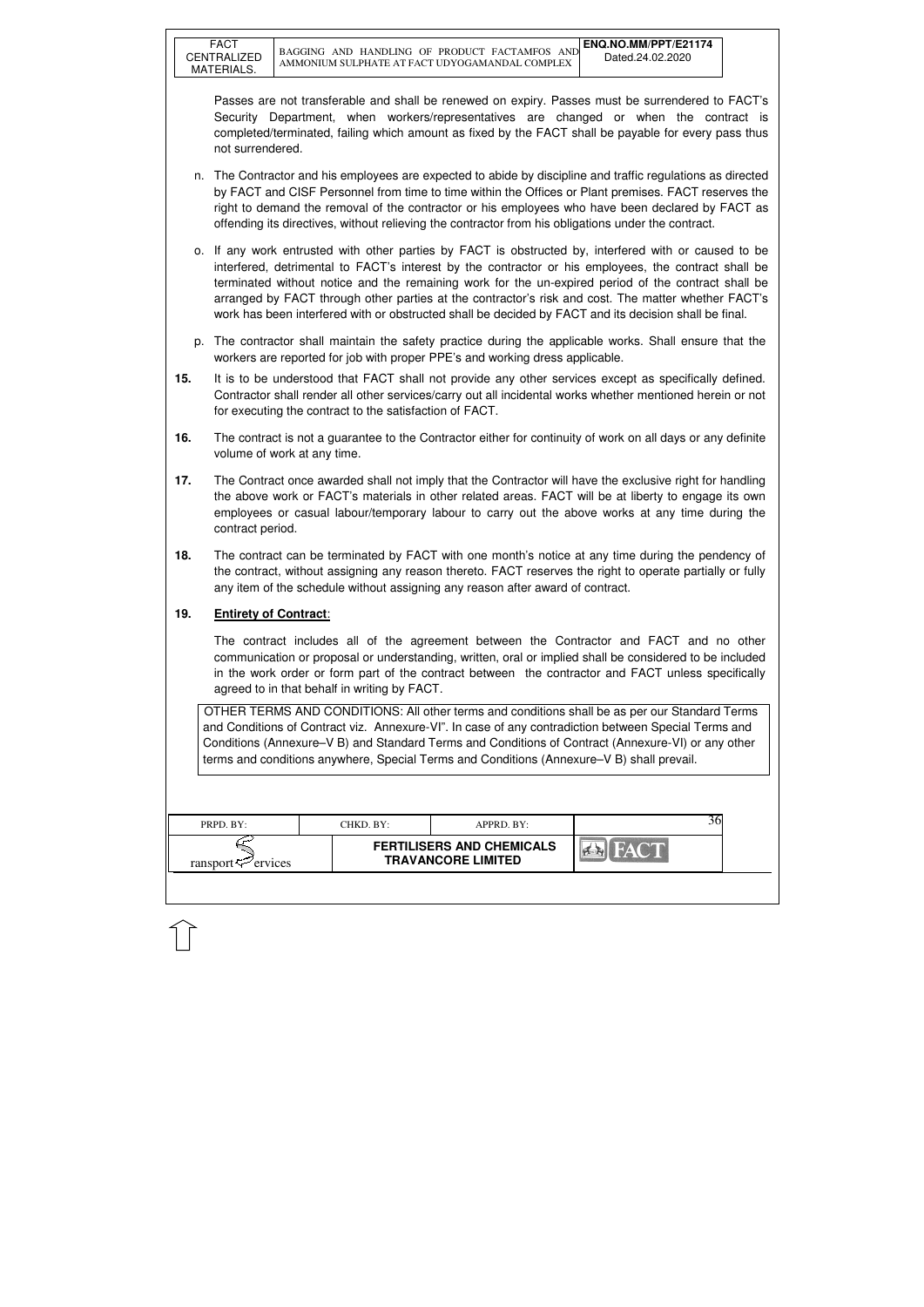|     | <b>FACT</b><br>CENTRALIZED<br>MATERIALS.                                                                                                                                                           | ENQ.NO.MM/PPT/E21174<br>BAGGING AND HANDLING OF PRODUCT FACTAMFOS AND<br>Dated.24.02.2020<br>AMMONIUM SULPHATE AT FACT UDYOGAMANDAL COMPLEX                                                                                                                                                                                                                                                                                 |  |
|-----|----------------------------------------------------------------------------------------------------------------------------------------------------------------------------------------------------|-----------------------------------------------------------------------------------------------------------------------------------------------------------------------------------------------------------------------------------------------------------------------------------------------------------------------------------------------------------------------------------------------------------------------------|--|
|     |                                                                                                                                                                                                    | <u>ANNEXURE - VI</u>                                                                                                                                                                                                                                                                                                                                                                                                        |  |
|     |                                                                                                                                                                                                    | <b>STANDARD TERMS AND CONDITIONS OF CONTRACT</b>                                                                                                                                                                                                                                                                                                                                                                            |  |
| 1.0 | <b>CONTENTS:</b>                                                                                                                                                                                   |                                                                                                                                                                                                                                                                                                                                                                                                                             |  |
|     | <b>GENERAL:</b><br><b>SECURITY DEPOSIT:</b><br><b>RATES:</b><br><b>PAYMENT:</b><br><b>QUANTITY:</b><br><i><b>DEFAULT</b></i><br><b>TERMINATION:</b><br><b>FORCE MAJEURE:</b><br><b>ASSIGNMENT:</b> | <b>CONTINUITY OF WORK:</b><br><b>RESPONSIBILITY FOR MATERIAL:</b><br><b>SECURITY &amp; SAFETY REGULATIONS</b><br><b>STATUTORY OBLIGATIONS</b><br><b>CONTRACTOR'S WORKMEN</b><br><b>APPLICABLE LAW AND SETTLEMENT OF DISPUTES:</b><br><b>ENVIRONMENT MANAGEMENT SYSTEM:</b><br><b>FRAUD PREVENTION POLICY OF FACT</b><br><b>ENTIRETY OF CONTRACT</b>                                                                         |  |
| 2.0 | <b>GENERAL:</b>                                                                                                                                                                                    |                                                                                                                                                                                                                                                                                                                                                                                                                             |  |
| 2.1 |                                                                                                                                                                                                    | "FACT" shall mean the Fertilisers and Chemicals Travancore Limited, with registered office at Udyogamandal<br>and its operating Divisions at Udyogamandal and Udyogamandal.                                                                                                                                                                                                                                                 |  |
| 2.2 |                                                                                                                                                                                                    | "Contractor" shall mean the firm/company/individual, who has been awarded the work order (Contract)<br>against their bid in response to the enquiry issued by FACT.                                                                                                                                                                                                                                                         |  |
| 2.3 | mentioned.                                                                                                                                                                                         | The Contractor shall return to FACT the duplicate copy of the work order with terms and conditions duly<br>acknowledged and signed in confirmation of having accepted the order as per terms and conditions                                                                                                                                                                                                                 |  |
| 2.4 |                                                                                                                                                                                                    | The Contractor shall execute within 15 days from the date of receipt of FACT's Letter of Intent, an agreement<br>in stamp paper in the form prescribed by FACT and shall bear all expenses incidental thereto.                                                                                                                                                                                                              |  |
| 2.5 |                                                                                                                                                                                                    | The contract once awarded will not imply that the Contractor has exclusive right for the particular job.                                                                                                                                                                                                                                                                                                                    |  |
| 2.5 |                                                                                                                                                                                                    | The Contractor is deemed to have carefully examined and satisfied himself on the nature and extent of work<br>to be executed and no claims for any extra payment shall be admissible under any circumstances.                                                                                                                                                                                                               |  |
| 2.7 |                                                                                                                                                                                                    | FACT shall not in any way be responsible to the Contractor for payment of compensation for hold up of work,<br>if any, due to any situation beyond the control of FACT.                                                                                                                                                                                                                                                     |  |
| 3.0 | <b>SECURITY DEPOSIT:</b>                                                                                                                                                                           |                                                                                                                                                                                                                                                                                                                                                                                                                             |  |
| 3.1 |                                                                                                                                                                                                    | The Contractor shall remit 5% of the total contract value as interest free Security Deposit or furnish a Bank<br>Guarantee from a Nationalised/ Scheduled Bank in the format prescribed by FACT, for equivalent amount<br>within 15 days of award of Letter Of Intent or contract, whichever is earlier. The Bank Guarantee shall be<br>valid till the expiry of the contract with a claim period of six months thereafter. |  |
|     | PRPD. BY:                                                                                                                                                                                          | 37<br>CHKD. BY:<br>APPRD. BY:                                                                                                                                                                                                                                                                                                                                                                                               |  |
|     | ransport $\approx$ ervices                                                                                                                                                                         | <b>FERTILISERS AND CHEMICALS</b><br><b>TRAVANCORE LIMITED</b>                                                                                                                                                                                                                                                                                                                                                               |  |
|     |                                                                                                                                                                                                    |                                                                                                                                                                                                                                                                                                                                                                                                                             |  |

 $\widehat{1}$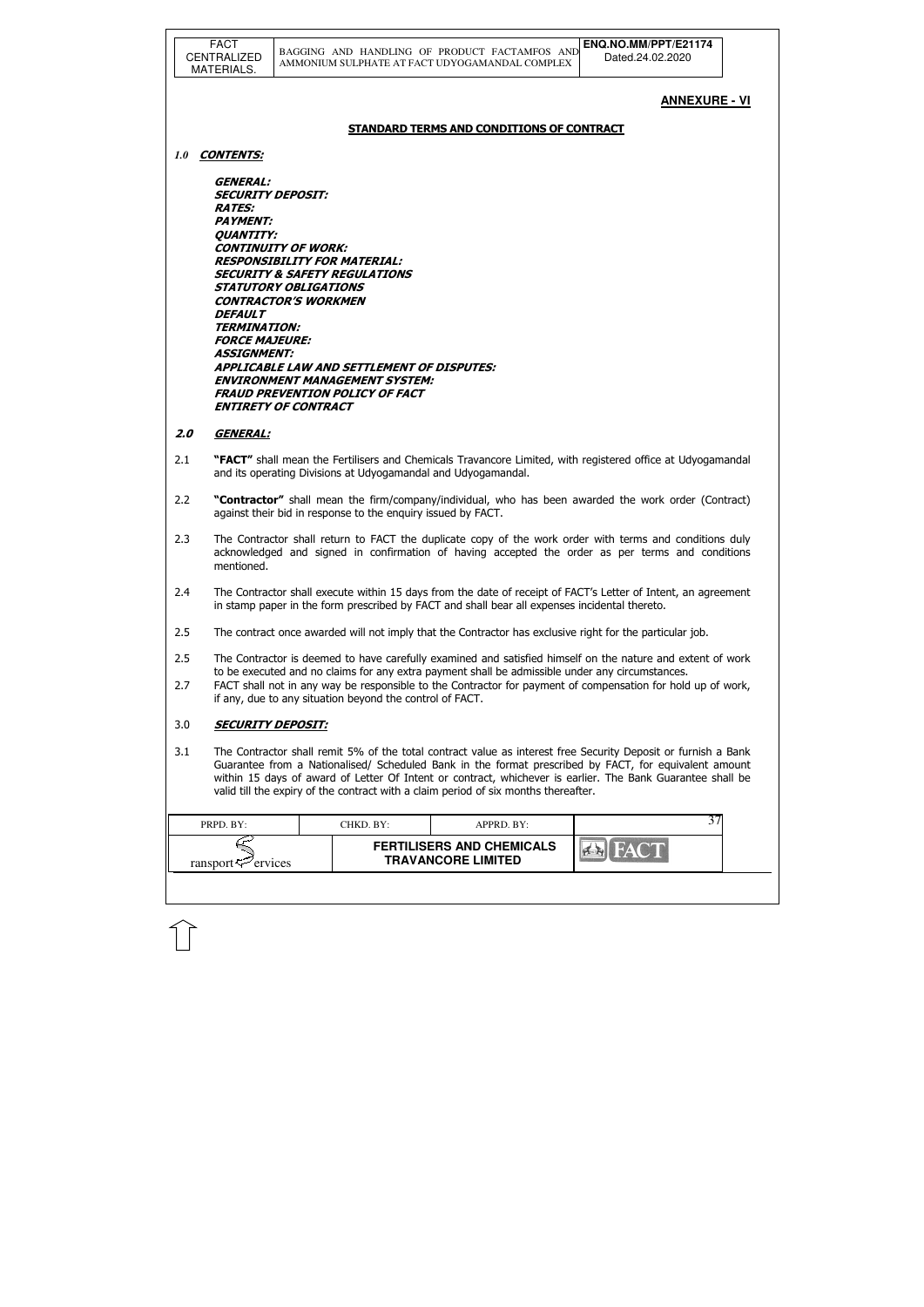| PRPD. BY:<br>CHKD. BY:         | APPRD. BY:                                                    |  |
|--------------------------------|---------------------------------------------------------------|--|
| ransport $\mathcal{P}$ ervices | <b>FERTILISERS AND CHEMICALS</b><br><b>TRAVANCORE LIMITED</b> |  |

- 3.2 The EMD remitted by the Contractor can be adjusted towards security deposit, if so desired by him. EMD shall be returned only on remittance of requisite Security Deposit.
- 3.3 The Security Deposit shall not be released until the work as per the Contract is satisfactorily completed and accepted and final bills paid. Any amount due from the Contractor to FACT shall be deducted from the Security Deposit without prejudice to FACT's right to claim balance amount, if any, from the Contractor.
- 3.4 The violation of any of the terms and conditions of Contract by the Contractor shall be liable to forfeiture of the Security Deposit and disqualification from further work with FACT without prejudice to FACT's right to avail other remedies.

## 4.0 RATES:

The rates shall be inclusive of all incidental and other charges, which may have to be incurred by the Contractor in execution of the work as per this contract.

The rates shall be firm for the period of contract.

## 5.0 PAYMENT:

Payment shall be effected, on presentation of the bills to DGM (Fin)-Bills duly certified by the authorised person specified in the special conditions attached. Final settlement of contractors bill shall be made after deduction of (1) amounts due from them to FACT on account of shortage / damages / loss to the goods entrusted to them, (2) statutory levies such as PF liability, Income Tax etc. if any and (3) any other amount due from the contractor for any other reason. If the amount due from the contractor is more than the amount due to the contractor, the contractor shall arrange to pay FACT the difference without delay.

### 6.0 QUANTITY:

Quantity given in the contract is only an approximate indication and FACT does not guarantee the total quantity to be transported. FACT reserves the right to reduce or increase the quantity at any time without assigning any reason whatsoever and does not give any guarantee regarding the quantity. The Contractor has no right to claim loss / loss of profit on account of reduction in revenue arising out of variation in quantity made available for transport.

### 7.0 CONTINUITY OF WORK:

 The contract shall not mean continuity of work for the Contractor. The Contractor shall contact the authorised representatives of FACT for obtaining instructions. The instructions given over telephone have also to be complied with.

### 8.0 RESPONSIBILITY FOR MATERIAL:

 The Contractor shall be responsible for the material entrusted to him and shall compensate FACT for any shortage or damage while the goods are in his custody.

### 9.0 SECURITY & SAFETY REGULATIONS:

- 9.1 The Contractor shall strictly observe the Security and Safety Regulations of FACT. Any loss or damage incurred by FACT, on account of the neglect or failure of the Contractor or the Contractor's employees, representatives including the crew of the vehicles/tankers to observe the security and safety regulations shall be to the Contractor's account.
- 9.2 Smoking and carrying smoking material (including matches) inside FACT premises is prohibited due to safety reasons and the Contractor shall ensure that his employees, representatives and crew comply with this.
- 9.3 Any damage caused to any of FACT's buildings, equipment, vehicles, crafts etc. and that of any other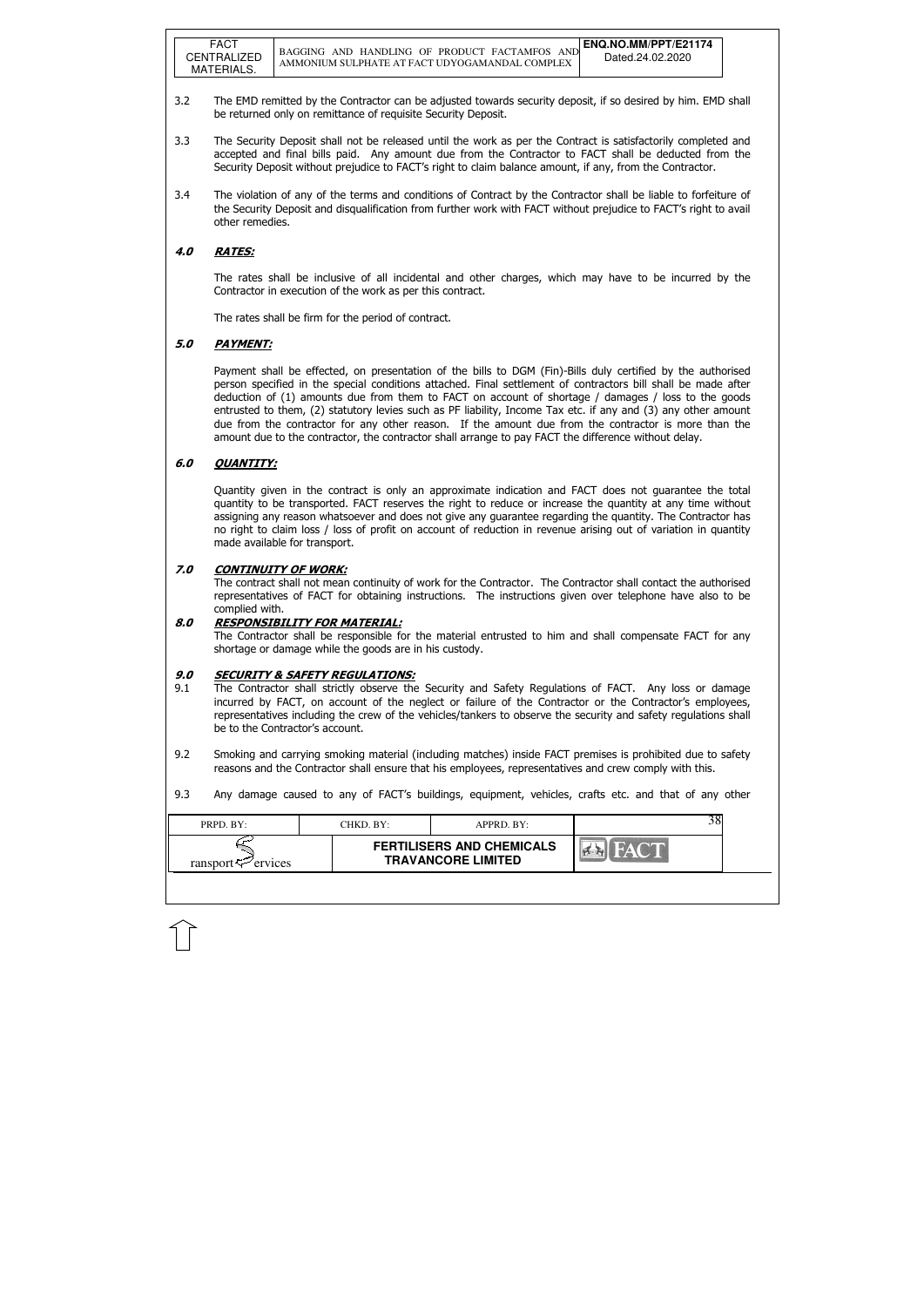FACT

| PRPD. BY:                  | CHKD. BY:- | $APPRD$ $BY:$                                                 |  |
|----------------------------|------------|---------------------------------------------------------------|--|
| ransport $\approx$ ervices |            | <b>FERTILISERS AND CHEMICALS</b><br><b>TRAVANCORE LIMITED</b> |  |

contractor/s due to the negligence of the Contractor, his employees, his representatives and crew shall be to the account of the Contractor and FACT shall be indemnified and compensated in all such respects by the Contractor.

- 9.4 All precautions in transporting and handling whether stipulated or not shall be adhered to by the Contractor. The Contractor shall exercise care, diligence and promptness in the work and adhere to transport Rules and regulations, statutory obligations and all other Rules and Laws that have a bearing on the work. Any damages/shortages/penalties or any action legal or otherwise arising out of the Contractor's delay or failure or negligence or breach of statutory obligations shall be to the Contractor's account. If any loss/expenditure arising from the breach thereof is not met satisfactorily by the Contractor, FACT reserves the right to withhold payment of bills/Security Deposit and discharge the obligations of the Contractor without prejudice to FACT claiming from the Contractor full value of damages/compensation. The account rendered by FACT in this connection shall be treated as final.
- 9.5 The vehicles/tankers, if any, employed during the course of the execution of the Contract, shall have valid permits for carrying out the intended task.
- 9.6 Due safety requirements in handling and transporting hazardous chemicals like liquid Sulphuric Acid, Sulphuric Acid etc. filled in tankers, as provided vide Motor Vehicles Act 1988 and the Central Motor Vehicle Rules 1989 and regulations formulated from time to time by the proper authority, shall be adhered to by the Contractor at his own expense. The vehicles shall be legibly and conspicuously marked with an emergency information panel, as applicable, in each of the three places as per Rule 134 of the Central Motor Vehicle Rules 1989. Further any person driving the vehicle employed in the work as per the Contract shall have the ability to read and write at least one Indian language as per rule 9 of the Central Motor Vehicle Rules 1989 and Rules 4 of the Central Motor Vehicles (amended) Rules 1993
- 9.7 The vehicles shall be equipped with all the necessary safety appliances/equipment for emergency and rescue purpose as stipulated in Motor Vehicles Act 1988 and rules thereto.

### 10.0 STATUTORY OBLIGATIONS

- 10.1 The Contractor shall comply with the requirements of all Local, State and Central Govt. Acts, Rules Regulations, By-Laws, Orders etc, in force from time to time and in particular Indian Factories Act, Workmen's Compensations Act, Contract Labour (regulations and abolition) Act 1970, Minimum Wages Act 1936, The Mines Act 1952, The Explosives Act 1884 and all other relevant Acts and Laws as amended from time to time in so far as they are or may be applicable to the execution of works as per this contract.
- 10.2 The Contractor shall obtain at his cost all permits, license and other authorisation, as required for his work, from Govt. authorities. The Contractor shall maintain proper records & registers as required by the concerned statutes and submit them to FACT as and when required.
- 10.3 Proper records of payment of wages to workers/labourers/crew etc. engaged in the work shall be maintained by the Contractor and produced for inspection when required by FACT.
- 10.4 The Contractor shall be responsible for all payments to his workmen including Employees State Insurance and Provident Fund benefits etc., if any, i.e. FACT shall not make any payments to the Contractor other than the rates agreed for the work. All extra payments, if any, to be made to the Contractor's workmen during the course of contract period shall be borne entirely by the Contractor.
- 10.5 In case the Contractor fails to discharge his statutory obligations leading to a situation where in FACT is to incur any expenditure/loss in their capacity as the Principal Employer such expenditure/loss shall be realised from the Contractor.

### 11.0 CONTRACTOR'S WORKMEN

FACT shall have no dealing with the Contractor's workmen or their Union. FACT reserves the right to debar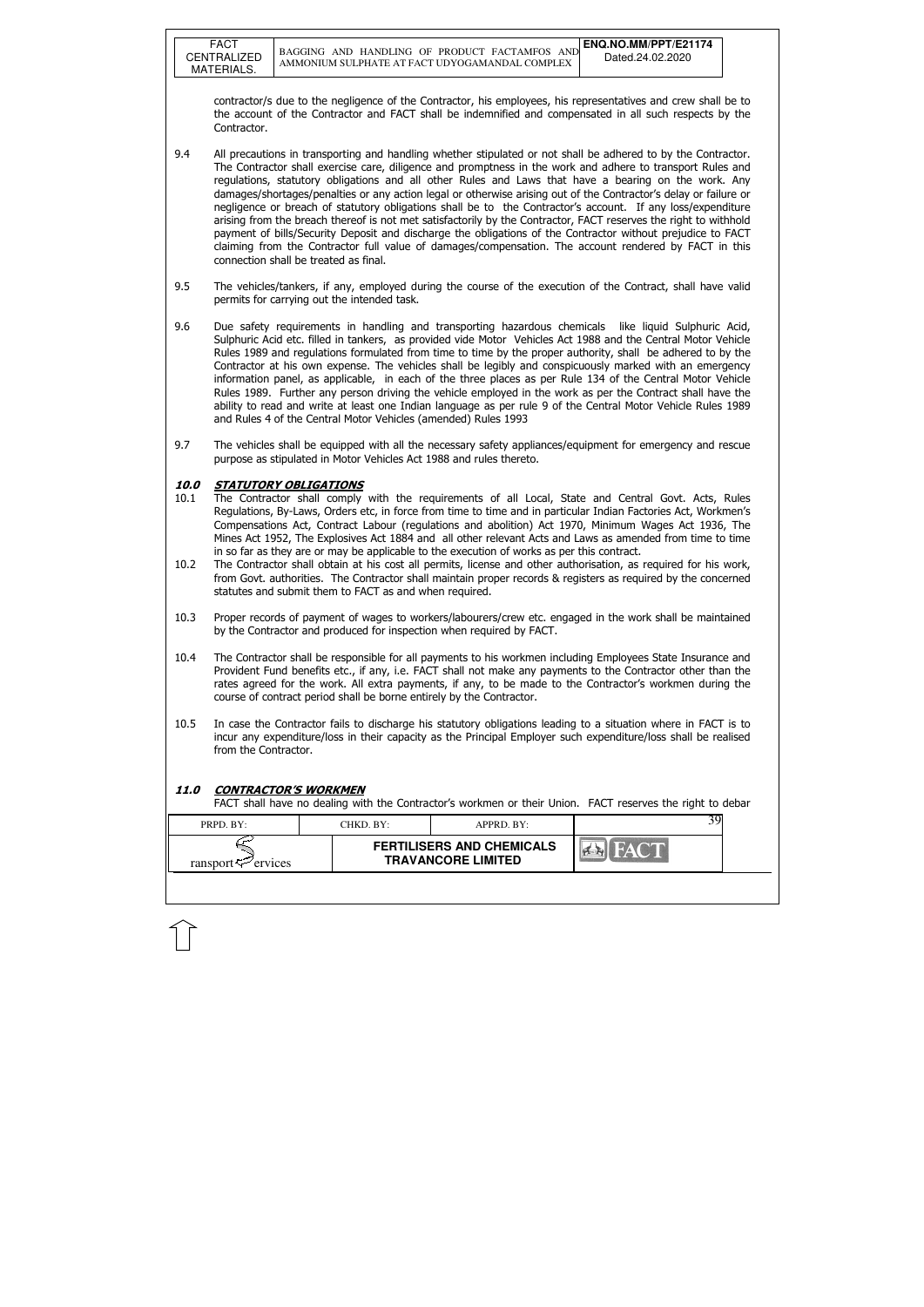| PRPD. BY:               | CHKD. BY: | APPRD. BY:                                                    |  |
|-------------------------|-----------|---------------------------------------------------------------|--|
| ransport $\leq$ ervices |           | <b>FERTILISERS AND CHEMICALS</b><br><b>TRAVANCORE LIMITED</b> |  |

any of the contractor's employees/workmen/crew from entering FACT premises for whatever reason FACT deems fit.

### 12.0 DEFAULT:

 In the event of failure on the part of the Contractor to execute the Contract to FACT's satisfaction, FACT may, at their option, either recover from the Contractor liquidated damages as prescribed in the "Special Conditions", if any, or at the risk and cost of the Contractor and without prejudice to FACT's other rights as per the Contract, terminate the Contract wholly or partially and carry out the work through other contractors or by themselves.

#### 13.0 TERMINATION:

- 13.1 If any work entrusted with other contractors by FACT is obstructed by, interfered with or caused to be interfered with by the Contractor, his employees, his representatives or crew, the contract shall be terminated without notice and the remaining work for the unexpired portion of the contract arranged by FACT through others at the Contractor's risk and cost.
- 13.2 The contract can be terminated by FACT with one month's notice at any time during the pendency of the contract.

#### 14.0 FORCE MAJEURE:

 Neither the Contractor nor FACT shall be considered in default in the performance of their obligations under the Work Order so long as the performance is prevented or delayed because of Force Majeure conditions like war or hostilities, riots or civil commotion, earth quake, flood or tempest, drought, accident, fire or explosion, labour strike or lock-out or Act-of-God or because of any law and order proclamation, regulation or ordinance of Government or subdivision thereof and situation arising out of our plant break downs. Notice of a Force Majeure situation shall be given by the affected party to the other party within one week of its occurrence. Should such a delay be for more than three months, FACT shall have the right to cancel the Work Order at no charge to FACT and FACT shall be entitled to reimbursement of any amount due from the Contractor.

#### 15.0 ASSIGNMENT:

The Contractor shall not assign, transfer or sub-let this work order without the prior written approval of FACT.

#### 16.0 APPLICABLE LAW & SETTLEMENT OF DISPUTES:

- 16.1 This contract shall be subject to and shall in all respects be governed by Indian law.
- 16.2 If any dispute(s) arises out of or in connection with this contract, or in respect of any defined legal relationship associated therewith or derived therefrom, the parties agree to submit the disputes to arbitration under the ICADR (International Centre for Alternative Dispute Resolution) Arbitration Rules 1996. The authority to appoint the Arbitrator shall be the International Centre for Alternative Dispute Resolution. The number of Arbitrator shall be one and the language of the arbitration proceedings shall be English. The place of arbitration proceedings shall be Ernakulam in Kerala.
- 16.3 Any legal proceedings relating to this contract shall be limited to courts of law under the jurisdiction of the Kerala High Court at Ernakulam.

### 17.0 ENVIRONMENT MANAGEMENT SYSTEM :

FACT is a company having Environmental Management System according to ISO 14001 standard. The Contractor shall ensure that none of their activities cause damage to the environment.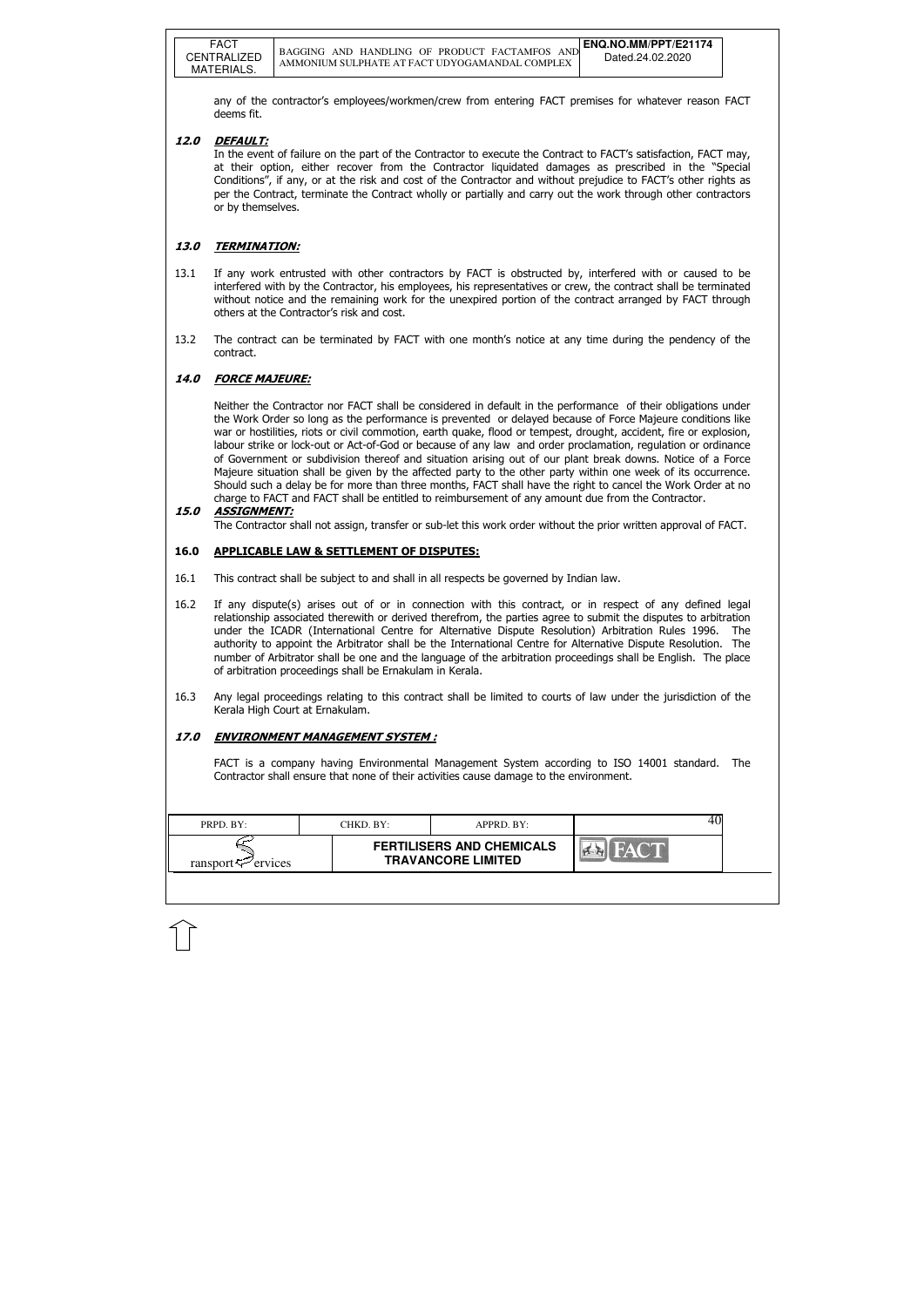## 18.0 FRAUD PREVENTION POLICY OF FACT:

|                                                         | PRPD. BY: | CHKD. BY: | APPRD. BY:                       |  |
|---------------------------------------------------------|-----------|-----------|----------------------------------|--|
| <b>TRAVANCORE LIMITED</b><br>ransport $\approx$ ervices |           |           | <b>FERTILISERS AND CHEMICALS</b> |  |

FACT a Central Public Sector Undertaking (PSU) follows Corporate Governance principles proactively and has formulated a Fraud Prevention Policy. Details of Fraud Prevention Policy of FACT-2012 can be viewed in FACT's Website *www.fact.co.in*. Contractors shall make themselves aware and also ensure compliance of the same.

## 19.0 ENTIRETY OF CONTRACT :

All of the terms agreed to between the Contractor and FACT are included in the Work Order and no other communication, written, oral, or implied shall be considered to be included in the Work Order or form part of the Work Order, unless specifically agreed to in writing by FACT.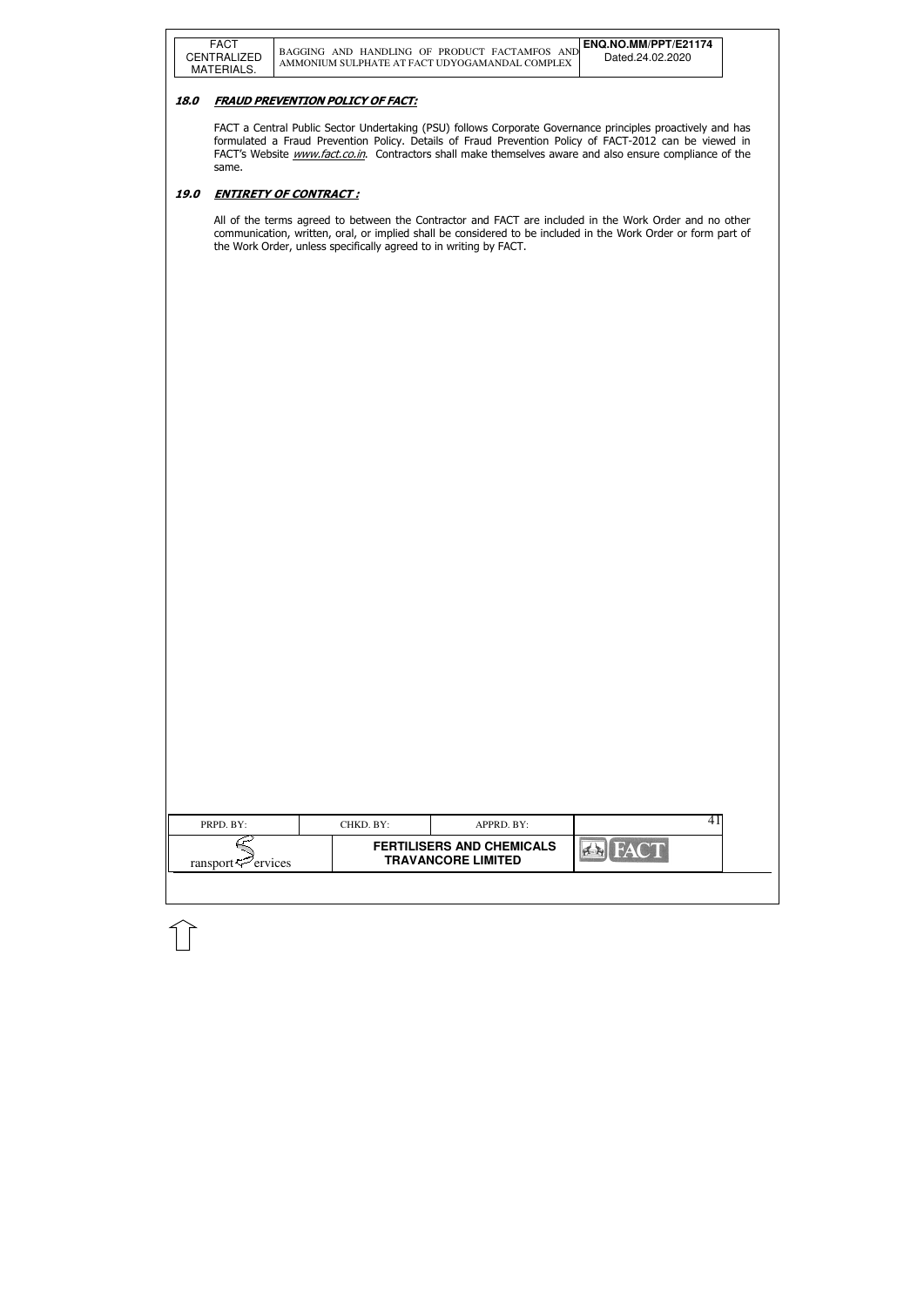**TRAVANCORE LIMITED** 

**EN FACT** 

**ANNEXURE - VII** 

#### PROFORMA OF UNPRICED COPY OF PRICE BID

(To be submitted with Part-A Bid)

## Sub: Bagging of Product Factamfos and Ammonium Sulphate at Udyogamandal plants for Two years.

Note: Please do not fill in Rates in this format. Please fill in "Quoted" in the blank column provided against each.

 We here by quote our competitive rate as below for all the items of work cited above in compliance with the enquiry documents without any deviation

| SI.No.         |                                      | <b>Description</b>                                                                                                                                                                                                                                                                               | <b>UOM</b> | Qty.                  | <b>All-Inclusive</b><br>rate<br>excluding<br><b>GST</b><br>(Rs./MT) | <b>Amount</b><br>(INR) |
|----------------|--------------------------------------|--------------------------------------------------------------------------------------------------------------------------------------------------------------------------------------------------------------------------------------------------------------------------------------------------|------------|-----------------------|---------------------------------------------------------------------|------------------------|
|                |                                      |                                                                                                                                                                                                                                                                                                  |            |                       | <b>Indicate "Quoted"</b>                                            |                        |
| 1              | period of two years                  | Bagging of Factamfos fertiliser, product of Ammonium<br>Phosphate plants in FACT-UC (bagged in HDPE/PP bags<br>of net 50 Kg) (product taken from the hoppers of<br>bagging bins) as per the Special terms & Conditions,<br>Standard Terms & Conditions and others enclosed for a                 | <b>MT</b>  | 4,00,000              |                                                                     |                        |
| $\overline{2}$ | enclosed for a period of two years   | Bagging of Ammonium Sulphate fertiliser, product of<br>Ammonium Sulphate plant in FACT-UC (bagged in<br>HDPE/PP bags of net 50 Kg) (product taken from the<br>hoppers of bagging bins) as per the Special terms &<br>Conditions, Standard Terms & Conditions and others                          | <b>MT</b>  | 4,10,000              |                                                                     |                        |
|                |                                      | <b>TOTAL (INR)</b>                                                                                                                                                                                                                                                                               |            |                       |                                                                     |                        |
|                |                                      | GST shall be extra as applicable based on statutory notifications.<br>This bid is submitted in compliance with the enquiry documents and accepting all the requirements, instructions, terms and<br>conditions, proforma of bank guarantee and proforma of agreement etc. without any deviation. |            |                       |                                                                     |                        |
| (Signed by)    |                                      |                                                                                                                                                                                                                                                                                                  |            | Authorised Signatory: |                                                                     |                        |
|                |                                      | Name and address of the Bidder:                                                                                                                                                                                                                                                                  |            |                       |                                                                     |                        |
|                | $Place: \ldots \ldots \ldots \ldots$ |                                                                                                                                                                                                                                                                                                  |            |                       |                                                                     |                        |
|                |                                      |                                                                                                                                                                                                                                                                                                  |            | (Stamp)               |                                                                     |                        |
|                |                                      |                                                                                                                                                                                                                                                                                                  |            |                       |                                                                     | 42                     |
|                | PRPD. BY:                            | APPRD. BY:<br>CHKD. BY:<br><b>FERTILISERS AND CHEMICALS</b>                                                                                                                                                                                                                                      |            |                       | <b>EXIEACT</b>                                                      |                        |

 $r_{\text{ansport}}$ ervices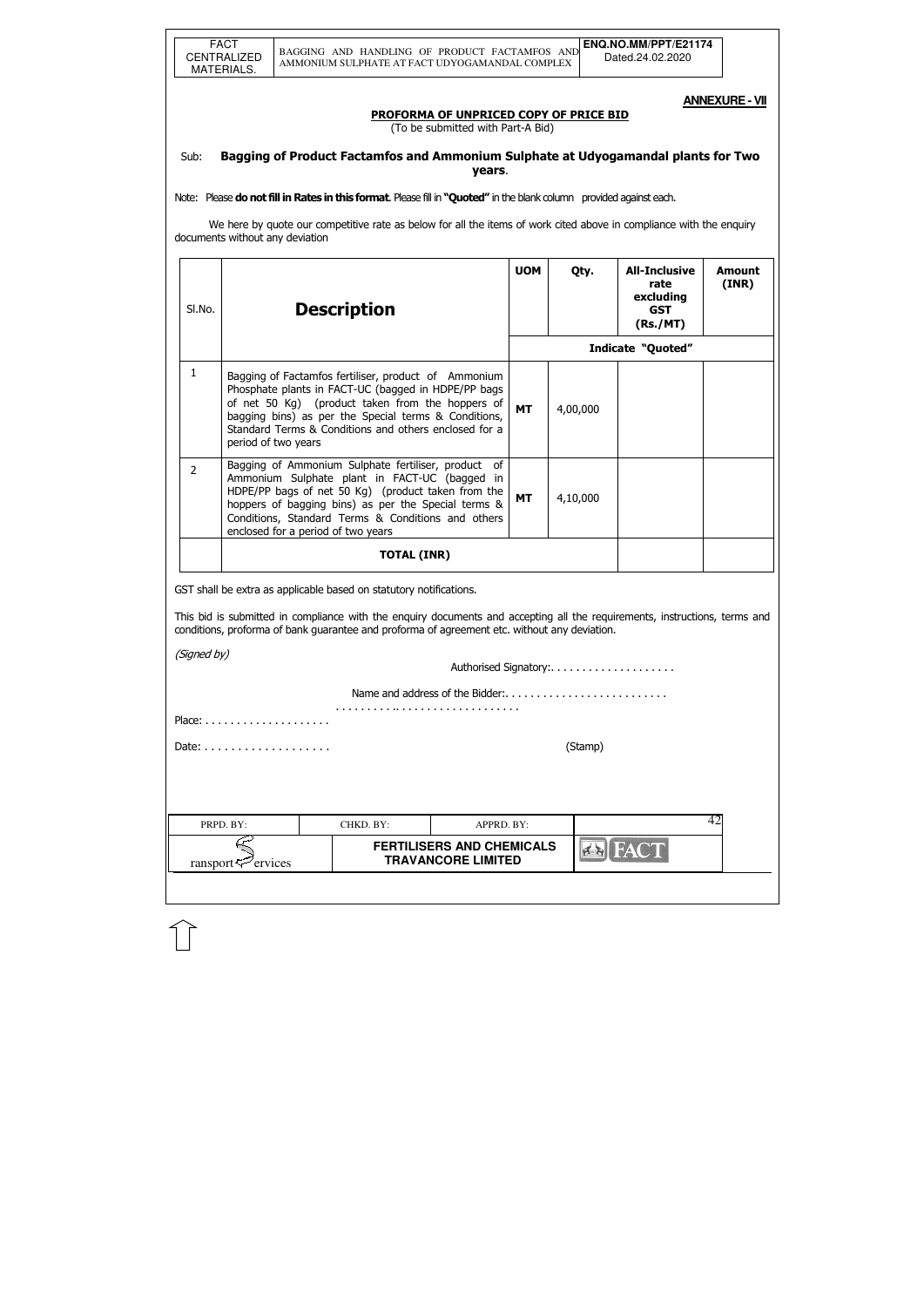|                                                      |                                                                                                                          | AMMONIUM SULPHATE AT FACT UDYOGAMANDAL COMPLEX                | Dated.24.02.2020 |                       |
|------------------------------------------------------|--------------------------------------------------------------------------------------------------------------------------|---------------------------------------------------------------|------------------|-----------------------|
|                                                      |                                                                                                                          |                                                               |                  | <b>ANNEXURE: VIII</b> |
|                                                      |                                                                                                                          |                                                               |                  |                       |
|                                                      |                                                                                                                          |                                                               |                  |                       |
|                                                      |                                                                                                                          | <u>Part-B</u>                                                 |                  |                       |
|                                                      |                                                                                                                          | <b>PROFORMA OF PRICE BID</b>                                  |                  |                       |
|                                                      |                                                                                                                          |                                                               |                  |                       |
|                                                      | Please visit <b>https://eprocure.gov.in</b> and search using the tender ID under FACT Tenders to see the price Bid (BOQ- | <b>EXCEL SHEET)</b>                                           |                  |                       |
|                                                      |                                                                                                                          |                                                               |                  |                       |
|                                                      |                                                                                                                          |                                                               |                  |                       |
|                                                      |                                                                                                                          |                                                               |                  |                       |
|                                                      |                                                                                                                          |                                                               |                  |                       |
|                                                      |                                                                                                                          |                                                               |                  |                       |
|                                                      |                                                                                                                          |                                                               |                  |                       |
| PRPD. BY:                                            | CHKD. BY:                                                                                                                | APPRD. BY:                                                    | 43               |                       |
| ransport $\leq$ <sup><math>\geq</math></sup> ervices |                                                                                                                          | <b>FERTILISERS AND CHEMICALS</b><br><b>TRAVANCORE LIMITED</b> | <b>EX</b> FACT   |                       |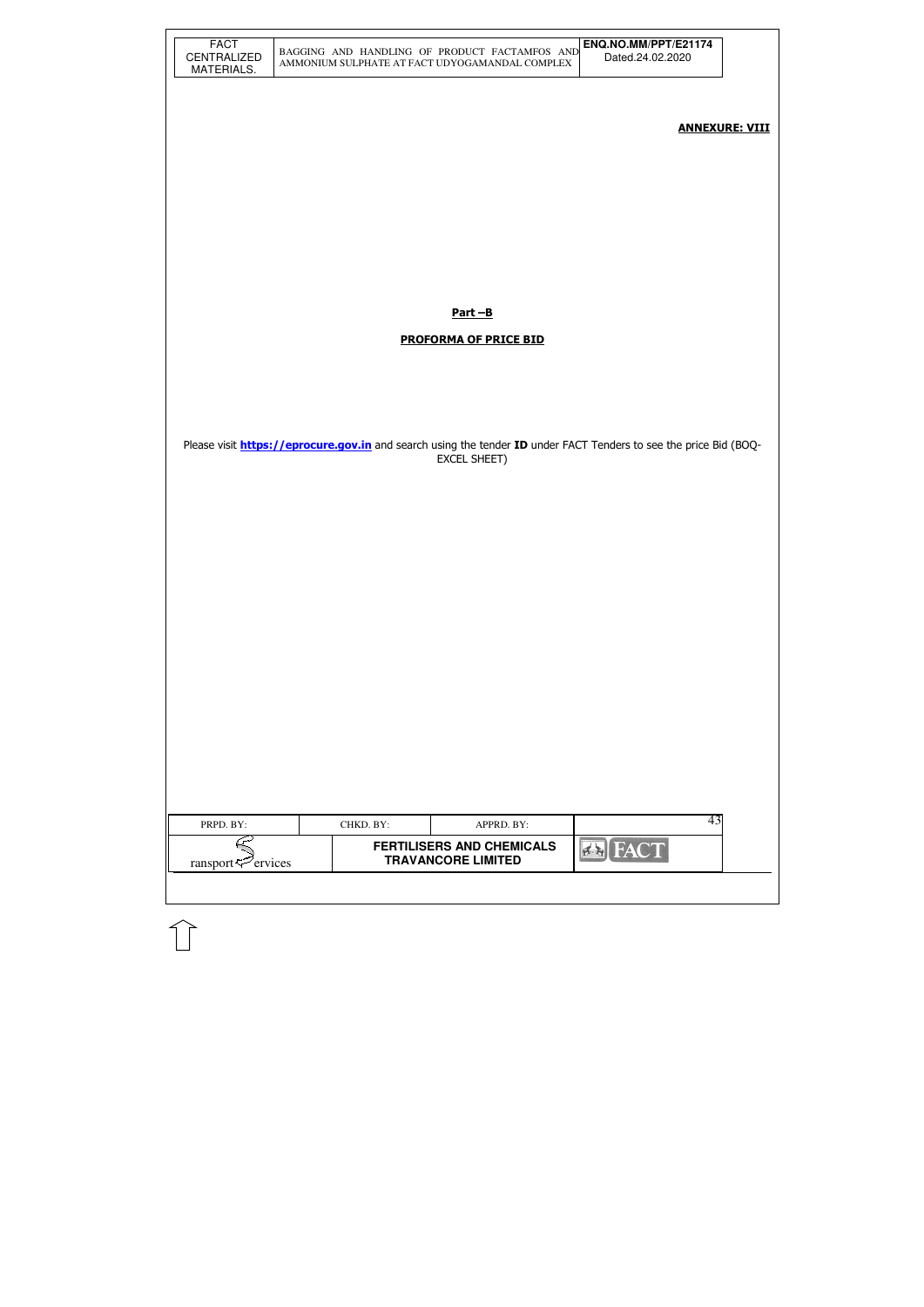| <b>FACT</b>        |
|--------------------|
|                    |
| <b>CENTRALIZED</b> |
| MATERIALS.         |
|                    |

| PRPD. BY:               | CHKD. BY:- | APPRD. BY:                                                    |  |
|-------------------------|------------|---------------------------------------------------------------|--|
| ransport $\leq$ ervices |            | <b>FERTILISERS AND CHEMICALS</b><br><b>TRAVANCORE LIMITED</b> |  |

#### ANNEXURE-IX

#### PROFORMA OF BANK GUARANTEE FOR FURNISHING SECURITY DEPOSIT

(TO BE OBTAINED FROM A INDIAN NATIONALISED/SCHEDULED BANK ON STAMP PAPER WORTH Rs.500/-)

The Fertilisers and Chemicals Travancore Ltd., Udyogamandal Cochin-683 501.

Whereas FACT , Udyogamandal P.O., Kerala (hereinafter called referred to as the Company) has placed a work order no. ............... dated ............ with M/S.........................(hereinafter called the Contractor) for the work of .......................and whereas it is one of the conditions of the said work order that the Contractor shall either remit a sum of Rs............... (Rupees...........................only) or furnish a Bank Guarantee for Rs............ (Rupees...........................only) as security deposit for the due fulfillment of the said work order by the said Contractor.

In consideration of the Company having agreed to accept a Bank Guarantee from us towards such security deposit in lieu of the cash deposit in accordance with the terms and conditions of the above work order, we................. the Bank (hereinafter referred to as the Bank) do hereby undertake to pay the Company merely on demand any sum or sums from time to time demanded by the Company up to a maximum of Rs.................. (Rupees.........................only) being the amount of the security deposit against any loss or damage caused to or suffered by or would be caused to or suffered by the Company by reason of any breach by the said Contractor of any of the terms and conditions contained in the said work order.

We, the said Bank, do hereby undertake to pay the amount so demanded by the Company without any demur merely on a demand from the Company stating that the amount claimed is due by way of loss or damage caused to or suffered or would be caused to or suffered by the Company by reason of breach by the said Contractor of any of the terms and conditions contained in the said contract. Any such demand made on the Bank shall be conclusive as regards the amount due and payable by the Bank under this guarantee.

We undertake to pay to the Company any money so demanded notwithstanding any dispute or disputes raised by the said Contractor in any suit or proceeding pending before any court or Tribunal relating thereto our liability under this present being absolute and unequivocal.

The payment so made by us under this Guarantee shall be a valid discharge of our liability for payment thereunder and the said Contractor shall have no claim against us for making such payment.

We.......................... further agree that the guarantee herein contained shall remain in full force and effect during the period that would be take for the performance of the said contract and that it shall continue to be enforceable till all the dues of the Company under or by virtue of the said contract have been fully paid and its claim satisfied or discharged or till the Company certifies that the terms and conditions of the said contract have been fully and properly carried out by the said contractor and accordingly discharges this guarantee.

We............................. further agree with the said company that they shall have the fullest liberty without our consent and without affecting in any manner our obligations hereunder to vary any of the terms and conditions of the said contract or to extend time of performance by the said Contractor or to postpone for any time and from time to time any of the powers exercisable by it against the said Contractor and either to enforce or forebear from enforcing any of the terms and conditions governing the said contract or securities available to the Company and the said Bank shall not be released from its liability under these presents by any exercise by the Company of the liberty with reference to the matters aforesaid or by reason of time being given to the said Contractor or any other forbearance, act or omission on the part of the Company or any indulgence by the Company to the said Contractor or any other matter of thing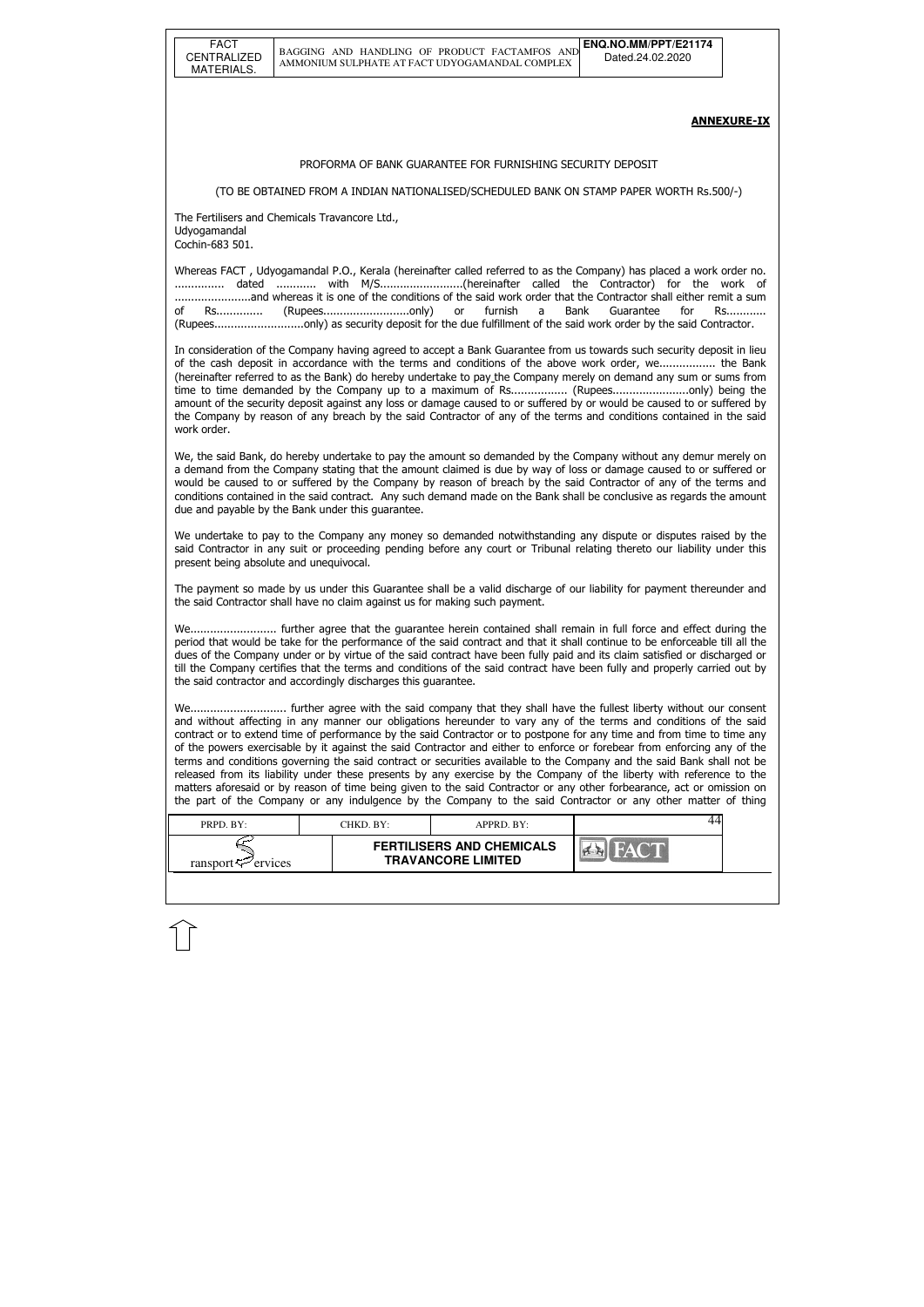| <b>FACT</b> |
|-------------|
| CENTRALIZED |
| MATERIALS.  |

| PRPD. BY:               | CHKD. BY: | APPRD. BY:                                                    |  |  |
|-------------------------|-----------|---------------------------------------------------------------|--|--|
| ransport $\leq$ ervices |           | <b>FERTILISERS AND CHEMICALS</b><br><b>TRAVANCORE LIMITED</b> |  |  |

whatsoever which under the law relating to sureties, but for this provision, have the effect of so relieving us.

This guarantee shall not be affected by any change in the constitution of the Bank or the Company or the said Contractor nor shall this guarantee be affected by any change in the constitution of the Company or the said Contractor by absorption with any other body or corporation and this guarantee shall be available to or enforceable by such body or corporation.

Our guarantee shall remain in force until................. Unless a claim or demand is made within six months after the expiry of the above date, all the Company's rights under the guarantee shall be deemed as waived/forfeited and we shall be relieved and discharged from all liabilities there under. Notwithstanding anything contained hereinbefore, our liability under this guarantee shall be limited to an amount not exceeding Rs.................... (Rupees.............................. only).

Any notice by way of request, demand or otherwise hereunder may be sent by post to the Bank addressed as aforesaid and if sent by post, it shall be deemed to have been given at the time when it would be delivered in due course of post and in proving such notice when given by post, it shall be sufficient to prove that the envelope containing the notice was posted and certificate signed by an officer of the Company that the envelope was so posted shall be conclusive.

Disputes/differences, if any, relating to or arising out of this Bank Guarantee, shall be settled by courts having jurisdiction over Udyogamandal, in Kerala State, where the registered office of the company is situated and no other court shall have jurisdiction in the matter.

We........................................ Bank lastly undertakes not to revoke this guarantee during its currency except with the previous consent of the Company in writing.

Dated this ........................ day of ................................ Two thousand and seventeen.

| For (Name of Bank)  |   |
|---------------------|---|
| Authorised Official |   |
| Name                | ٠ |
| Designation         |   |

Place:

Full address of the Branch issuing this guarantee: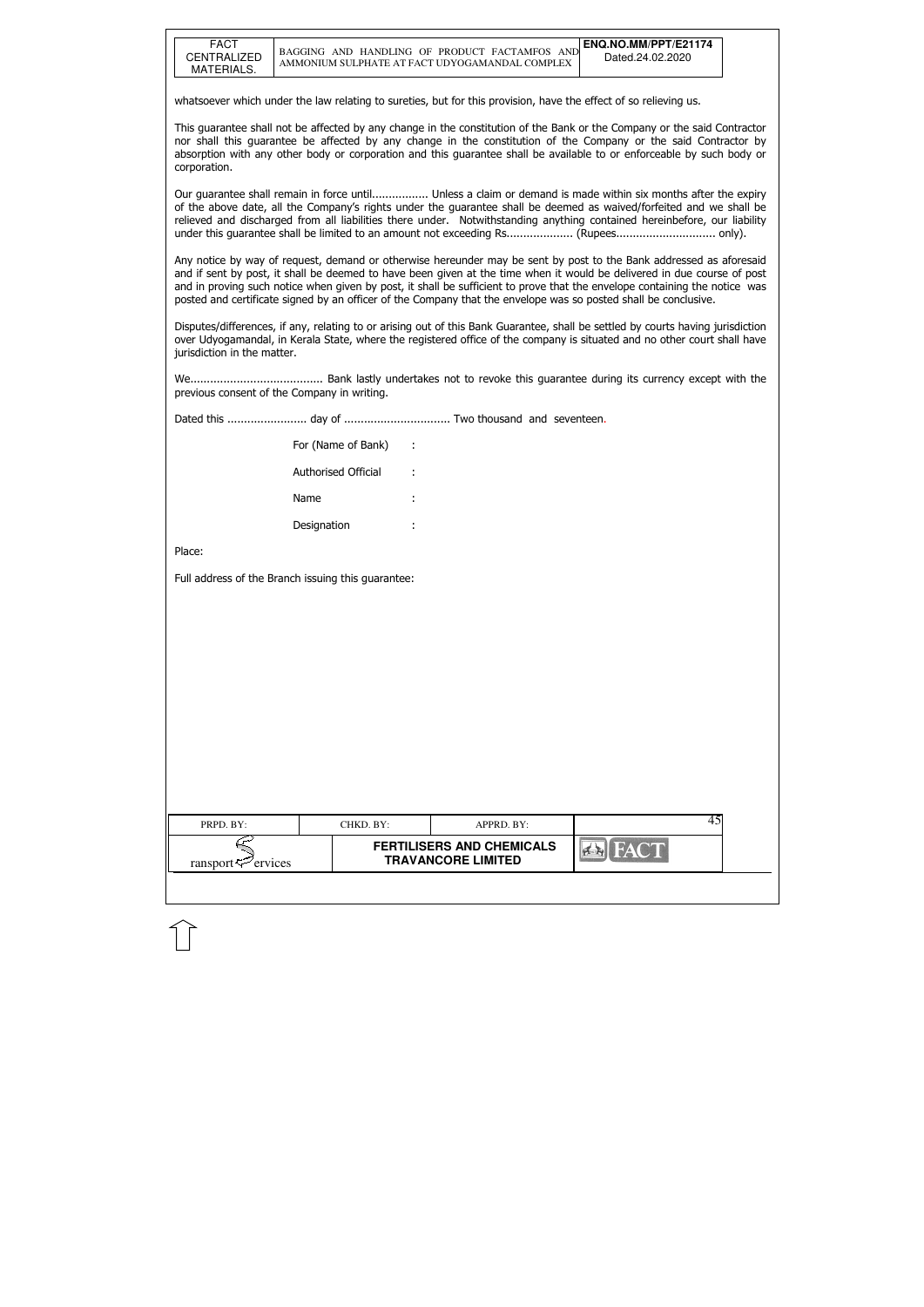#### ANNEXURE-X

#### **AGREEMENT**

(Proforma of Agreement to be executed in Rs.500/- Non Judicial stamp paper)

ARTICLES OF AGREEMENT made this day the …. Between THE FERTILISERS AND CHEMICALS TRAVANCORE LIMITED, a Company registered under the Travancore Companies ACT IV of 1114(Malayalam Era) and having its registered office at Eloor, Udyogamandal P O Ernakulam District, Kerala State(hereinafter called the FACT) on the one part and M/s…. (hereinafter called the Contractor) which expression shall where the context so admits or applies be deemed to include their heirs, executors, administrators, successors interest and legal representatives as well) on the other part.

WHEREAS the Contractor has agreed with M/s FACT for the due performance of work as set forth in the Work Order No. dt… and accompaniments upon the terms and conditions therein mentioned as accepted vide their endorsements in the aforesaid work order.

| For<br>In the presence of witnesses:<br>1.<br>2. |           |                                                               |             |  |
|--------------------------------------------------|-----------|---------------------------------------------------------------|-------------|--|
| In the presence of witnesses:<br>1.<br>2.        |           | for and on behalf of the Company.                             |             |  |
| PRPD. BY:                                        | CHKD. BY: | APPRD. BY:                                                    | 46          |  |
| ransport <sup>52</sup> ervices                   |           | <b>FERTILISERS AND CHEMICALS</b><br><b>TRAVANCORE LIMITED</b> | <b>FACT</b> |  |
|                                                  |           |                                                               |             |  |

NOW THESE PRESENT WITNESS THAT in consideration of the payments to be made by M/s FACT mentioned in the aforesaid Work Order no. dt. and accompaniments thereunto the Contractor shall duly perform the said works, fulfill and keep all conditions in the work order which will be deemed and taken to be part of this contracts as if the same had been fully set-out herein and FACT hereby agree that if the Contractor shall duly perform the said works in the manner aforesaid and observe and keep the said terms and conditions, FACT will pay to the Contractor at the time and in the manner set forth in the aforesaid work order and in the Annexure thereunto as accepted by Contractor vide his endorsement in the aforesaid work order, the amount or amounts calculated at the rate mentioned and as per terms stipulated therein as payment for the work. This agreement shall be in force up to …

THE SAID CONDITIONS shall be read and construed as forming part of this Agreement and the parties thereto will respectively abide by and submit themselves to the conditions and stipulations and perform the agreement on their parts respectively.

UPON THE TERMS AND CONDITIONS of this Agreements being fulfilled and performed to the satisfaction of Officer of the Company empowered by the Company in this behalf, the Security Deposit remitted by the Contractor or such position thereof as he may be entitled to under the said condition shall be returned to the contractor.

IN WITNESS thereof the Contractor, M/s…. and The Asst. General Manager (Materials)T&S of M/s The Fertilisers and Chemicals Travancore Ltd, For and on behalf of the Company have hereunto set their hands this day and year first above written.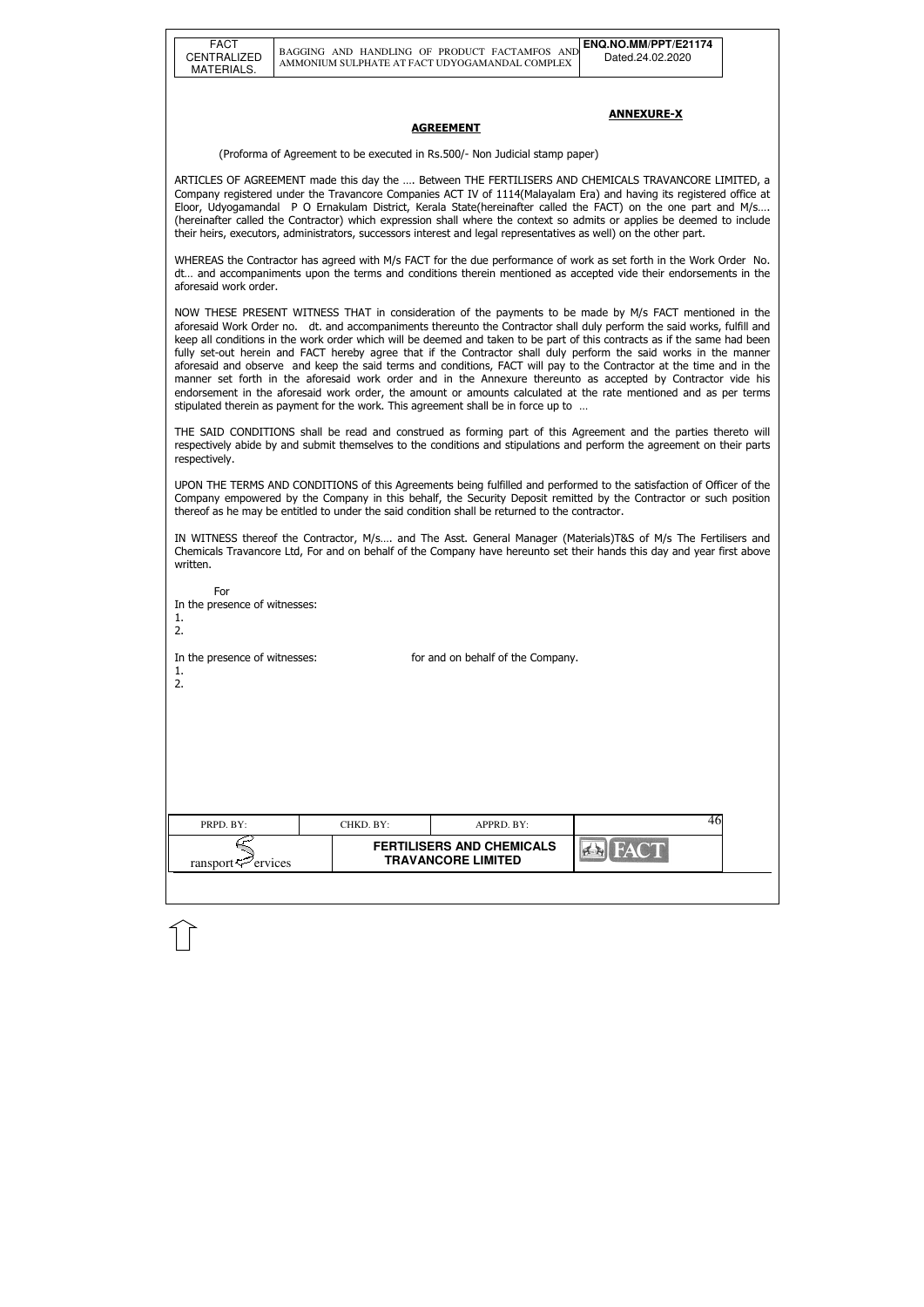| PRPD. BY:               | CHKD. BY: | $APPRD$ . BY:                                                 |  |
|-------------------------|-----------|---------------------------------------------------------------|--|
| ransport $\leq$ ervices |           | <b>FERTILISERS AND CHEMICALS</b><br><b>TRAVANCORE LIMITED</b> |  |

#### ANNEXURE-XI

## **(To be executed on** ₹ 500**/- Non-judicial Stamp Paper)**

### **INTEGRITY PACT**

#### **Between**

The Fetilizers and Chemicals Travancore Limited (FACT), a company formed and registered under the Travancore Companies Act IX to 1114 (Companies Act, 2013) and having its registered office at Eloor, Udyogamandal-683501, Kochi, Ernakulam District, Kerala, hereinafter referred to as "The Principal".

 **And**

.................................. hereinafter referred to as "The Bidder/ Contractor".

### **Preamble**

The Principal intends to award, under laid down organization procedures, contract/s for .......................... The Principal values full compliance with all relevant laws and regulations, and the principles of economic use of resources, and of fairness / transparency in its relations with its Bidder(s) and or/Contractor(s).

In order to achieve these goals, the Principal will appoint an Internal External Monitor (EIM), who will monitor the tender process and execution of the contact for compliance with the principle mentioned above.

## **Section 1 - Commitments of the Principal**

(1) The Principal commits itself to take all measures necessary to prevent corruption and to observe the following principles:

a) No employee of the Principal, personally or through family members, will in connection with the tender, or the execution of the contract, demand, take a promise for or accept, for self or third person, any material or immaterial benefit which the person is not legally entitled to.

b) The Principal will, during the tender process, treat all Bidder(s) with equity and reason. The Principal will in particular, before and during the tender process, provide to all Bidder(s) the same information and will not provide to any Bidder(s) confidential / additional information through which the Bidder(s) could obtain an advantage in relation to the tender process or the contract execution.

c) The Principal will exclude from the process all known prejudiced/interested persons.

(2) If the Principal obtains information on the conduct of any of its employees which is a criminal offence under the India Penal Code / Prevention of Corruption Act, or if there be a substantive suspicion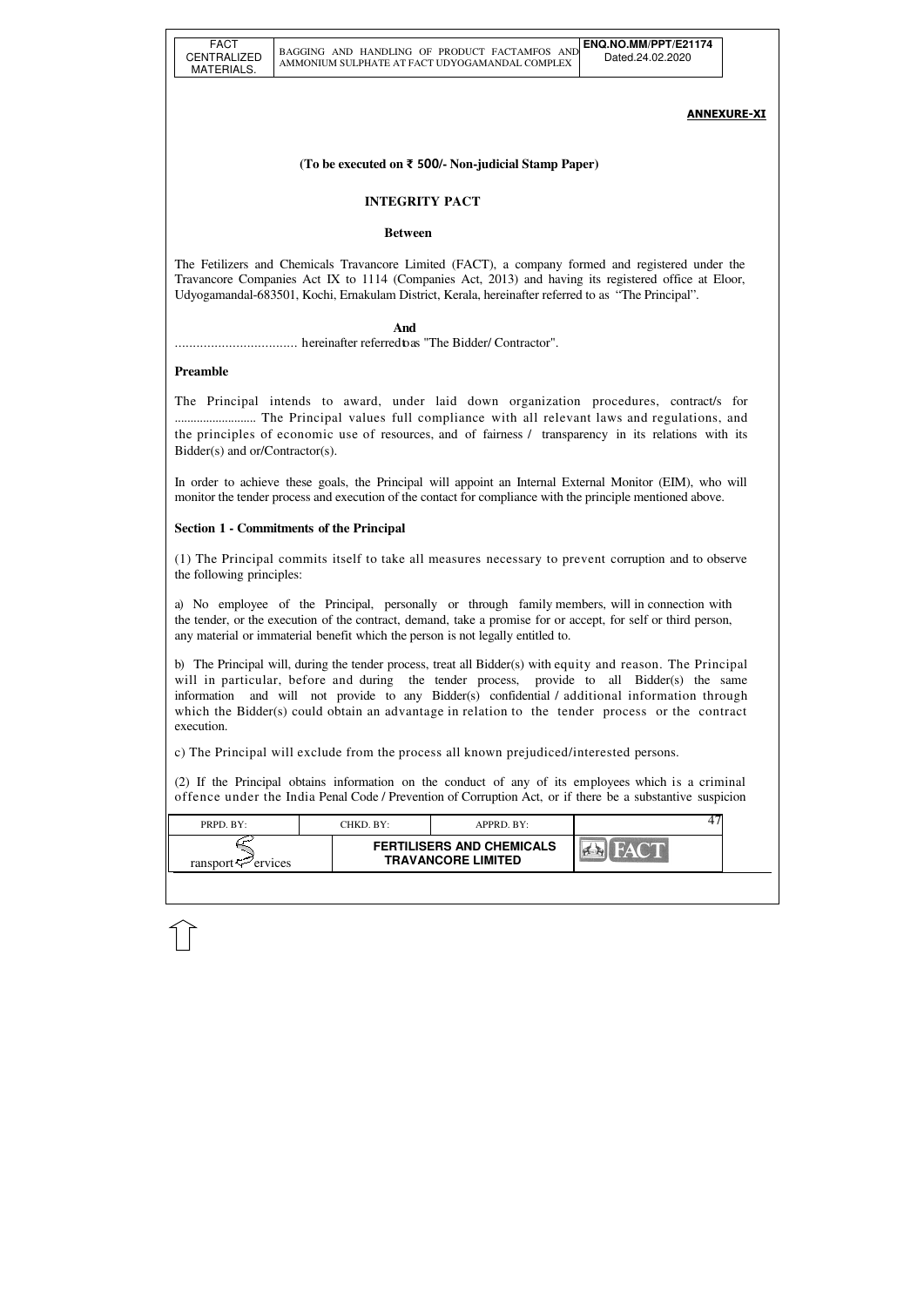| PRPD. BY:               | CHKD. BY:- | APPRD. BY:                                                    |  |
|-------------------------|------------|---------------------------------------------------------------|--|
| ransport $\leq$ ervices |            | <b>FERTILISERS AND CHEMICALS</b><br><b>TRAVANCORE LIMITED</b> |  |

in this regard, the Principal will inform the Vigilance Officer and in addition can initiate disciplinary actions.

## **Section 2 - Commitments of the Bidder(s) / Contractor(s)**

(1)The Bidder(s) / Contractor(s) commits themselves to take all measures necessary to prevent corruption. He commits himself to observe the following principles during his participation in the tender process and during the contract execution.

a) The Bidder(s) / Contractor(s) will not, directly or through any other person or firm, offer, promise or give to any of the Principal's employees involved in the tender process or the execution of the contract or to any third person, any material or immaterial benefit which he/she is not legally entitled to, i n order to obtain in exchange, any advantage of any kind whatsoever during the tender process or during the execution of the contract.

b) The Bidder(s) / Contractor(s) will not enter with other Bidders into any undisclosed agreement or understanding, whether formal or informal. This applies in particular to prices, specifications, certifications, subsidiary contracts, submission or non-submission of bids or any other actions to restrict competitiveness or to introduce cartelisation in the bidding process.

c) The Bidder(s) / Contractor(s) will not commit any offence under the relevant IPC/PC Act; further the  $Bidder(s)/Contractor(s)$  will not use improperly, for purposes of competition or personal gain, or pass on to others, any information or document provided by the Principal as part of the business relationship, regarding plans, technical proposals and business details, including information contained or transmitted electronically.

d) The Bidder(s) / Contractor(s) of foreign origin shall disclose the name and address of the Agents / Representatives in India, if any. Similarly, The Bidder(s) / Contractor(s) of Indian Nationality shall furnish the name and address of the foreign principals, if any. All the payments made to the India agent/representative have to be in Indian rupees only.

e) The Bidder(s) / Contractor(s) will, when presenting his bid, disclose any and all payments he has made, is committed to, or intends to make to agents, brokers or any other intermediaries in connection with the award of the contract.

(2) The Bidder(s) / Contractor(s) will not instigate third persons to commit offences outlined above or be an accessory to such offences.

## **Section 3 - Disqualification from tender process and exclusion from future contracts**

If the Bidder(s)/Contractor(s), before award or during the execution of has committed a transgression through a violation of Section 2 above or in any other form such as to put his reliability or credibility in question, the Principal is entitled to disqualify the Bidder(s)/ Contractor(s) from the tender process or to terminate the contract, if already signed, for such reason.

### **Section 4 - Compensation for Damages**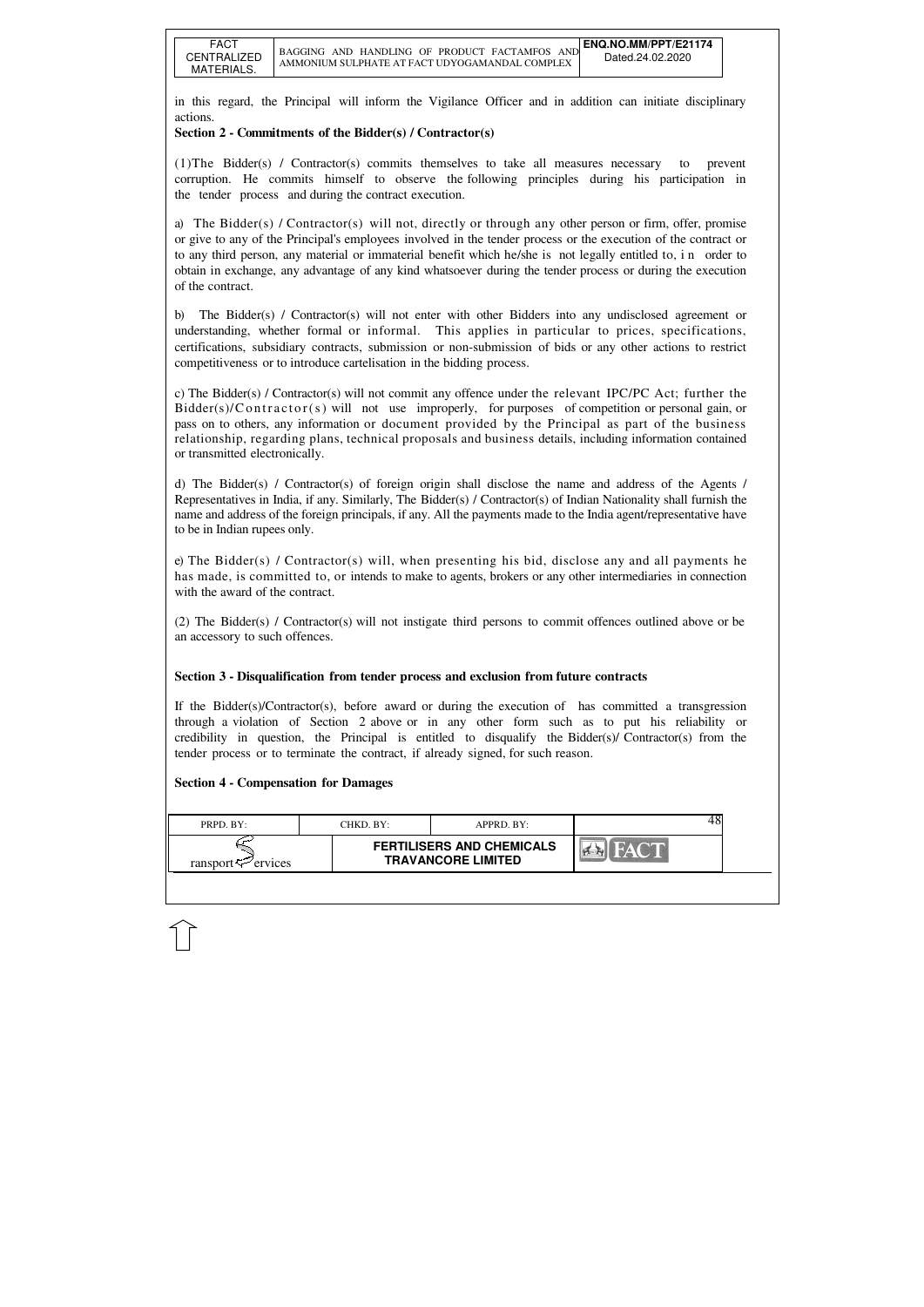| PRPD. BY:                  | CHKD. BY: | APPRD. BY:                                                    |  |
|----------------------------|-----------|---------------------------------------------------------------|--|
| ransport $\approx$ ervices |           | <b>FERTILISERS AND CHEMICALS</b><br><b>TRAVANCORE LIMITED</b> |  |

(1) If the Principal has disqualified the Bidder(s) from the tender process prior to the award according to Section 3, the Principal is entitled to demand and recover the damages equivalent to Earnest Money Deposit/Bid Security.

(2) If the Principal has terminated the contract according to Section 3, or if the Principal is entitled to terminate the contract according to Section 3, the Principal shall be entitled to demand and recover from the Contractor l iquidated damages of the contract value or the amount equivalent to Performance Bank Guarantee.

## **Section 5 - Previous Transgression**

(1) The Bidder declares that no previous transgression occurred in the last 3 years with any other Company in India conforming to the anti-corruption approach including Public Sector Enterprise in India that could justify his exclusion from the tender process.

(2) If the Bidder makes incorrect statement on this subject, he can be disqualified from the tender process and appropriate action can be taken including termination of contract, if already awarded, for such reason.

## **Section 6 - Equal treatment of all Bidders / Contractors / Subcontractors**

(1)The Bidder(s)/Contractor(s) undertakes(s) to demand from all subcontractors a commitment in conformity with this Integrity Pact, and to submit it to the Principal before contract signing.

(2) The Principal will enter into agreements with identical conditions as this one with all Bidders, Contractors/Suppliers and Subcontractors.

(3) The Principal will disqualify from the tender process all Bidders who do not sign this Pact or violate its provisions.

### **Section 7 – Criminal charges against violating Bidder(s) / Contractor(s) /Subcontractor(s)**

If the Principal obtains knowledge of conduct of a Bidder, Contractor or Subcontractor, or of an employee or a representative or an associate of a Bidder, Contractor, or Subcontractor which constitutes corruption, or if the Principal has substantive suspicion in this regard, the Principal will inform the same to the Chief Vigilance Officer.

### **Section 8 - Independent External Monitor/Monitors**

(1)The Principal appoints competent and credible Independent External Monitor for this Pact. The task of the Monitor is to review independently and objectively, whether and to what extent the parties comply with the obligations under this agreement.

(2) The Monitor is not subject to instructions by the representatives of the parties and performs his functions neutrally and independently. It will be obligatory for him to treat the obligations and document of the Bidder(s)/Contractor(s) as confidential. He reports to the Chairperson and managing Director, FACT.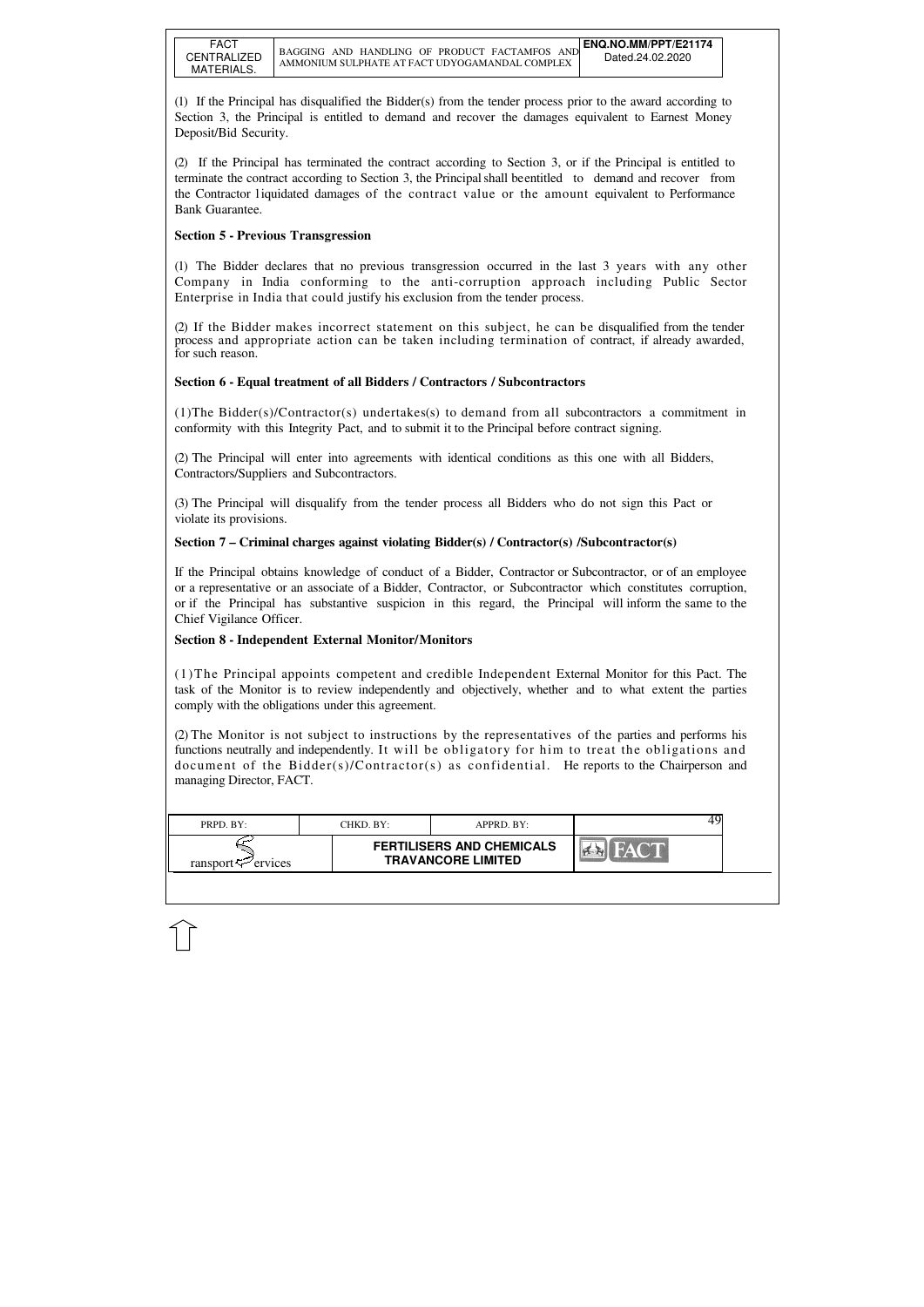| ransport<br>ervices | <b>FERTILISERS AND CHEMICALS</b><br><b>TRAVANCORE LIMITED</b> |  |
|---------------------|---------------------------------------------------------------|--|

(3) The Bidder(s)/Contractor(s) accepts that the Monitor has the right to access without restriction to all Project documentation of the Principal including that provided by the Contractor. The Contractor will also grant the Monitor, upon his request and demonstration of a valid interest, unrestricted and unconditional access to this project documentation. The same is applicable to Subcontractors. The Monitor is under contractual obligation to treat the information and documents of the Bidder(s)/Contractor(s)/ Subcontractor(s) with confidentially.

(5) As soon as the Monitor notices, or believes to notice, a violation of this agreement, he will so inform the Management of the Principal and request the Management to discontinue or to take corrective action, or to take other relevant action. The Monitor can in this regard submit non-binding recommendation. Beyond this, the Monitor has no right to demand from the parties that they act in a specific manner, refrain from action or tolerate action.

(4) The Principal will provide to the Monitor sufficient information about all meetings among the parties related to the Project provided such meetings could have an impact on the contractual relations between the Principal and the Contractor. The parties offer to the Monitor the option to participate in such meetings.

(8) If the M o n i t o r has reported to the Chairman and Managing Director, FACT, a substantiated suspicion of an offence under relevant IPC/PC Act, and the Chairman and Managing Director, FACT has not, within reasonable time, taken visible action to proceed against such offence or reported it to the Chief Vigilance Officer, the Monitor may also transmit this information directly to the Central Vigilance Commissioner.

(6) The Monitor will submit a written report to the Chairman and Managing Director, FACT within 8 to 10 weeks from the date of reference or intimation to him by the Principal and, should the occasion arise, submit proposals for correcting problematic situations.

(7) Monitor shall be entitled to compensation on the same terms as being extended to / provided to Independent Director on FACT Board.

(9) The word 'Monitor' would include both singular and plural.

## **Section 9 - Pact Duration**

This Pact begins when both parties have legally signed it. It expires for the Contractor 12 months after the last payment under the contract, and for all other Bidders 6 months after the contract has been awarded.

If any claim is made / lodged during this time, the same shall be binding and continue to be valid despite the lapse of this pact as specified above, unless it is discharged / determined by the Chairman and Managing Director, FACT

### **Section 10** - **Other provisions**

**(1)**This agreement is subject to Indian Law. Place of performance and jurisdiction is the